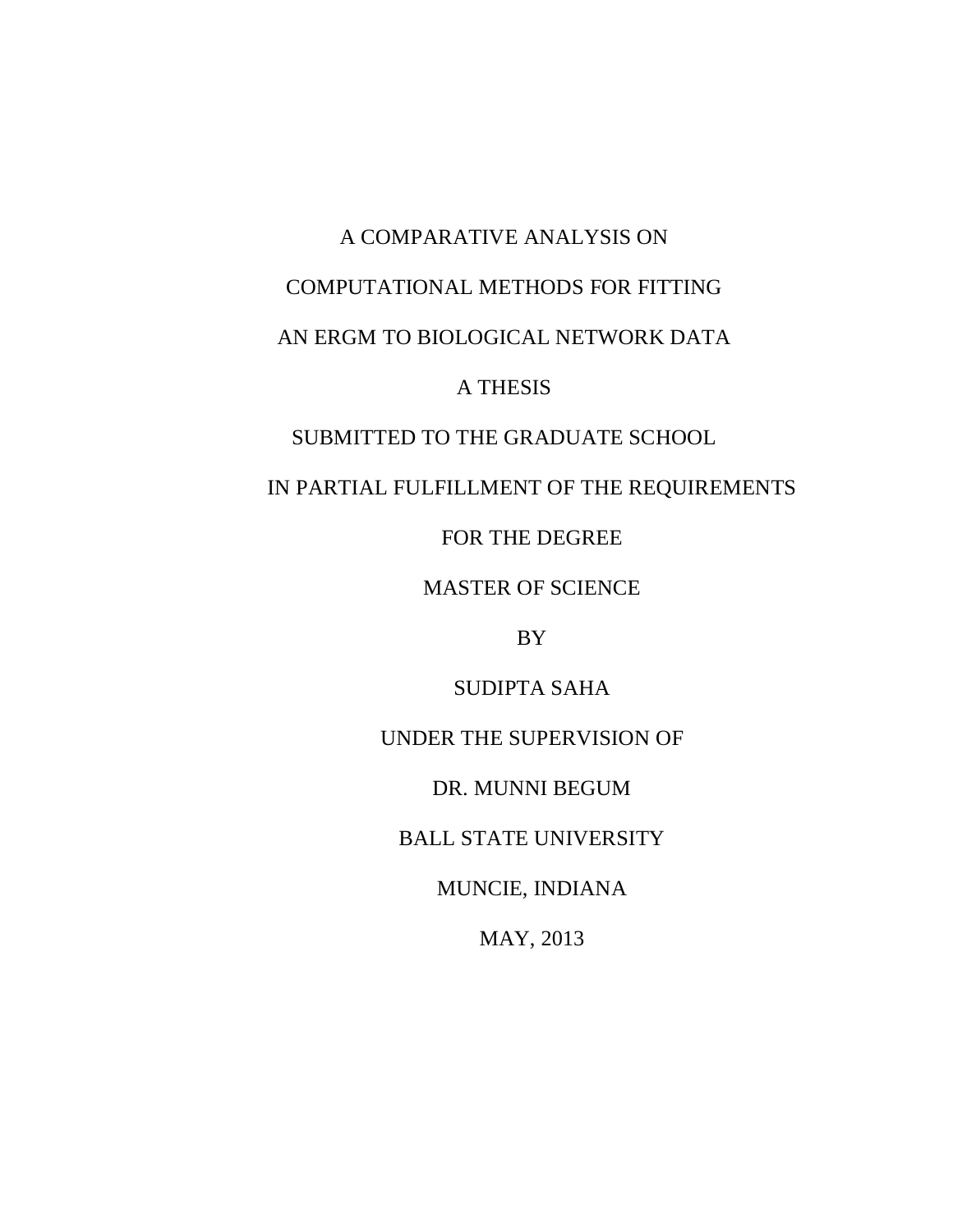# **Acknowledgement**

This thesis would not have been possible without the guidance and the help of several individuals who contributed and extended their valuable assistance in the preparation and completion of this study.

First and foremost, my utmost gratitude to Dr. Munni Begum, Associate Professor of Mathematical Science, Ball State University who has been my inspiration as I hurdle all the obstacles in the completion of this research work. Her guidance helped me in all the time of research and writing of this thesis. Besides my advisor, I would like to thank my co-chair Dr. Jay Bagga, Professor of Computer Science, Ball State University for his sincerity, encouragement, patience and motivation, and Dr. Ann Blakey, Associate Professor of Biology, Ball State University for her guidance and enthusiasm.

My sincere thanks also goes to Dr. Dale Umbach, Professor, Mathematical Science for his kind help.

Last but not the least, I would like to thank my parents, for giving birth to me at the first place and supporting me spiritually throughout my life.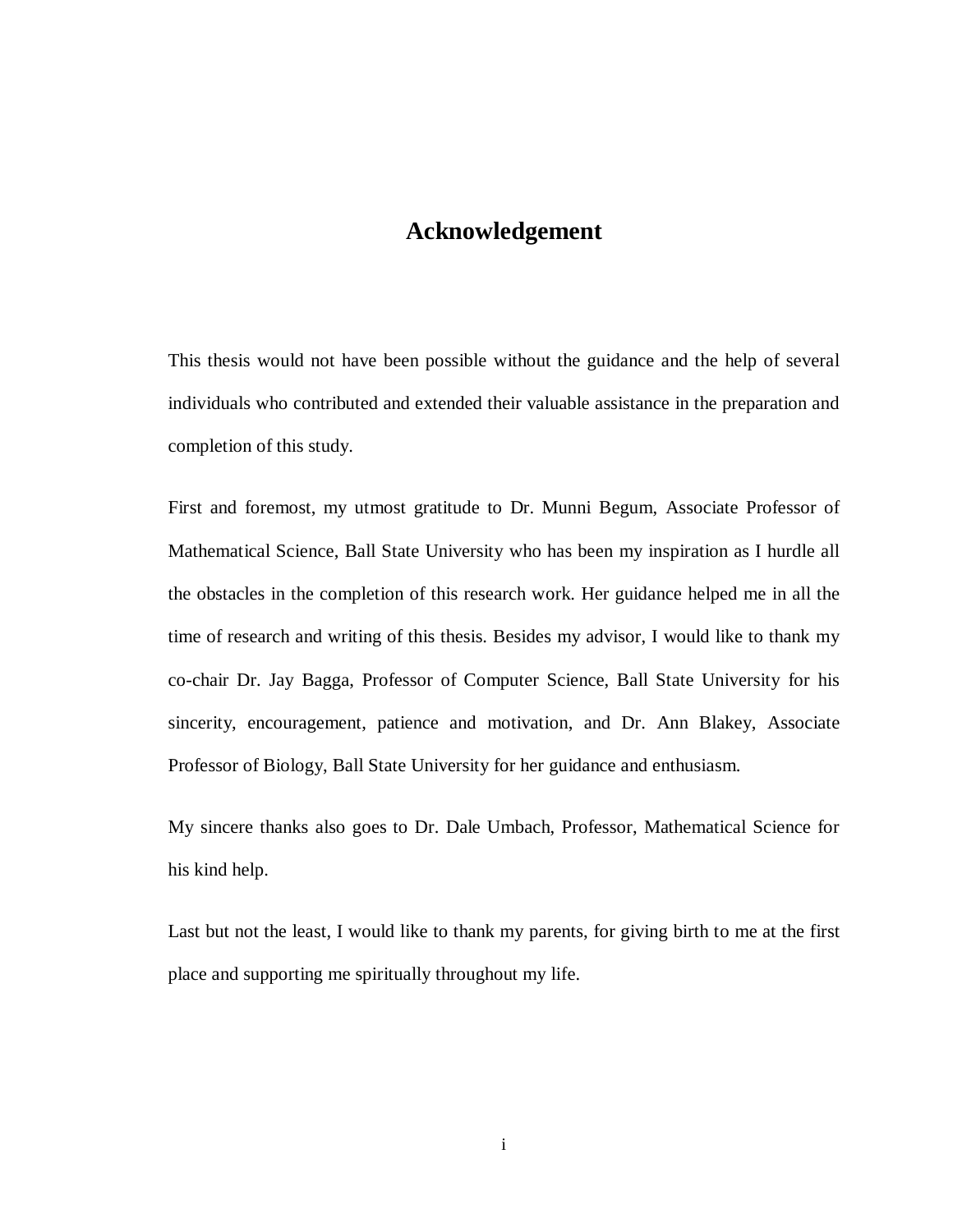# **Table of Contents**

|                   |                                                 | Acknowledgement                                                            | $\mathbf{1}$ |  |  |
|-------------------|-------------------------------------------------|----------------------------------------------------------------------------|--------------|--|--|
| Table of Contents |                                                 |                                                                            |              |  |  |
| List of Figures   |                                                 |                                                                            |              |  |  |
|                   |                                                 | List of Tables                                                             | iv           |  |  |
| 1                 |                                                 | <b>Introduction to the Network Data</b>                                    | 1            |  |  |
|                   | 1.1                                             | Introduction                                                               | 1            |  |  |
|                   | 1.2                                             | A Brief History of Network Data Analysis                                   | $\mathbf{1}$ |  |  |
|                   | 1.3                                             | Network Data Analysis in Biological Science                                | 5            |  |  |
|                   | 1.4                                             | Graphical Model Theory for Network data                                    | $\tau$       |  |  |
|                   | 1.5                                             | <b>Research Objectives</b>                                                 | 9            |  |  |
| $\boldsymbol{2}$  | The Exponential Random Graph Model (ERGM)<br>11 |                                                                            |              |  |  |
|                   | 2.1                                             | <b>General Introduction</b>                                                | 11           |  |  |
|                   | $2.2\phantom{0}$                                | $p_1$ Model                                                                | 14           |  |  |
|                   | 2.3                                             | $p^*$ Model                                                                | 17           |  |  |
|                   | 2.4                                             | <b>Computational Methods</b>                                               | 18           |  |  |
|                   |                                                 | 2.4.1 Maximum Pseudo Likelihood Estimation (MPLE)                          | 19           |  |  |
|                   |                                                 | 2.4.2 Monte Carlo Maximum Likelihood Estimation (MCMCMLE)                  | 21           |  |  |
|                   | $2.5\,$                                         | <b>ERGM</b> for Biological Networks                                        | 23           |  |  |
|                   | 2.6                                             | Definition of Some Network Attributes                                      | 26           |  |  |
| 3                 | 29<br><b>Biological Network Data</b>            |                                                                            |              |  |  |
|                   | 3.1                                             | General Introduction of RegulonDB                                          | 30           |  |  |
|                   |                                                 | 3.2 Key Definition of Biological Network Components                        | 30           |  |  |
|                   | 3.3                                             | New Additions in Release 7.4                                               | 33           |  |  |
|                   | 3.4                                             | Transcription Factor-Transcription Factor Interaction Network of E.coli 35 |              |  |  |
| 4                 | <b>Simulation Study</b><br>37                   |                                                                            |              |  |  |
|                   |                                                 | 4.1 Simulation with $n=20$                                                 | 39           |  |  |
|                   |                                                 | 4.2 Simulation with $n=50$                                                 | 42           |  |  |
|                   |                                                 | 4.3 Simulation with $n=100$                                                | 44           |  |  |
|                   | 4.4                                             | Simulation with $n=175$                                                    | 46           |  |  |
|                   | 4.5                                             | <b>Observed Vs Simulated</b>                                               | 47           |  |  |
|                   | 4.6                                             | Comparison over other Simulation Methods                                   | 54           |  |  |
|                   | 4.7                                             | <b>Comparison of Network Attributes</b>                                    | 58           |  |  |
| 5                 | <b>Further Directions and Conclusions</b><br>60 |                                                                            |              |  |  |
|                   | 5.1                                             | <b>Further Directions</b>                                                  | 60           |  |  |
|                   | 5.2                                             | Conclusions                                                                | 61           |  |  |
|                   | <b>References</b>                               |                                                                            |              |  |  |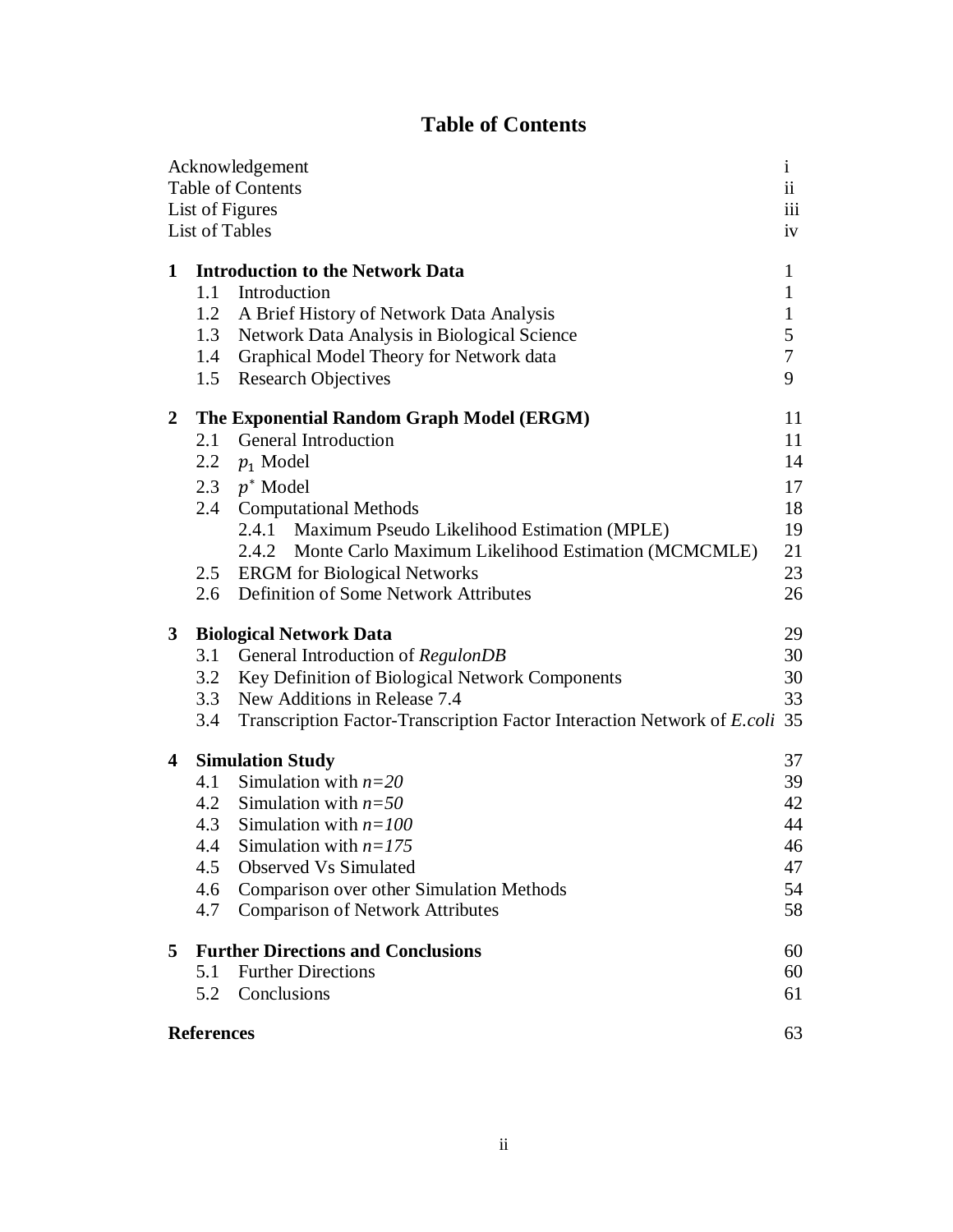# **List of Figures**

| Figure 3.1: Observed TF-TF network                                          | 35 |
|-----------------------------------------------------------------------------|----|
| Figure 4.1: Simulated network for $n=20$                                    | 40 |
| Figure 4.2: Simulated network with 17 ostar-3s                              | 41 |
| Figure 4.3: Simulated network with 7 istar-3                                | 41 |
| Figure 4.4: Simulated network with 79 triangles                             | 42 |
| Figure 4.5: Simulated network with 31 istar-3, 32 ostar-3 $\&$ 70 triangles | 43 |
| Figure 4.6: Simulated network with 26 istar-3, 23 ostar-3 and 32 triangles  | 44 |
| Figure 4.7: 50 istar-3, 51 ostar-3 and 122 triangles                        | 46 |
| Figure 4.8: Observed TF-TF network with looping                             | 48 |
| Figure 4.9: Observed TF-TF network without looping                          | 48 |
| Figure 4.10: Simulated network-1                                            | 51 |
| Figure 4.11: Simulated network-2                                            | 52 |
| Figure 4.12: Simulated from Erdos-Renyi model                               | 55 |
| Figure 4.13: Simulated network using binomial probability                   | 56 |
| Figure 4.14: Simulated network from fitted ERGM model                       | 58 |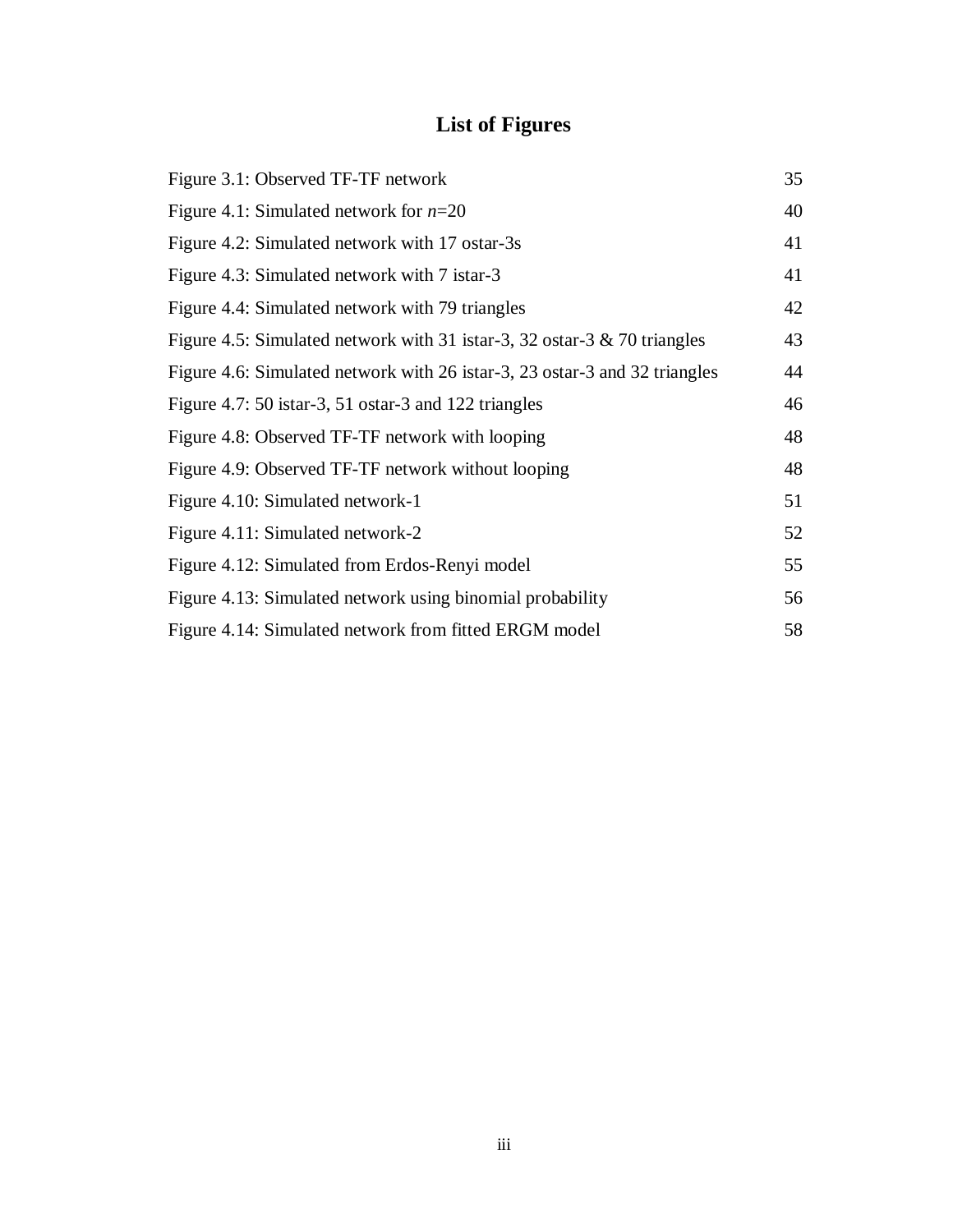# **List of Tables**

| Table 4.1: Estimates of the simulated network for $n=20$                   | 40 |  |
|----------------------------------------------------------------------------|----|--|
| Table 4.2: Summary of simulation studies for different numbers of nodes    | 45 |  |
| Table 4.3: MCMC MLE Estimates of the different models for observed network | 48 |  |
| Table 4.4: MPLE Estimates of the different models for observed network     | 49 |  |
| Table 4.5: Summary table of estimates of the observed network              | 50 |  |
| Table 4.6: Summary table of estimates of the simulated network-1           | 51 |  |
| Table 4.7: Summary table of estimates of the simulated network-2           | 52 |  |
| Table 4.8: Summary table of estimates OBSERVED Vs SIMULATED                | 53 |  |
| in MCMC MLE method                                                         |    |  |
| Table 4.9: Summary table of estimates OBSERVED Vs SIMULATED                | 53 |  |
| in MPLE method                                                             |    |  |
| Table 4.10: Summary table of estimates from Erdos-Renyi model              | 55 |  |
| Table 4.11: Summary table of estimates from Binomial simulated model       | 56 |  |
| Table 4.12: Summary tables of estimates from fitted ERGM models            | 57 |  |
| Table 4.13: Summary table of estimates OBSERVED Vs SIMULATED               |    |  |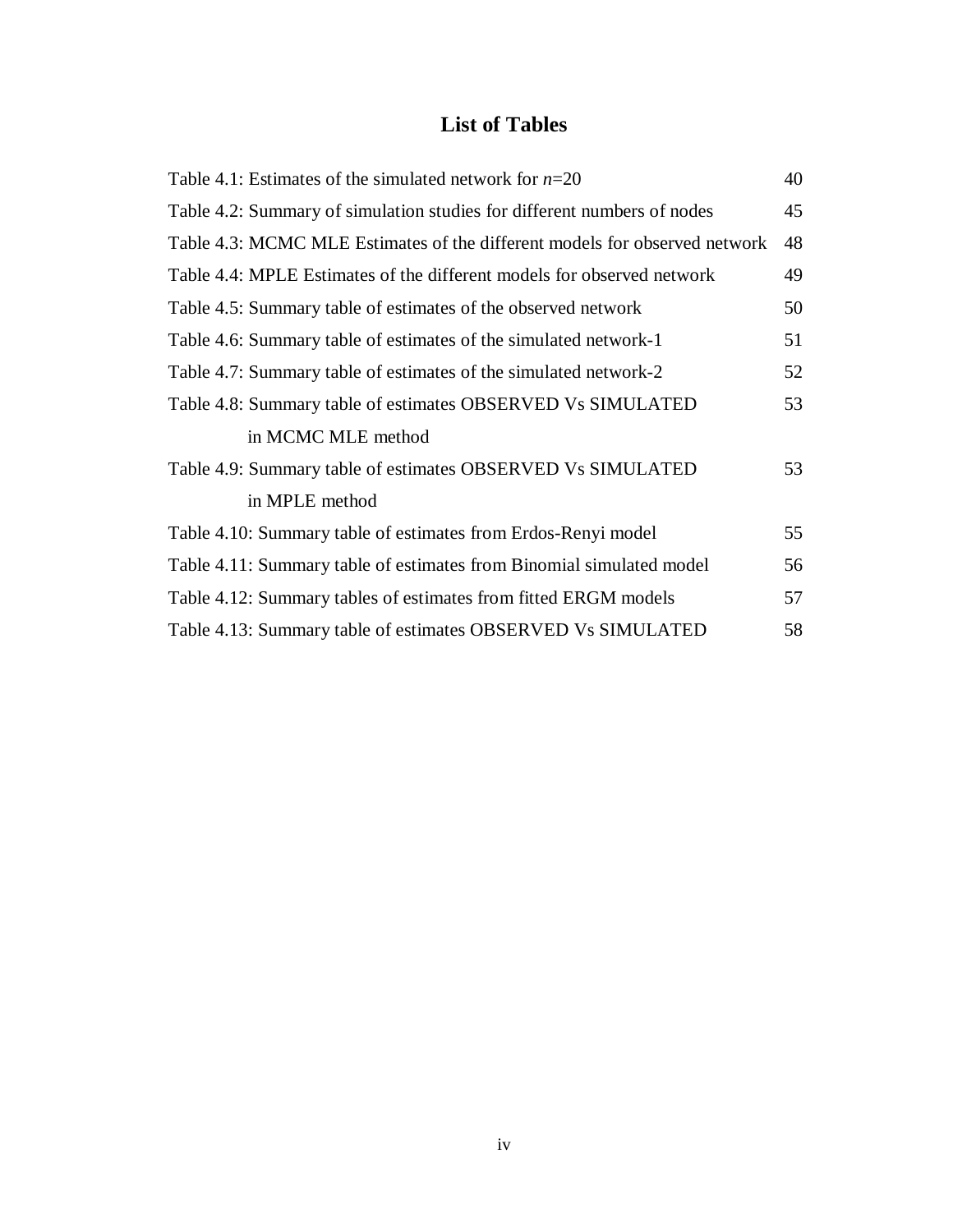# **Chapter 1**

# **Introduction to the Network data**

## **1.1 Introduction**

Over the last decade, there has been a growing interest in the study of biological networks of macromolecular interactions. Identifying basic structural relationships among micro components is the main goal in the field of systems biology. In order to achieve this goal, we need an in-depth knowledge of the underlying structures or networks at the molecular level. A formal basis for handling such complex networks includes computational tools to support the modeling and simulation through methods developed in mathematical biology and bioinformatics. Since the 1960s, with some notable precursors in the preceding decades, a variety of mathematical formalisms have been proposed to describe this kind of complex networking. During the last few years, modeling efforts targeted several distinct types of networks at the molecular level, such as gene regulatory networks, metabolic networks, signal transduction networks or protein-protein interaction networks. Networks of interactions that are not restricted to a cell (intercellular communications) or take place at an altogether different level of detail (immunological networks, ecological networks) are also of immense interest.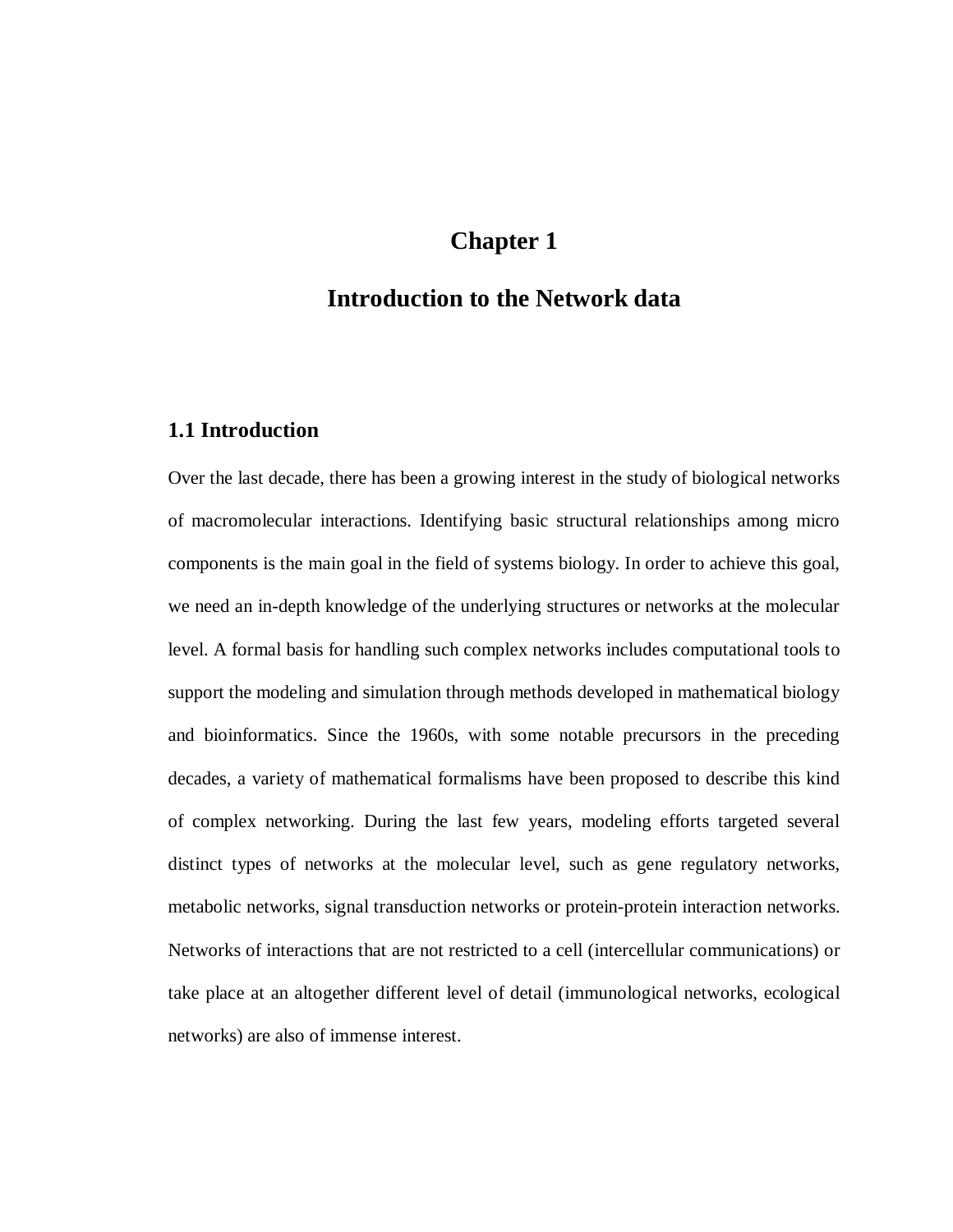#### **1.2 A Brief History of Network Data Analysis**

The most popular distinction of the current work on networks and their analysis from previous works of the twentieth century is the scale that measures the dimension of nodes prevalent in a network. For example, one of the popular social networks, Facebook claims to have a billion users, where each user represents a node. On the other hand, protein interaction networks typically involve many hundreds or even thousands of nodes. There are a thousand or more articles on the analysis of co-citation networks today, whereas two decades ago the analysis of co-citation networks would typically involved less than 100 articles or authors (Fienberg, 2013). The reason behind this situation is the applicability of network and analysis got diversification in different concentration in recent era.

A brief excerpt of the history of network data analysis is presented based on Fienberg (Fienberg, 2013). Initially, network studies were limited to social networks. Early network studies in sociology dealt primarily with relatively small sets of subjects whose connections allowed communication across a small set of links in a larger network setting. In their work, Stanley Milgram's group (Milgram, 1967; Travers and Milgram, 1969) presented the idea of how "small-world" phenomenon of short paths of connections linking most people in social spheres. Their studies provided the title for the play and movie "Six Degrees of Separation", which ignored the complexity of their results due to the censoring. In the mid-seventies, White (1970) and Fienberg and Lee (1975) discussed a formal Markov-chain-like model and analysis of the Milgram experimental data, including information on the uncompleted chains. Milgram's data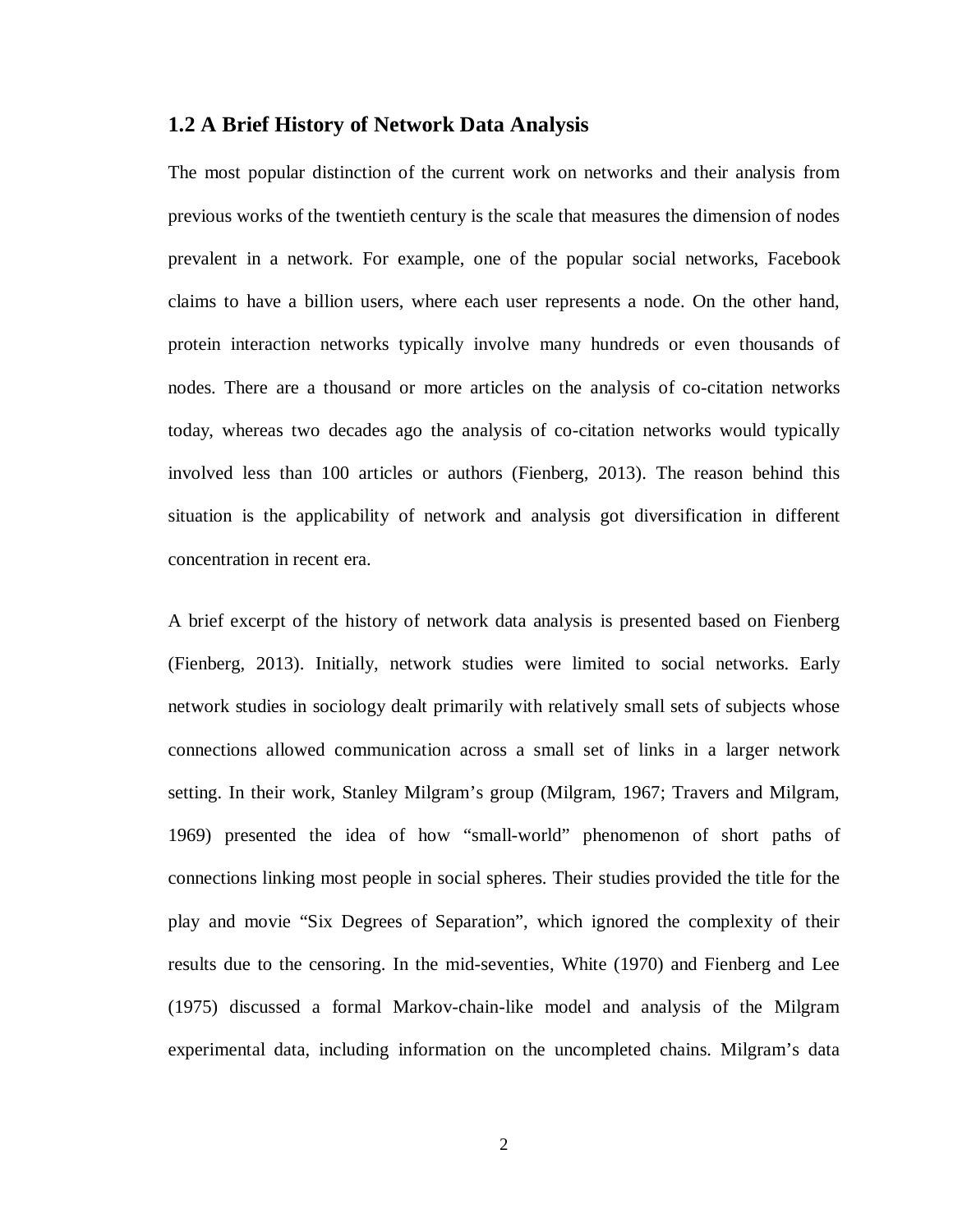provided the early development of dynamic networks as his data were gathered in batches of transmission, and thus, these models can be thought of as representing early examples of generative descriptions of dynamic network evolution.

In a more recent study, such as Dodds, Muhamad, and Watts (2003) considered a global "replication" variation on the Milgram study in which more than 60,000 e-mail users attempted to reach one of 18 target persons in 13 countries by forwarding messages to acquaintances. However, only 384 out of 24,163 chains reached their targets, nonetheless the estimated median length for completions was 7. One thing notable here was that they assumed that attrition occurs at random.

Moreover, in the 1970s, several sociologists chose to study "blockmodels" and "structurally equivalent" groups of individuals again with small network datasets such as those arising in Sampson's (1968) study of the relationships among 18 novices in a monastery. During that time, Sampson's data had become a canonical example to illustrate new methods ranging from blockmodel algorithms (Breiger, Boorman, and Arabie, 1975; White, Boorman, and Breiger, 1976), to  $p_1$  model of Holland and Leinhardt (1981) and its generalizations (Fienberg, Meyer, and Wasserman, 1985), to mixed-membership stochastic blockmodels of Airoldi et al. (2008). Other examples include Zachary's karate club network of friendships between 34 members of a karate club at a U.S. university in the 1970s (Zachary, 1977) and Lazega's study of relationships among 72 partners and associates in a law firm (Lazega and van Duijn, 1997).

Recently, evidence indicated that statistical modeling of random networks has had an impact on the empirical study of social networks. Statistical exponential family models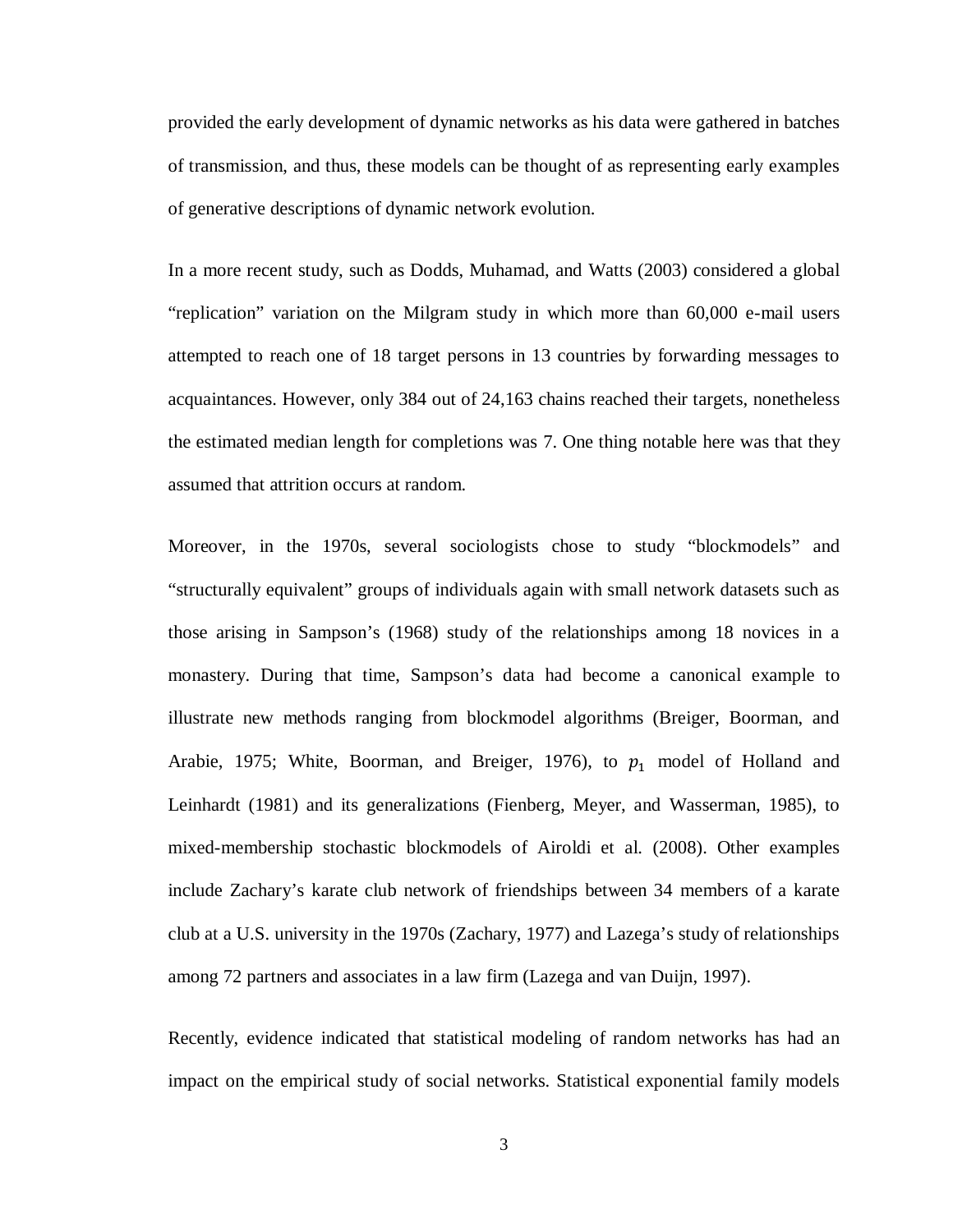(Strauss and Ikeda, 1990) were a generalization of the Markov random network models introduced by Frank and Strauss (1986), which influenced the developments in spatial statistics (Besag, 1974). Complex dependencies within relational data structures were recognizable through these articles.

Statistical physics models have been used recently to detect community structure in networks (Girvan and Newman, 2002; Backstrom et al., 2006). Moreover, the probabilistic literature on random graph models from the 1990s made the link with epidemics and other evolving stochastic phenomena. Watts and Strogatz (1998) and others used the same idea in the epidemic models to capture general characteristics of the evolution of these new variations on random networks. The demand of stochastic processes as a description of dynamic network models comes from being able to exploit the extensive literature already developed, including the existence and the form of stationary distributions and other model features or properties. Chung and Lu (2006) provided a complementary treatment of these models and their probabilistic properties.

Machine learning is a relatively new approch, which emerged in several forms with the empirical studies of Faloutsos et al. (1999) and Kleinberg (2000a, 2000b, 2001), they introduced a model for which the underlying graph was a grid, the graphs generated did not have a power-law degree distribution, and each vertex has the same expected degree. The strict requirement that the underlying graph be a cycle or grid rendered the model applicable to webgraphs or biological networks.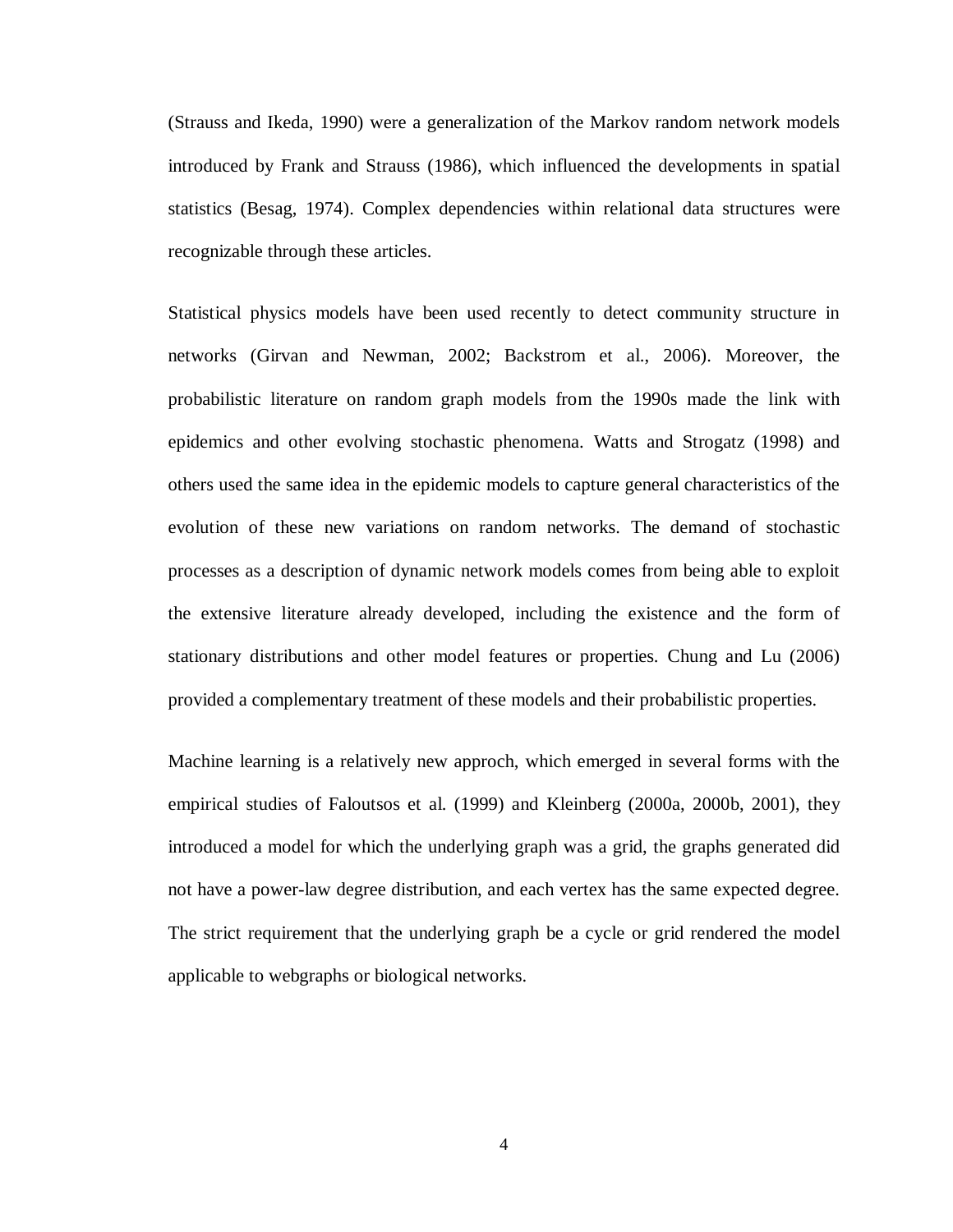#### **1.3 Network Data Analysis in Biological Science**

Within the fields of Biology and Medicine, potential applications of network analysis or graph theory include identifying drug targets, determining the role of proteins or genes of unknown function (Jeong et al., 2003; Samanta and Loang, 2003), designing effective containment strategies for infectious diseases (Eubank et. al., 2004), and providing early diagnosis of neurological disorders through detecting abnormal patterns of neural synchronisation in specific brain regions (Schnitzler and Gross, 2005). There are several models currently used to represent biological networks which are descriptive in nature, for example, power-law networks (sometimes called scale-free) by Barabaasi and Albert (Barabaasi and Albert, 1999). Other biological network models specify a procedure for creating networks, for example, Erdos-Renyi or an exponential random graph model (ERGM).

Broadly speaking, three classes of such bio-molecular networks attracted the most attention to date: metabolic networks of biochemical reactions; protein interaction networks consisting of the physical interactions between an organism's proteins, and the transcriptional regulatory networks which describe the regulatory interactions between different genes (Pavlopoulos et al., 2011; Mason and Verwoerd, 2007). Networks have been constructed for the transcriptional regulatory networks of *E. coli* and *S. cerevisiae* (Salgado et al., 2006a, 2006b ; Lee et al., 2002; Keseler et al., 2005) and are maintained in databases such as *RegulonDB* (Salgado et al., 2006b) and EcoCyc (Keseler et al., 2005). Such networks have usually been constructed through a combination of highthroughput genome location experiments and literature searches. Many types of gene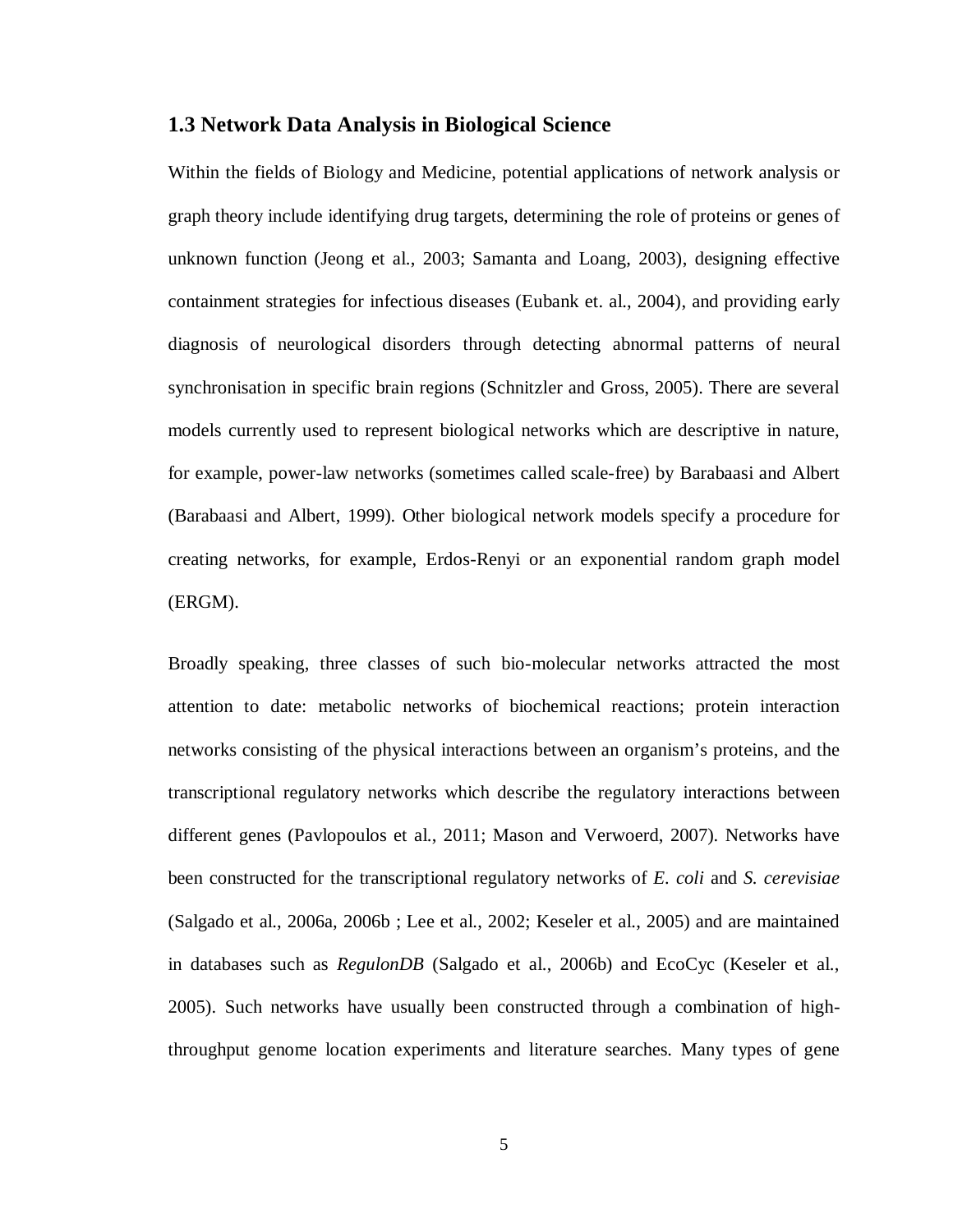transcription regulatory approaches have been reported in the past. Their nature and composition involved categorization by several factors: gene expression values (Keedwell and Narayanan, 2005; Shmulevich et al., 2002); the causal relationship between genes, e.g. with Bayesian analysis or Dynamic Bayesian Networks (Zou and Conzen, 2005; Husmeier, 2003); and the time domain e.g. discrete or continuous time (Li et al., 2006; He and Zeng, 2006; Filkov et al., 2002; Qian et al., 2001). Thus, transcription regulatory network were considered over the other biological networks. This work considered the Transcription Factor- Transcription Factor (TF-TF) interaction network of *E. coli* from *RegulonDB* version *7.4*. A detailed description of TF-TF regulatory network data is given in Chapter 4. Other potential which could be subjected to analyses included the range of organisms from bacteria (genome.wisc.edu) to yeast (yeastgenome.org), to plants (maizese-quence.org) and mammals (namely humans, at genome.gov). These databases have been housed at a variety of server locations with publicly accessible data sets.

Several biological domains are accessible where graph theory techniques can be applied to knowledge extraction from data, for instance, modeling of bio-molecular networks, measurement of centrality and importance in bio-molecular networks, identifying motifs or functional modules in biological networks. Protein-protein interaction (PPI) networks, biochemical networks, transcriptional regulation networks, signal transduction or metabolic networks are the highlighted network categories in systems biology (Pavlopoulos et al., 2011).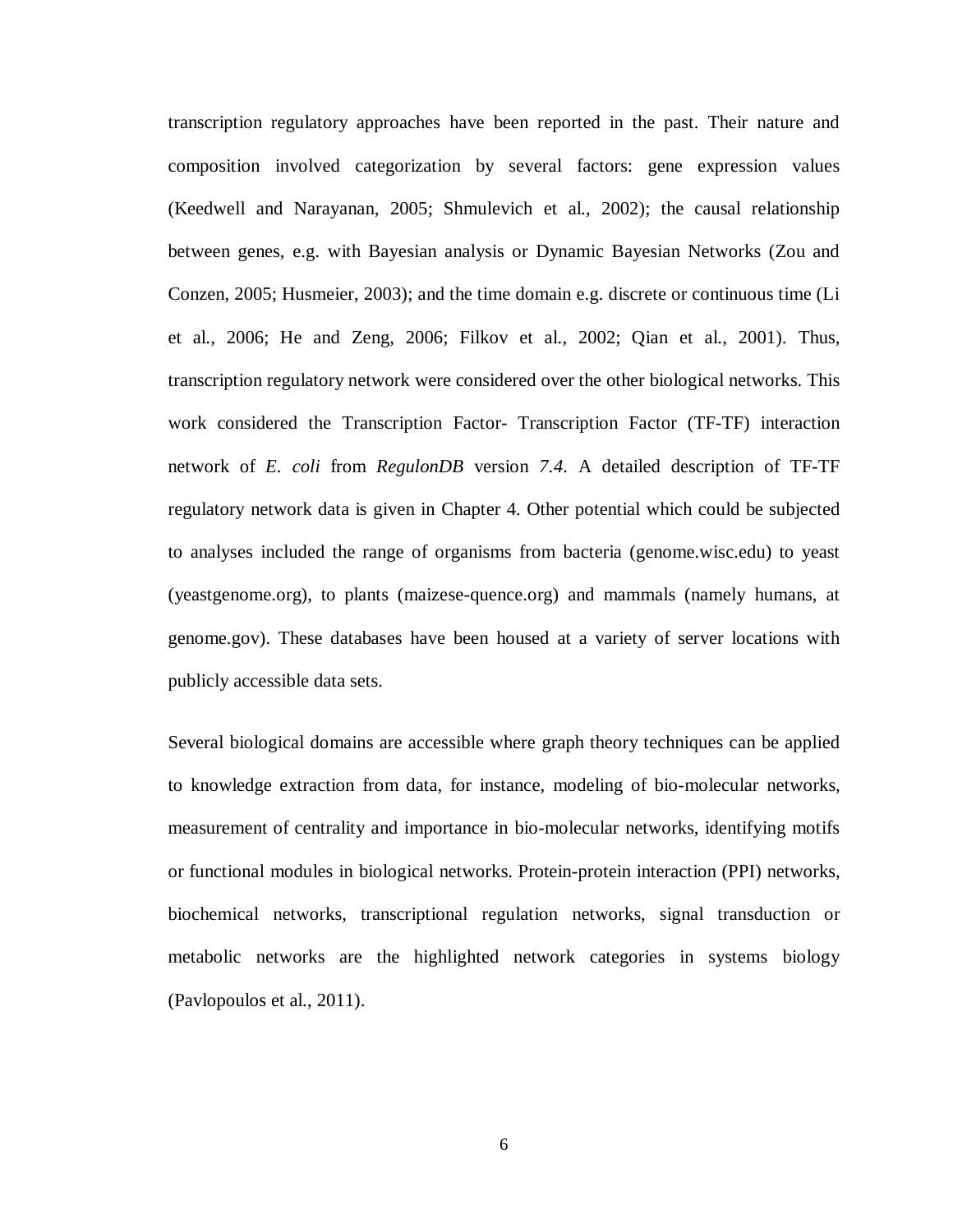#### **1.4 Graphical Model Theory for Network data**

The well-developed field of graph theory provides fundamental methods to study complex networks. A *network* or a *graph* is a set V of N *vertices* pairwise connected by a subset E of *edges*; Each is a pair of vertices. These edges can be oriented, weighted, signed, or not (Lesne, 2006; Fronczak, 2012). A graph may be *undirected*, meaning that there is no distinction between the orders of the two vertices associated with each edge, or its edge may be *directed* from one vertex to another. Biological networks come in a variety of forms. Nodes in biological networks represent biomolecules such as genes, proteins or metabolites, and edges connecting these nodes indicate functional, physical or chemical interactions between the corresponding biomolecules. Understanding these complex biological systems has become an important problem that has lead to intensive research in network analyses, modeling, and function and disease gene identification and prediction (Milenkovic, 2008).

Many models currently used for biological networks are descriptive, and simply specify features of a graph. For example, power-law networks (Barabaasi and Albert, 1999) are described as networks with a node degree distribution. Other biological network models specify a procedure for creating networks. Erdos-Renyi random graphs are created by considering each pair of nodes in a given node set as a potential edge. For each potential edge, a fair *n*-sided die is cast, if the die comes up above a given threshold, the edge is included. Otherwise, it is not. An exponential random graph model (ERGM) takes a different, more general approach (Saul and Filkov, 2006) as discussed below.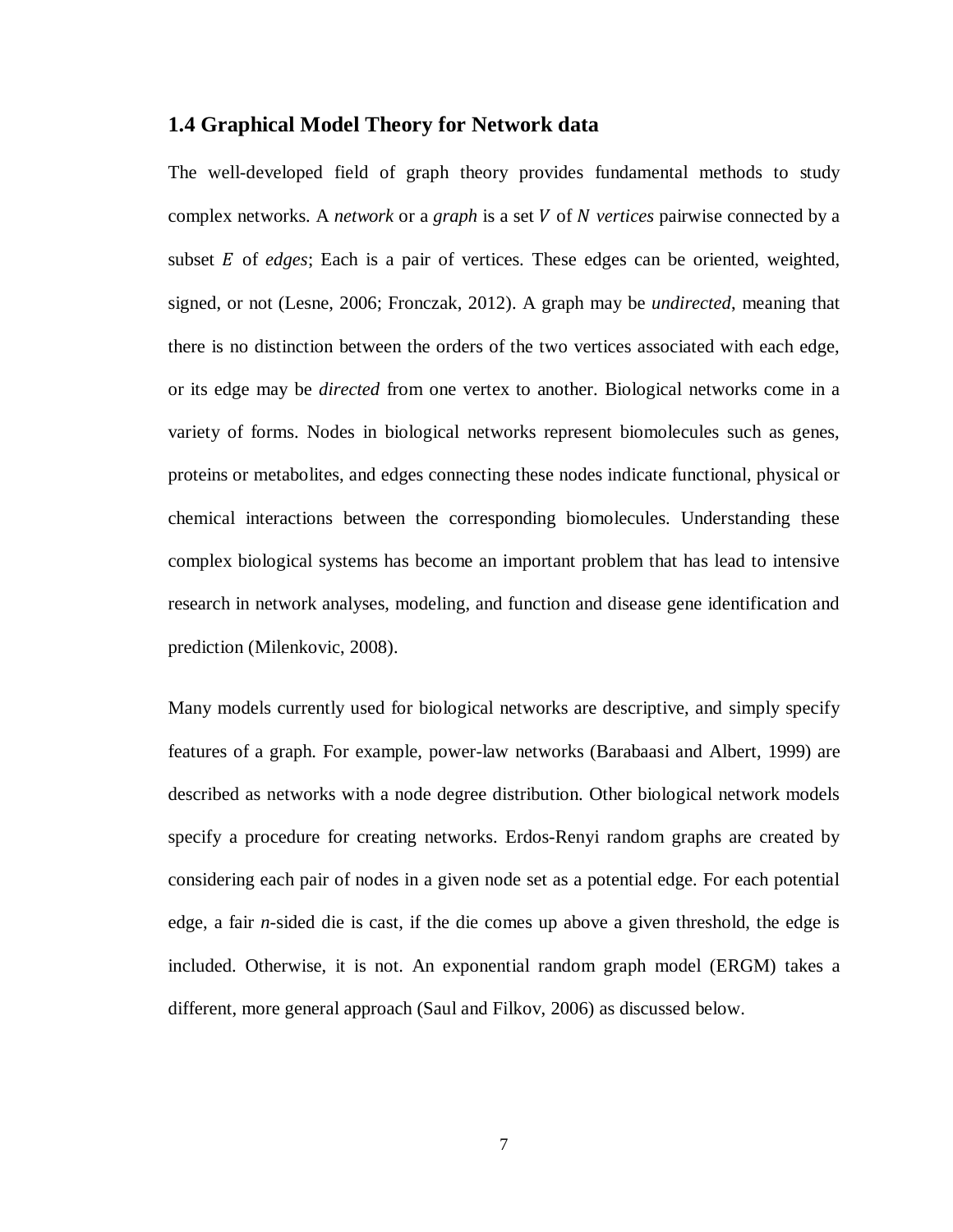In particular, graphical models can be studied with respect to both global and local properties of components of the networks. The simplest versions of the local properties are: the number of vertices a network may have and the rules guiding the interactions among these vertices. These local rules are guided by probability theory in order to address the uncertainty and the lack of regularity in real networks leading to random graph models. In the literature of complex network modeling, the exponential family of random graphs is among the most widely used random graph models for social and biological networks (Begum et al., 2012; Przulj et al., 2004; Saul and Filkov, 2007; Pattison and Wasserman, 1999; Robins et al., 1999; Goodreau, 2007; Robins et al., 2007a). Although an Exponential Random Graph Model (ERGM) presents a flexible means to model complex biological models, the likelihood function for parameter estimation involves a mathematically intractable normalizing constant. Several statistical computational methods have been proposed to address this difficulty in parameter estimation in an ERGM. These are the Markov Chain Monte Carlo Maximum Likelihood Estimation (MCMCMLE) method and the Maximum Pseudo Likelihood Estimation (MPLE) method (Hunter and Handcook, 2006; Robins et al., 2007a; Snijders, 2002). The ERGM and the methods of parameter estimation in an ERGM are discusses in detail in Chapter 2.

ERGMs represent the generative process of tie formation in networks, where there are two basic types of processes: dyadic dependent and dyadic independent. A *dyad* refers to a pair of nodes and the relations between them. Dyadic dependent processes are those in which the state of one dyad depends stochastically on the state of other dyads. A classic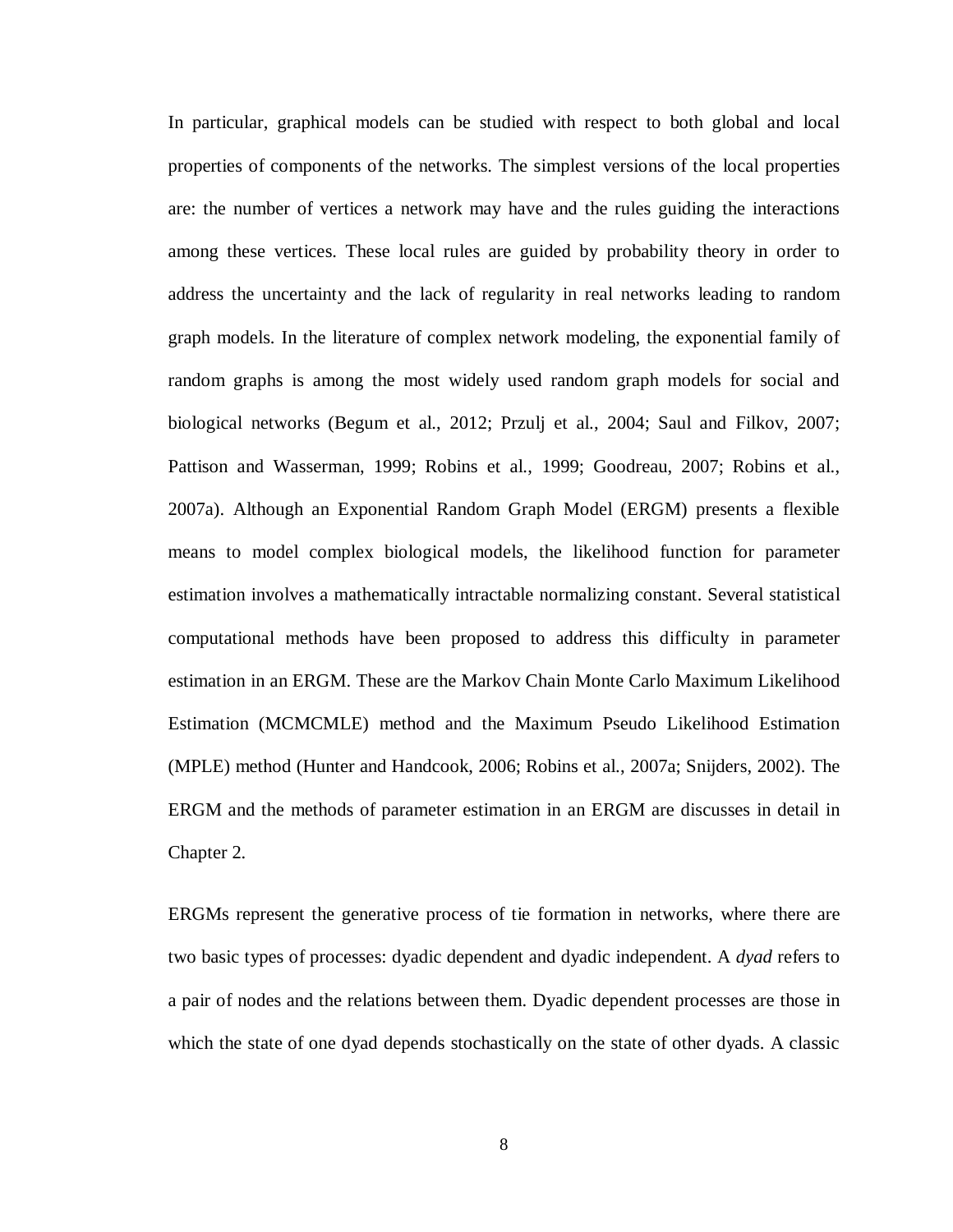example is the concept that "a friend of my friend is my friend" - the presence of a friendship tie in dyads *(i, j)* and *(j, k)* increases the probability of a friendship tie in dyad *(i, k)*. Dyadic independent processes exhibit no direct dependence among dyads: An example is the related social concept that "birds of a feather flock together"- if the two nodes in a dyad have similar attributes, the probability of a friendship tie is increased. The state of the dyad depends on the attributes of the two nodes, but not on the state of other dyads (Hunter et al., 2008; Handcock et al., 2003).

The distinction between these two types of processes affects the specification, estimation and behavior of ERGMs. Models with only dyadic independent terms have a likelihood function that simplifies to a form that can be maximized using standard logistic regression methods. Intuition about how these models behave is usually straightforward, as for logistic regression models. By contrast, models for processes with dyadic dependence require computationally intensive estimation and imply complex forms of feedback and global dependence that confound both intuition and estimation (Hunter et al., 2008; Handcock et al., 2003).

#### **1.5 Research Objectives**

In this study, several random networks will be simulated by imposing the number of attributes physically and then comparing them with the observed TF-TF network. The basis for this approach lies in the biological network, itself, where the physical number of attributes might influence the overall biological process. There are several other ways of simulating a random network for instance, Erdos-Renyi method uses a simple binomial distribution with a given probability and using a fitted model to simulate similar kind of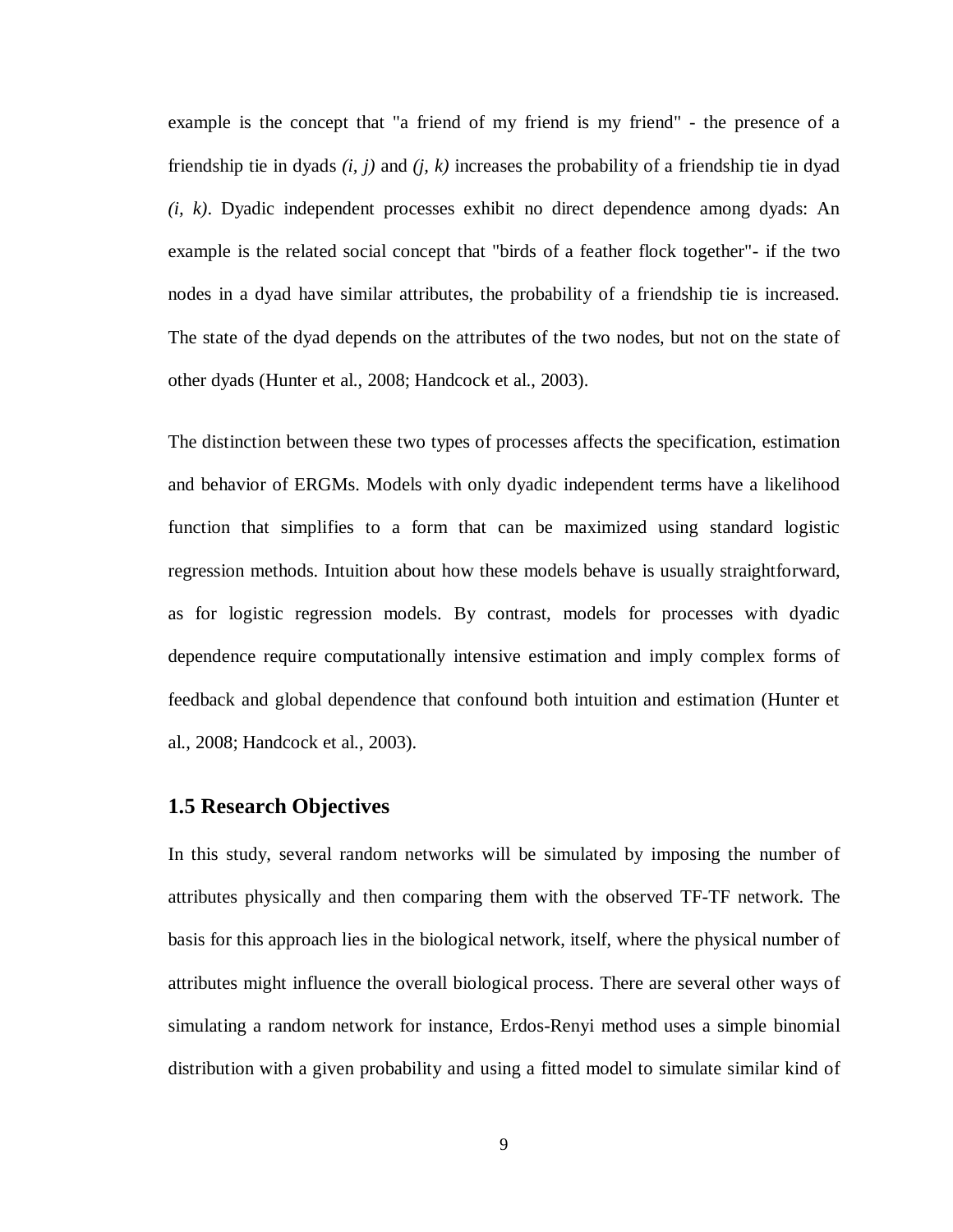network. However, in this study, the physical number of network attributes will be counted in the observed TF-TF network, and then impose the numbers randomly to simulate networks by keeping almost the same number of different attributes. For comparing the estimates, the ERGM was used to estimate several network attributes of interest. Then, a comparison will be made to determine how far the estimates deviated from the observed network when the same number of attributes is used in the randomly simulated model. Moreover, random network will be simulated to explore how a specific attribute reacted to increased nodes in the random model. The goal was to develop efficient computational methods for fitting ERGM to biological interaction networks through an extensive simulation study. The detailed description of the simulation study is presented in Chapter 4.

Implementation of these computational methods will be carried out using the statistical computing environment software package called R. Specifically, the ERGM, NETWORK, IGRAPH and STATNET packages of the R statistical computing environment are utilized.

The remainder of this thesis is arranged as follows: In Chapter 2, a discussion of the Exponential Random Graph model, applications and the methods for parameter estimation are presented. Chapter 3 presents the observed biological network data. In Chapter 4, the outcomes of the simulation study are presented. And finally, Chapter 5 discusses conclusion and future directions.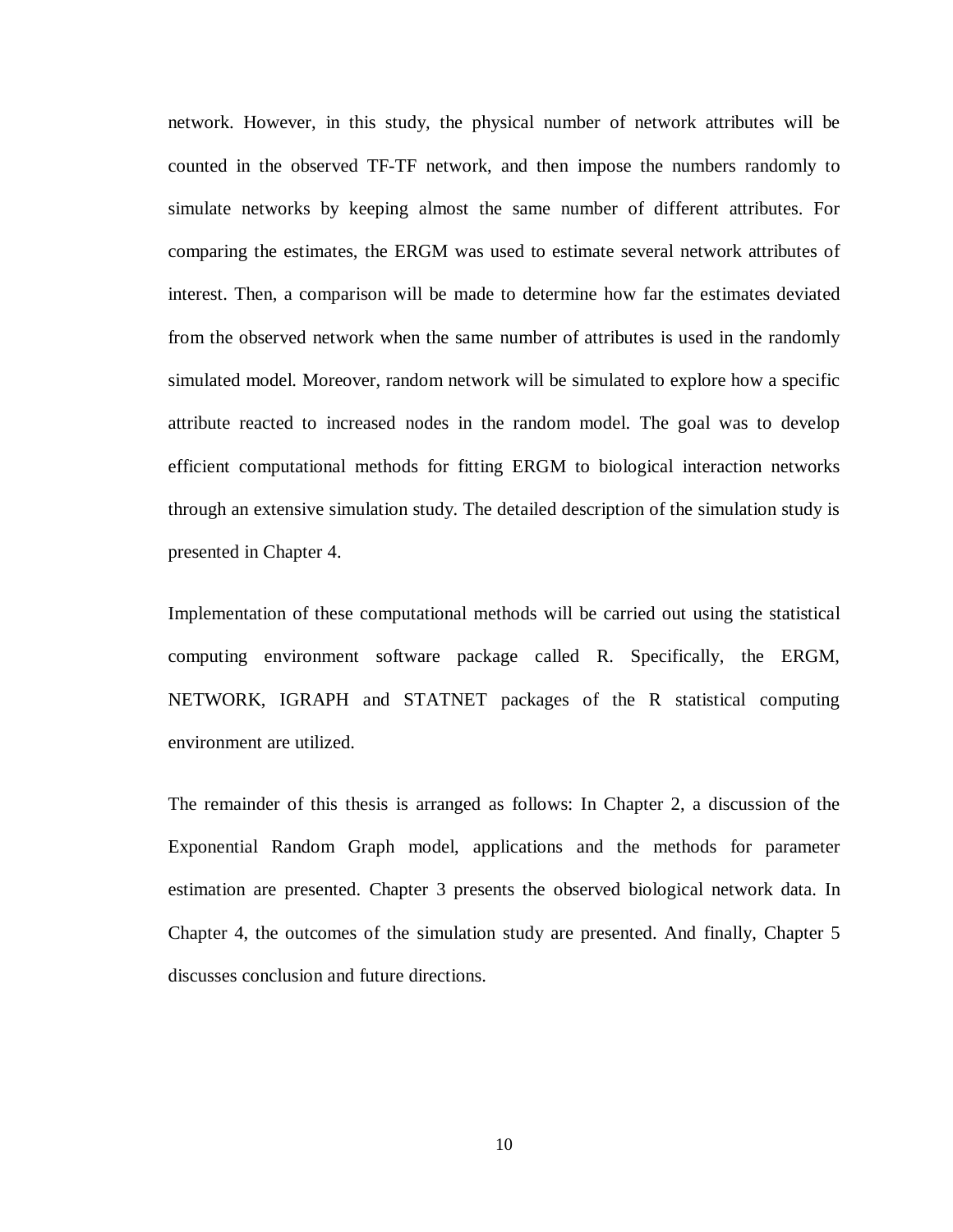# **Chapter 2**

# **The Exponential Random Graph Model (ERGM)**

#### **2.1 General Introduction**

A graph consists of a set of objects or individuals, called nodes (points, vertices), connected by links (edges). In the simplest notion, a graph can be considered as a way of specifying pairwise or more complicated relations among a collection of its nodes. In graph theory, a network is denoted as  $G = (V, E)$ , where V is the set of vertices (or nodes) of the graph, and  $E$  are two element subsets of  $V$  referred to as edges (or links or connections or other attributes) (Lesne, 2006; Fronczak, 2012). Graphical models are introduced in order to mimic the patterns of connections in real networks, in an effort to understand the implications of those patterns, or just to describe, how network structures originate, and how they evolve over time (Fronczak, 2012). There are several kinds of graphical models such as Markov graph models, Gaussian graphical models, exponential random graph models (ERGMs). ERGMs graphs are among the most widely-studied network models.

An Exponential Random Graph Model (ERGM) models the probability distribution (mass function / density function) for a given class of graphs. Given an observed graph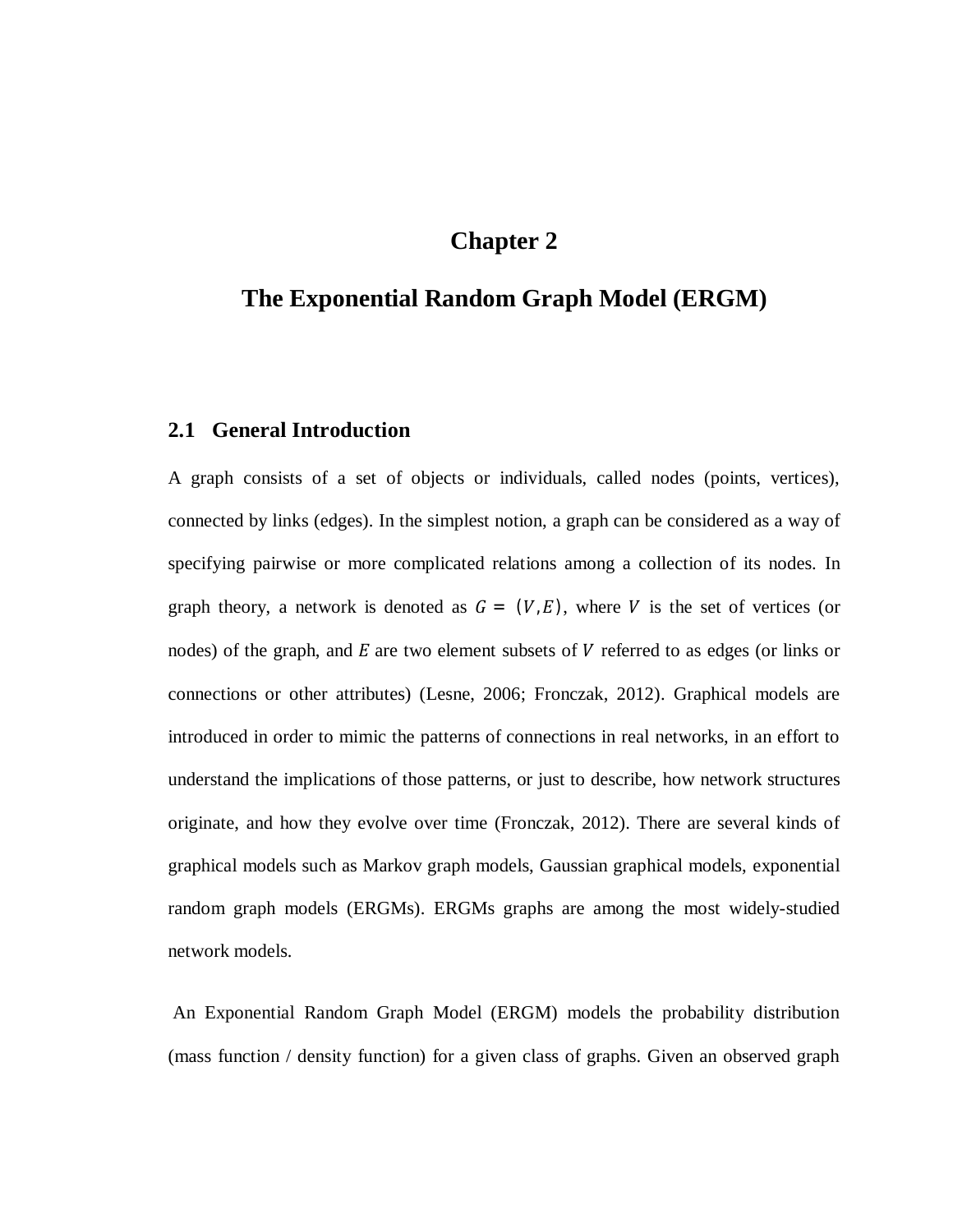and a set of explanatory variables on that graph the probability distribution is estimated. The distribution provides a concise summary of the class of graphs to which the observed graph belongs, i.e. the probability distribution can be used to calculate the probability that any given graph is drawn from the same distribution as the observed graph (Wasserman and Pattison, 1996; Saul and Filkov, 2007; Robins et al., 2007a). The ERGM is particularly useful when one wants to create model networks that match the properties of observed networks as closely as possible, but without going into details of the specific process underlying network formation. Such graphical models are not only interesting in their own but also right for the light they shed on the structural properties of networks (Fronczak, 2012).

The first truly general ensemble model for networks was introduced by Solomonoff and Rapoport in 1951, who considered the collection of all undirected simple graphs with a fixed number of vertices,  $N$ , in which every pair of nodes was connected with an edge with probability  $p$  (Solomonoff and Rapoport, 1951). In the late 1950s and early 1960s, the model was fairly extensively studied by Erdos and Renyi (Erdos and Renyi, 1959; Erdos and Renyi, 1960). Ever since it is known as Bernoulli model or Erdos-Renyi model. This particular ensemble of graphs was indeed the first example of the ERGM. Holland and Leinhardt (Holland and Leinhardt, 1981) who built on statistical foundations laid by Bessag (Bessag, 1974) first introduced the ERGM formally in the early 1980s. Substantial developments were made by Frank and Strauss (Frank and Strauss, 1986; Strauss, 1986) and continued to be made by other authors throughout 1990s and 2000s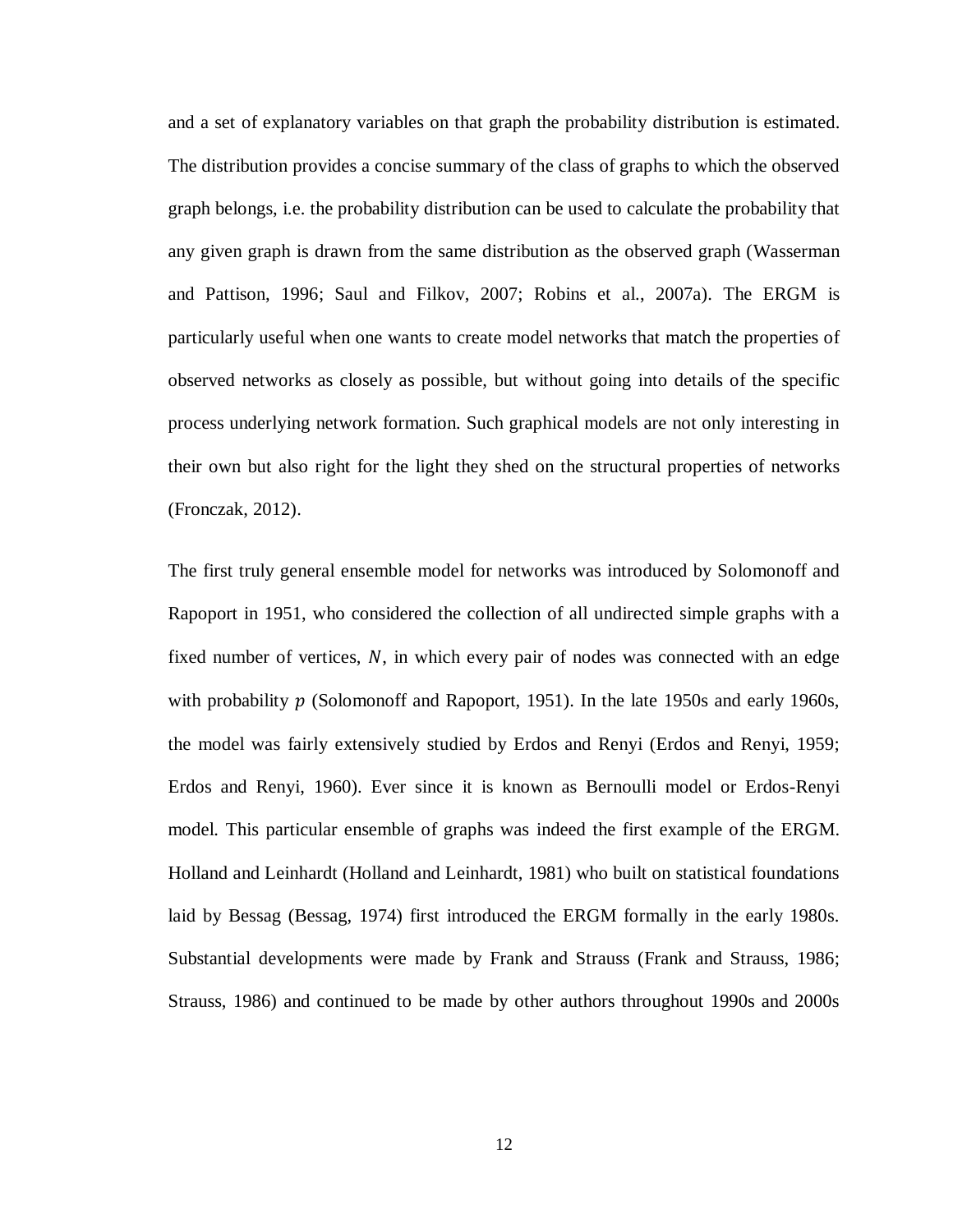(Anderson et al., 1999; Robins et al., 1999; Wasserman and Pattison, 1996; Geyer, 1991; Snijder, 2001; Snijder et al., 2006; Robins et al., 2007a).

The ERGM represents a general and flexible methodology for modeling interactions among a number of actors in a complex network. This methodology originated and has been implemented widely in the literature of social networks. In recent years, there has been growing interest in exponential random graph models for social networks, commonly called the  $p^*$ class of models (Pattison and Wasserman, 1999; Robins et al., 1999; Goodreau, 2007; Robins et al., 2007a). These probability models for networks on a given set of actors allow generalization beyond the restrictive dyadic independence assumption of the earlier  $p_1$  model class (Holland and Leinhardt, 1981). The exponential family of random graphs is also among the most widely used random graph models for biological networks (Begum et al., 2013; Przulj et al., 2004; Saul and Filkov, 2007). ERGMs can be used to study models of processes taking place on networks, such as epidemics spread of, diffusion of information, or opinion formation in social networks (Fronczak, 2012).

ERGMs represent the generative process of tie formation in networks with two basic types of processes namely dyadic dependent and dyadic independent. A *dyad* refers to a pair of nodes and the relations between them. Dyadic dependent processes are those in which the state of one dyad depends stochastically on the state of other dyads. Dyadic independent processes exhibit no direct dependence among dyads. In a dyadic independent case, the state of the dyad depends on the attributes of the two nodes, but not on the state of other dyads. The distinction between these two types of processes affects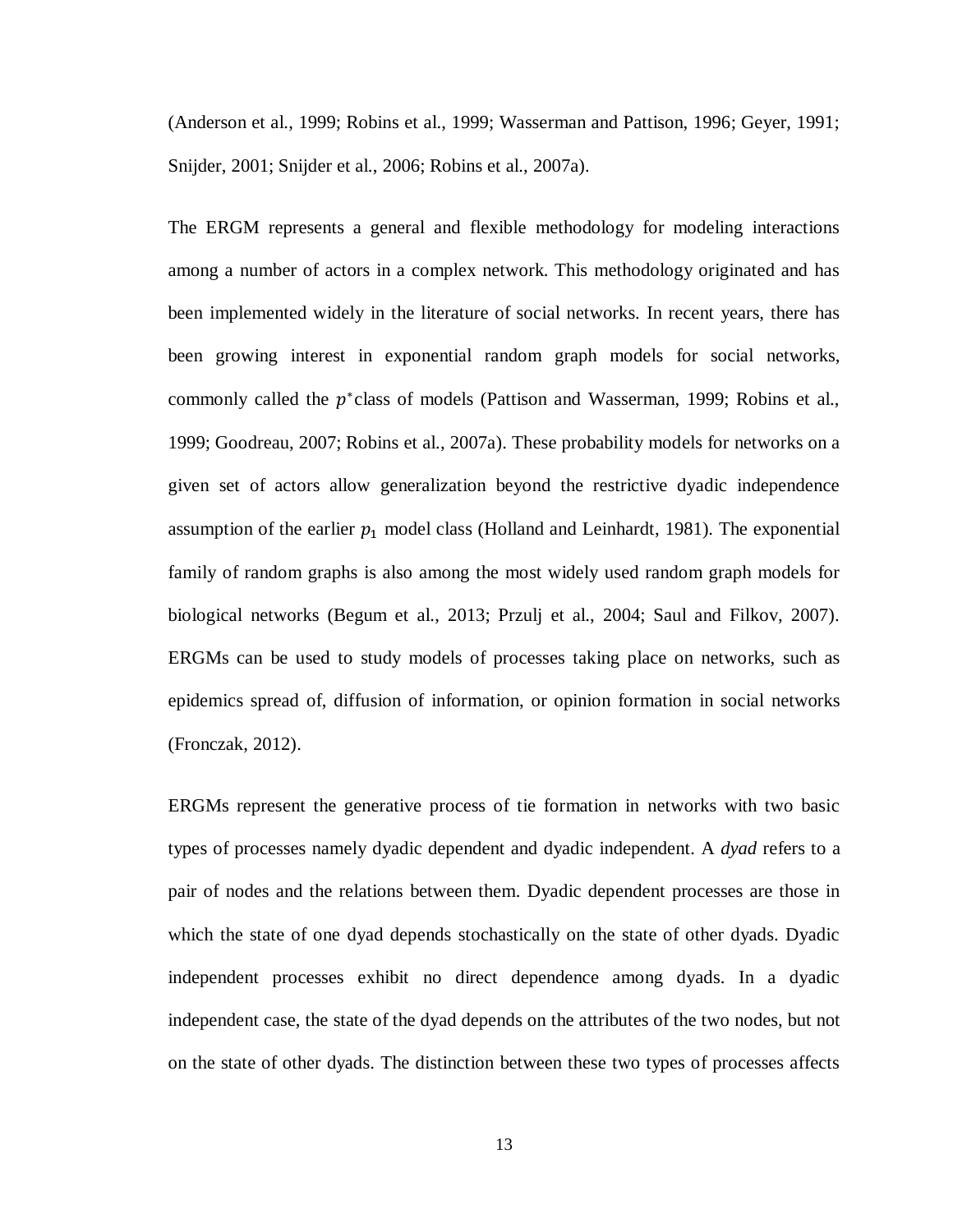the specification, estimation and behavior of ERGMs. Models with only dyadic independent terms have a likelihood function that simplifies to a form that can be maximized using standard logistic regression methods. Intuition about how these models behave is usually straightforward, as for logistic regression models. By contrast, models for processes with dyadic dependence require computationally intensive estimation and imply complex forms of feedback and global dependence that confound both intuition and estimation (Hunter et al., 2008; Handcock et al., 2003).

Although an ERGM presents a flexible means to model complex networks, the likelihood function for parameter estimation involves a mathematically intractable normalizing constant. ERGMs generalize the Markov random graph models (Frank and Strauss, 1986), and edge and dyadic independence models. Several statistical computational methods had been proposed to address this difficulty in parameter estimation in an ERGM. These are the Markov chain Monte Carlo Maximum Likelihood Estimation (MCMCMLE) method and the Maximum Pseudo Likelihood Estimation (MPLE) method (Hunter and Handcook, 2006; Robins et al., 2007a; Snijders, 2002). Two special cases of ERGM such as dyadic independence models (also known as  $p_1$  models) and more general  $p<sup>*</sup>$  models are discussed here in order to lay out the theoretical background of such models.

## **2.2**  $p_1$  Model

A special case of an ERGM is known as  $p_1$  model (Holland and Leinhardt, 1981). The central building block of these models is the adjacency matrix portraying the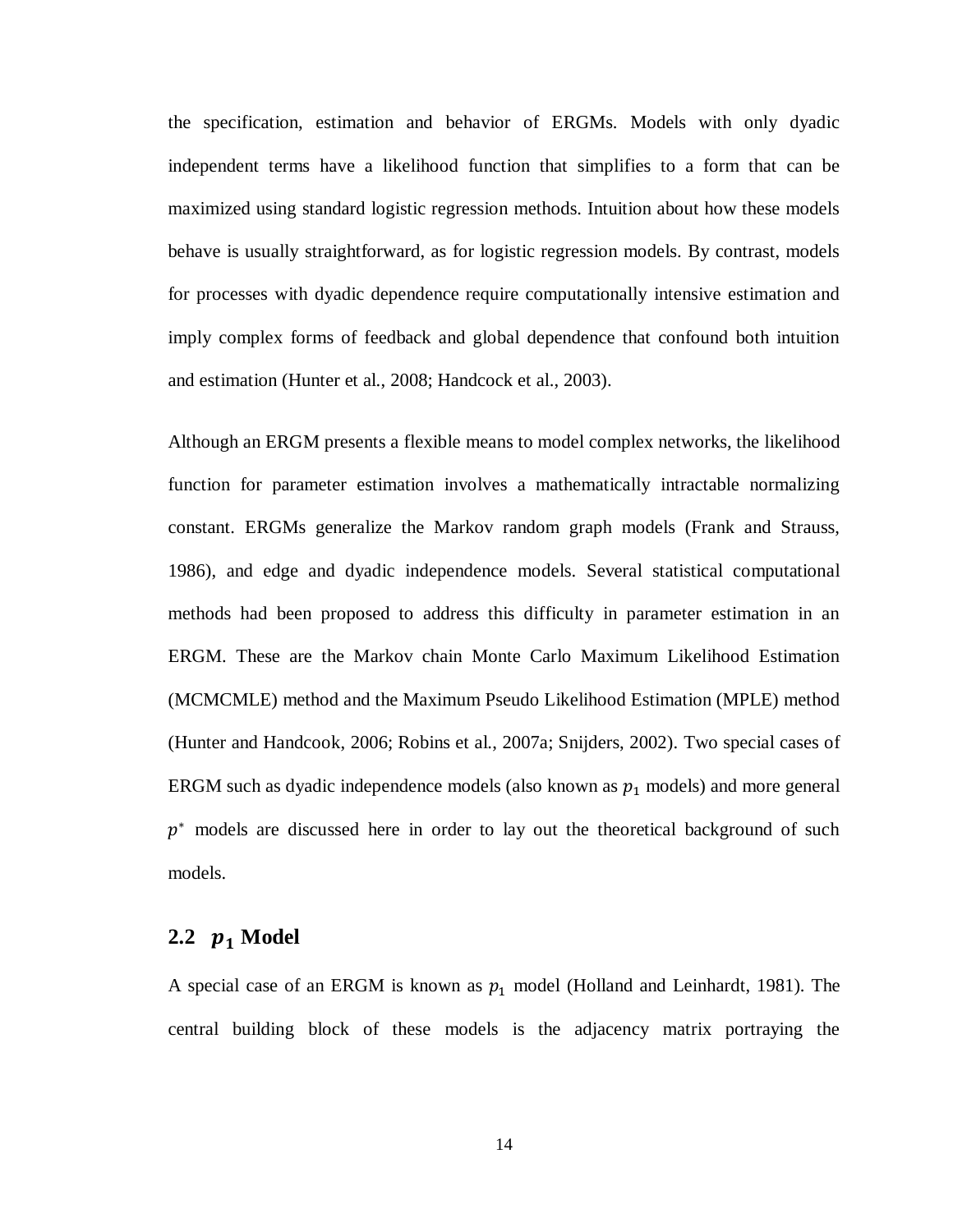interrelationships between the actors (or nodes) in a network. Let X denote the  $v * v$ adjacency matrix with  $(i, j)$  th element defined as,

$$
X_{ij} = \begin{cases} 1 & if inelates to j, \\ 0 & otherwise. \end{cases}
$$

The  $p_1$  model is derived by decomposing the adjacency matrix X into its  $\binom{v}{2}$  $\binom{v}{2}$ ) dyads or pairs  $D_{ij} = (X_{ij}, X_{ji})$  for  $i < j$ . The distribution of X can be specified with the specification of the joint distribution of the  $D_{ij}$ . Under the assumption that the  $D_{ij}$  are all statistically independent, one needs to specify only the distribution of each  $D_{ij}$  in order to completely specify the distribution of  $X$ . The probability distributions of  $D_{ij}$  are specified as follows:

$$
m_{ij} = P(D_{ij} = (1,1)) \quad i < j,
$$
  
\n
$$
a_{ij} = P(D_{ij} = (1,0)) \quad i \neq j,
$$
  
\n
$$
n_{ij} = P(D_{ij} = (0,0)) \quad i < j, and
$$
  
\n
$$
m_{ij} + a_{ij} + a_{ji} + n_{ij} = 1, for all \quad i < j
$$

Where,  $m_{ij}$  is the probability that the dyad *i*, *j* is a mutual or reciprocated pair;  $a_{ij}$  is the probability that the dyad  $i, j$  is an asymmetric or nonreciprocated pair;  $n_{ij}$  probability that the dyad *i, j* is a null pair.

The probability distribution of  $X$  is then expressed as follows (Holland and Leinhardt, 1981).

$$
P(X = x) = \prod_{i < j} m_{ij}^{x_{ij}x_{ji}} \prod_{i \neq j} a_{ij}^{x_{ij}(1-x_{ji})} \prod_{i < j} n_{ij}^{(1-x_{ij})(1-x_{ji})} \tag{1}
$$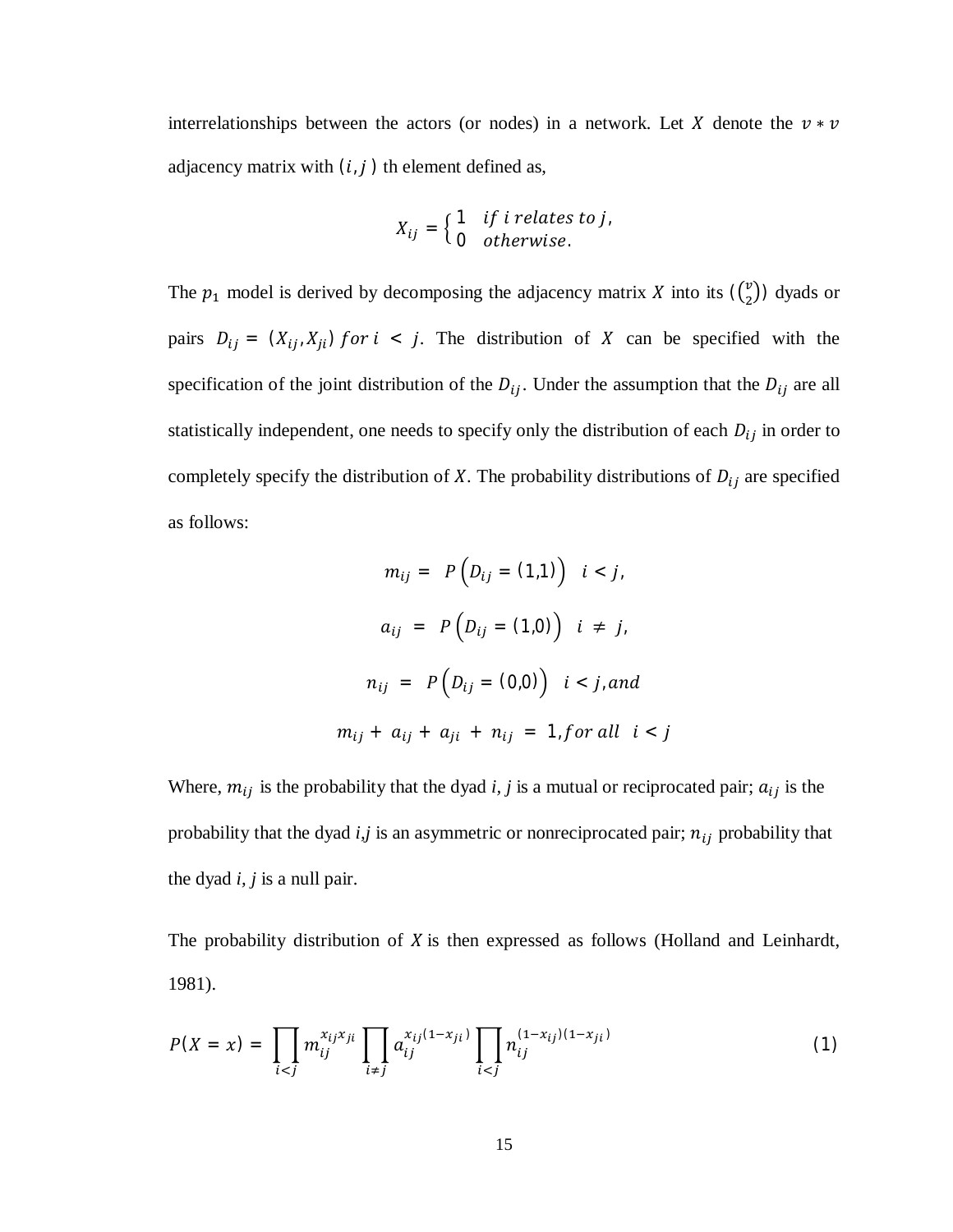$$
= \exp\left[\sum_{i < j} \rho_{ij} x_{ij} x_{ji} + \sum_{i \neq j} \theta_{ij} x_{ij}\right] \prod_{i < j} n_{ij} \tag{2}
$$

The parameters of this model are expressed as,

$$
\rho_{ij} = \log \left( \frac{m_{ij} n_{ij}}{a_{ij} a_{ji}} \right) \quad i < j \quad \text{and}
$$
\n
$$
\theta_{ij} = \log \left( \frac{a_{ij}}{n_{ij}} \right) \quad i \neq j
$$

Note that the parameter  $p_{ij}$  is a log-odds ratio and the parameter  $\theta_{ij}$  is a log-odds. These are interpreted as

$$
\exp(\rho_{ij}) = \frac{P(X_{ij} = 1 | X_{ji} = 1)}{P(X_{ij} = 0 | X_{ji} = 1)} / \frac{P(X_{ij} = 1 | X_{ji} = 0)}{P(X_{ij} = 0 | X_{ji} = 0)}
$$

$$
\exp(\theta_{ij}) = \frac{P(X_{ij} = 1 | X_{ji} = 0)}{P(X_{ij} = 0 | X_{ji} = 0)}
$$

Here  $\rho_{ij}$  measures what Holland and Lienhardt (1981) referred to as the *force of reciprocation*. That is, if  $\rho_{ij}$  is positive and if  $X_{ji} = 1$ , then it is more likely to observe  $X_{ij} = 1$ . Also,  $\theta_{ij}$  measures the probability of an asymetric dyad between the nodes *i* and j when it is known that  $X_{ji} = 0$ . In order to insure the identifiability of the model parameters, a number of restrictions are imposed on  $\rho_{ij}$  and  $\theta_{ij}$ . These are

$$
\rho_{ij} = \rho \text{ for all } i < j,
$$
\n
$$
\theta_{ij} = \theta + \alpha_i + \beta_i \text{ for all } i \neq j, \text{ and}
$$
\n
$$
\alpha_+ = \beta_+ = 0
$$

Under these assumptions the  $p_1$  model in (1) and (2) for the adjacency matrix X becomes,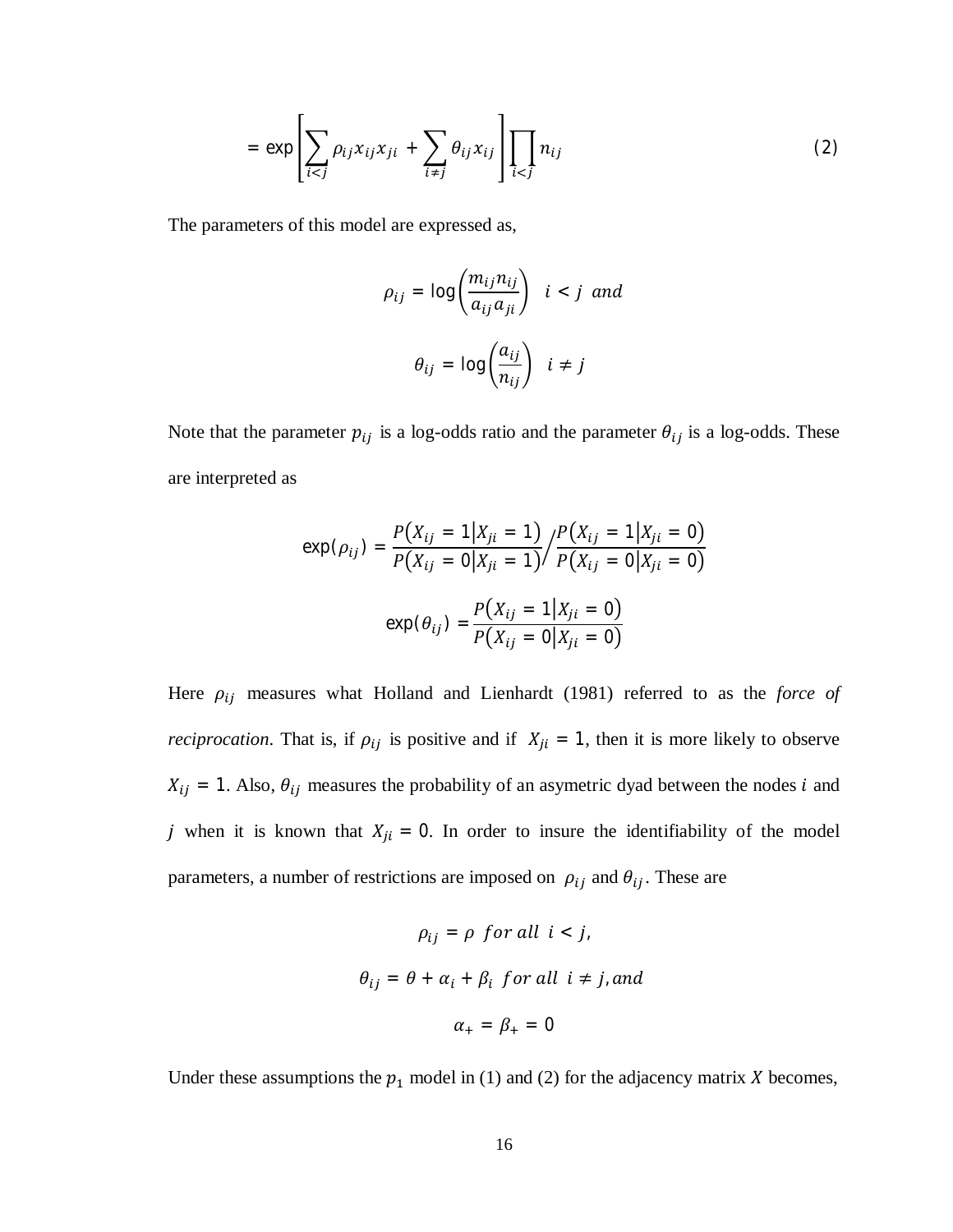$$
p_1(x) = P(X = x) = \exp \left[ \rho m + \theta x_{++} + \sum_i \alpha_i x_{i+} + \sum_j \beta_i x_{+j} \right] \times \prod_{i < j} n_{ij}
$$
 (3)

Here the  $n_{ij}$  are functions of the parameters  $\rho$ ,  $\theta$ ,  $\{\alpha_i\}$ , and  $\{\beta_j\}$ .

# **2.3** <sup>∗</sup> **Model**

The  $p^*$  model is a more general model that includes  $p_1$  model as a special case. In order to specify a  $p^*$  model, some additional notation is required.

The general log-linear form of  $p^*$  model is expressed as

$$
P(X = x) = \frac{\exp[\theta z(x)]}{\kappa(\theta)}
$$
(4)

Here  $\theta$  is a vector of model parameters,  $z(x)$  is a vector of network statistics, and  $\kappa(.)$  is a normalizing constant which is hard to compute for large networks. In order to ease the estimation process of the model parameters, the log-linear model form of the  $p^*$  model can be re-expressed as a logit model. A logit model is a special case of generalized linear model where log odds of a binary variable is expressed as linear combination of several explanatory variables. In particular, as per Wasserman and Pattison (1996) we define new notation:  $X_{ij}^{+}$  denotes an adjacency matrix where a tie from  $i \rightarrow j$  is forced to be present. That is  $X_{ij}^+ = \{X_{kl}, \text{ with } X_{ij} = 1\}$ .  $X_{ij}^-$  denotes an adjacency matrix where a tie from  $i \rightarrow j$  is forced to be absent. That is  $X_{ij}^- = \{X_{kl}, \text{ with } X_{ij} = 0\}$ . Finally,  $X_{ij}^c$  denotes an adjacency matrix with complement relation for the tie from  $i \rightarrow j$ . That is,  $X_{ij}^c =$  ${X_{kl}}$ , with  $(k, l) \neq (i, j)$ . The  $p^*$  model in (4) can be turned to a logistic regression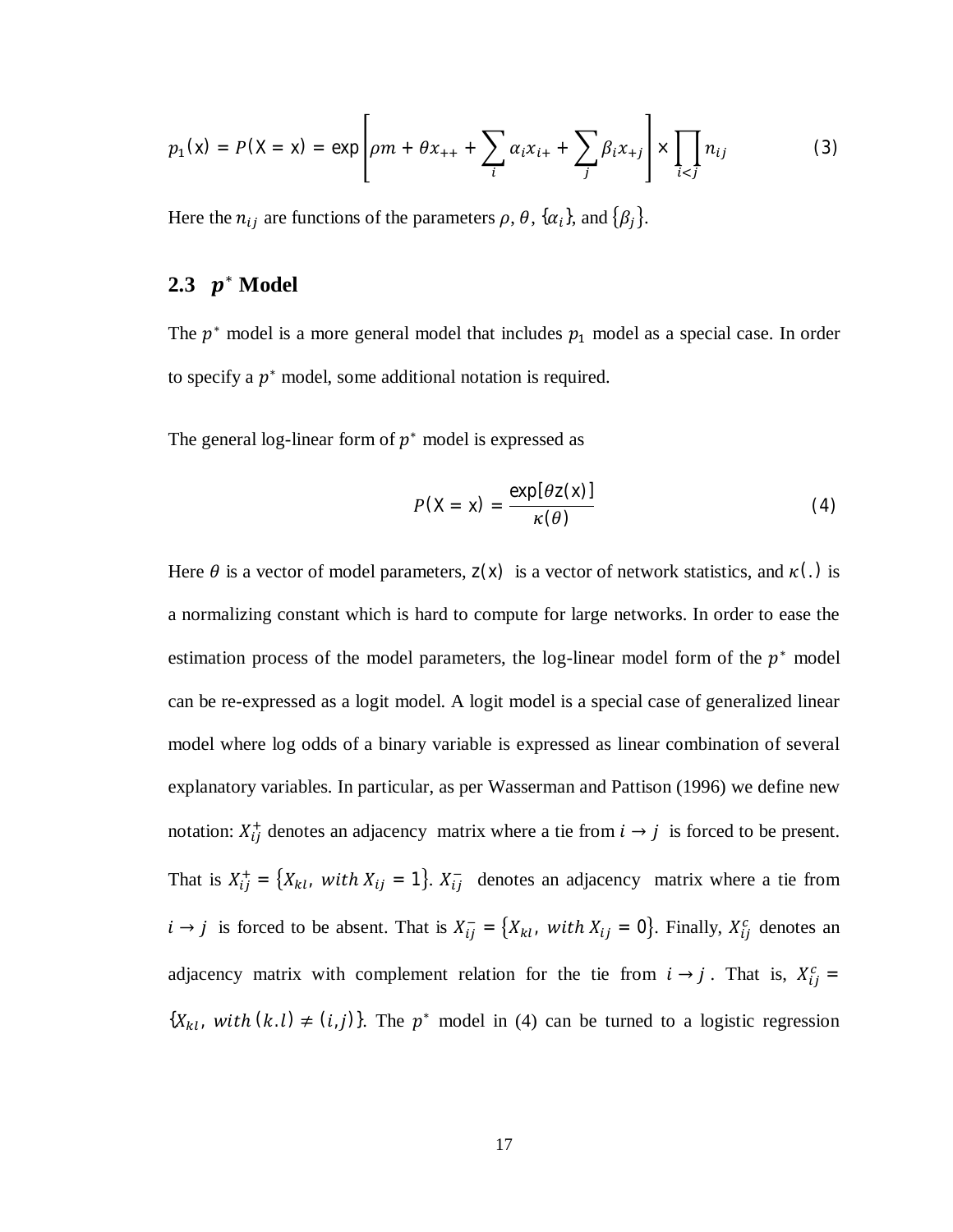model by considering a set of binary random variables  $\{X_{ij}\}\$ , where  $X_{ij} = 1$  implying a tie from *i* to *j*.

$$
P(X_{ij} = 1 | X_{ij}^c) = \frac{P(X = x_{ij}^+)}{P(X = x_{ij}^+) + P(X = x_{ij}^-)}
$$
(5)

$$
P(X_{ij} = 0 | X_{ij}^c) = \frac{P(X = x_{ij}^-)}{P(X = x_{ij}^+) + P(X = x_{ij}^-)}
$$
(6)

Using expression in (4) and taking the ratio in (5) and (6) one can write

$$
\frac{P(X_{ij} = 1 | X_{ij}^c)}{P(X_{ij} = 0 | X_{ij}^c)} = \exp\{\theta \big[ z(x_{ij}^+) - z(x_{ij}^-) \big] \}
$$
(7)

$$
\log \left\{ \frac{P(X_{ij} = 1 | X_{ij}^c)}{P(X_{ij} = 0 | X_{ij}^c)} \right\} = \omega_{ij} = \theta \left[ z(x_{ij}^+) - z(x_{ij}^-) \right]
$$
(8)

$$
\omega_{ij} = \theta \delta(x_{ij}) \tag{9}
$$

Here  $\delta(x_{ij})$  is the vector of difference statistics obtained from the network statistics  $z(.)$ when the variable  $X_{ij}$  changes from *l* to *0*. The model in (9) is referred to as the *logit*  $p^*$ model for single binary relation. One can work with either the log-linear form of  $p^*$ model given in (4) or the logit form given in (9).

#### **2.4 Computational Methods**

There are two methods commonly used in the statistics and social/biological networks communities to estimate the maximum likelihood fit to exponential random graph models. These are the Markov chain Monte Carlo maximum likelihood estimation (MCMC MLE) and maximum pseudo-likelihood estimation (MPLE). They can also be used for network simulation. These techniques have been recently discussed by various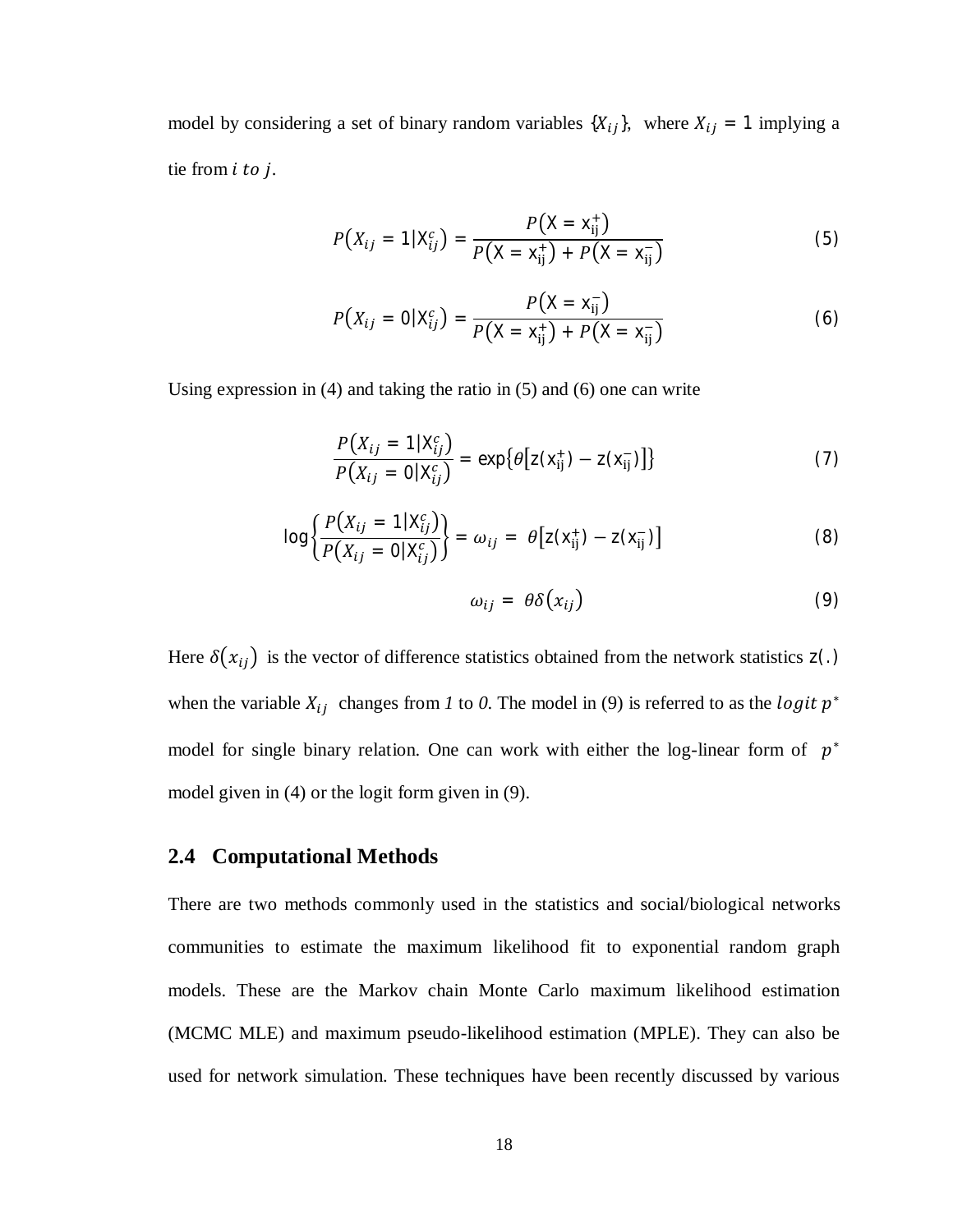authors (Hunter and Handcook, 2006; Robins et al., 2007a; Snijders, 2002). To date, the most common form of estimation for random graph models has been maximum pseudo likelihood (Strauss and Ikeda, 1990). The properties of the pseudo-likelihood estimator are not well understood, the pseudo-likelihood estimates can at best be thought of as approximate, and it is not clear from existing research as to when pseudo-likelihood estimates may be acceptable. Monte Carlo Markov chain maximum (MCMC) likelihood estimation is the preferred estimation procedure. One of the advantages over maximum pseudo-likelihood estimates is that one can also obtain reliable standard errors for the estimates (Robins et al., 2007b).

#### **2.4.1 Maximum Pseudo Likelihood Estimation (MPLE)**

Before the advent of Monte Carlo methods, the only widely used methods for estimating parameters in such models were maximum pseudo likelihood estimation (Besag, 1975) and the closely related method of 'coding' (Besag, 1974), which maximum pseudo likelihood estimation superseded. These methods have been used in preference to Monte Carlo methods because they are much faster, requiring no simulations. The estimators that they produce are not maximum likelihood estimators (except in the limiting case of no dependence); hence the possibility of calculating MLEs leads to the question of whether they are so much better than maximum pseudo likelihood estimates (MPLEs) that their much greater expense is justified (Geyer and Thompson, 1992). A comparison with MLEs shows that MPLEs may seriously overestimate the dependence when it is strong. When the dependence is sufficiently weak, the MPLE behaves well and is almost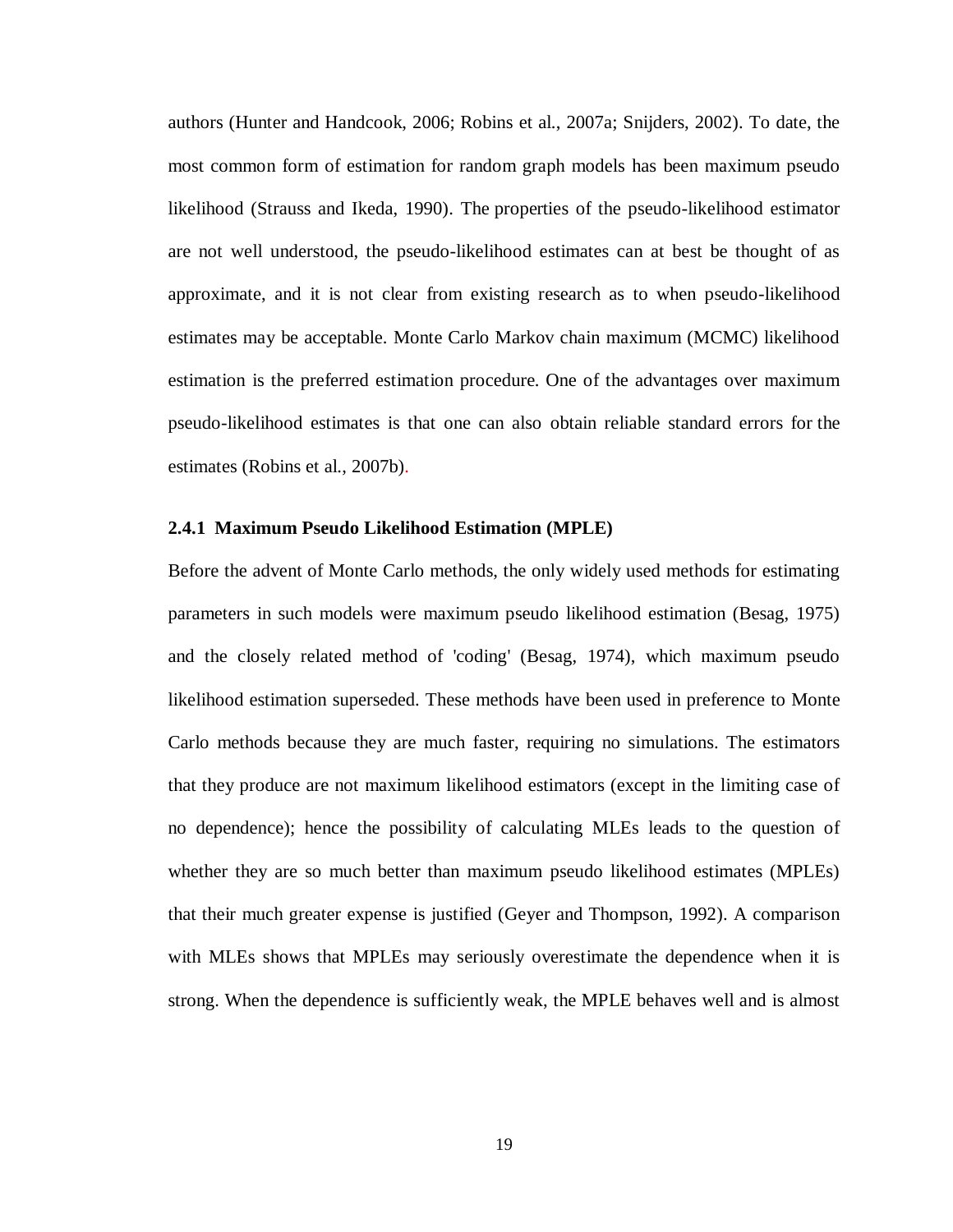efficient (Besag, 1977), as might be expected since the MLE and the MPLE are the same when dependence is absent (Geyer and Thompson, 1992).

The pseudo likelihood function is simply the product of the probabilities of the  $x_{ij}$  with each probability conditional on the rest of the data. The method avoids the technical difficulty inherent in the maximum likelihood approach. The pseudo likelihood for model (Equation 10) is identical to the likelihood for a logistic regression model in which the (binary) response data consist of the off-diagonal elements of  $x_{obs}$  and the predictor vectors are given by the change statistics  $\delta_z(\mathbf{x}_{obs})_{ij}$  of Equation (14).

$$
logit [P_{\theta}(X_{ij} = 1 | X_{ij}^c = x_{ij}^c)] = \theta \delta_z(x)_{ij}
$$
 (14)

where the logit function is defined by  $logit(p) = log[p/(1 - p)]$  and  $X_{ij}^c$  represents the rest of the network other than the single variable  $X_{ij}$ .

Indeed, this is exactly the likelihood that is obtained if one starts with Equation (14) and then assumes in addition that the  $X_{ij}$  are mutually independent, so that

$$
P_{\theta}(X_{ij} = 1 | X_{ij}^c = x_{ij}^c) = P_{\theta}(X_{ij} = 1)
$$

The maximum pseudo likelihood estimator (MPLE) for an ERGM, the maximizer of the pseudo likelihood, may easily be found (at least in principle) by using logistic regression as a computational device. When the ERGM in question is not a dyadic independence model, the statistical properties of pseudo likelihood estimators for social networks are not well understood (Hunter et al., 2008).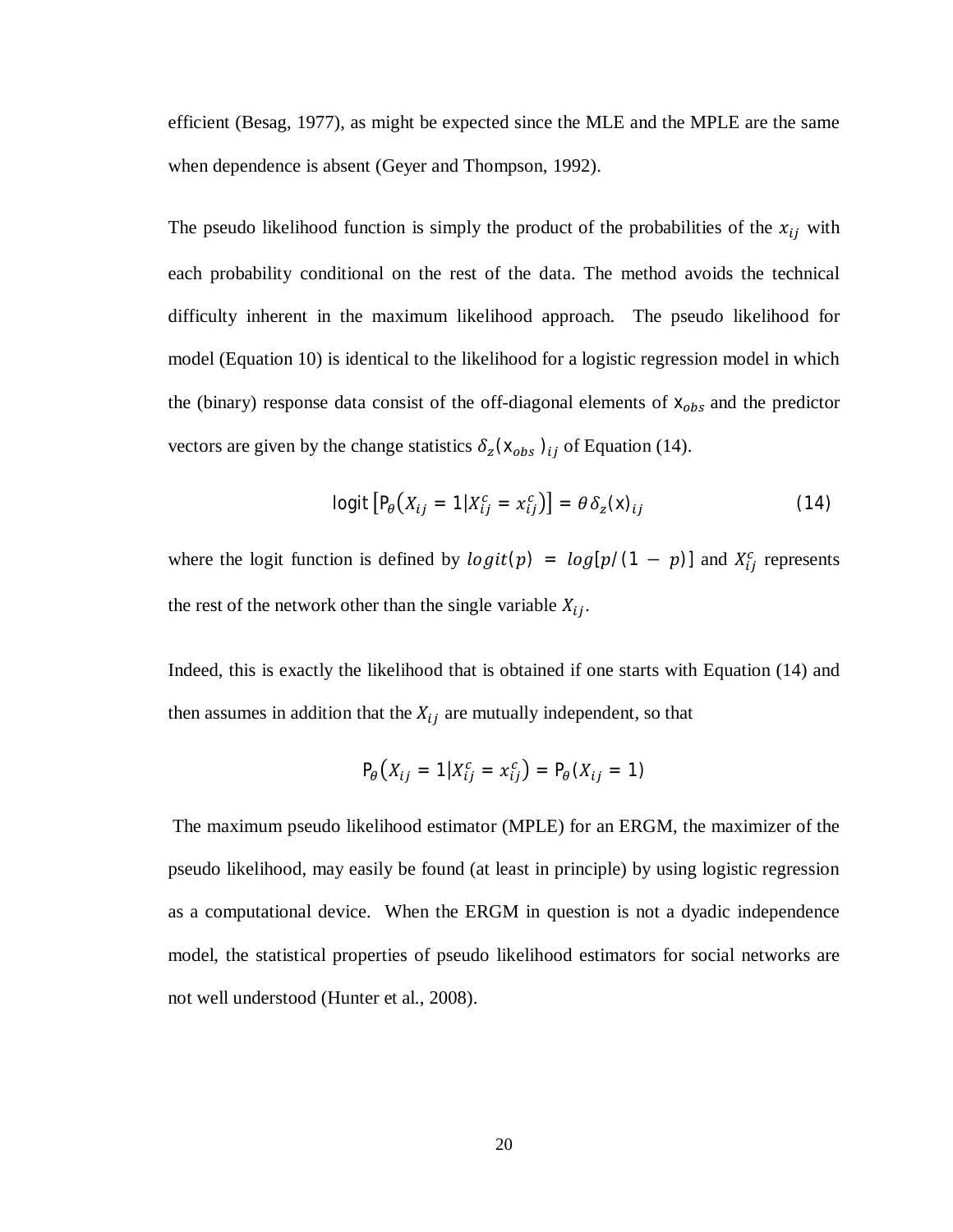#### **2.4.2 Monte Carlo Maximum Likelihood Estimation (MCMC MLE)**

Recent developments in Monte Carlo estimation techniques for exponential random graph models have been presented and reviewed by a number of authors (Snijders, 2002; Handcock et al., 2006; Snijders et al., 2006, Wasserman and Robins, 2005). The Monte Carlo techniques proposed by Snijders (2002) and Hunter and Handcock (2006) are both based on refining approximate parameter estimates. The approximation proceeds by comparing the observed graphs against a distribution of random graphs generated by stochastic simulation using the approximate parameter values. If the parameter estimates never stabilize (converge), the model is likely to be degenerate. When convergent estimates are obtained, then simulation from the estimates will produce distributions of graphs. The number of edges can be conditioned when estimating parameters, that is, the number of edges is fixed in Monte Carlo estimation procedures (Frank and Strauss, 1986; Snijders et al., 2006). In such models there are no density parameters. Fixing the number of edges diminishes the risk of degeneracy problems and will also have minor effects on other parameter estimates (except perhaps for star parameters). Based on the experience of network scholars, that at least with smaller networks, conditioning on edges may not be necessary, and estimation procedures may successfully converge for the new specifications with density parameters included.

Maximum likelihood estimates (MLEs) in autologistic models and other exponential family models for dependent data can be calculated with Markov chain Monte Carlo methods (the Metropolis algorithm or the Gibbs sampler), which simulate ergodic Markov chains having equilibrium distributions in the model. From one realization of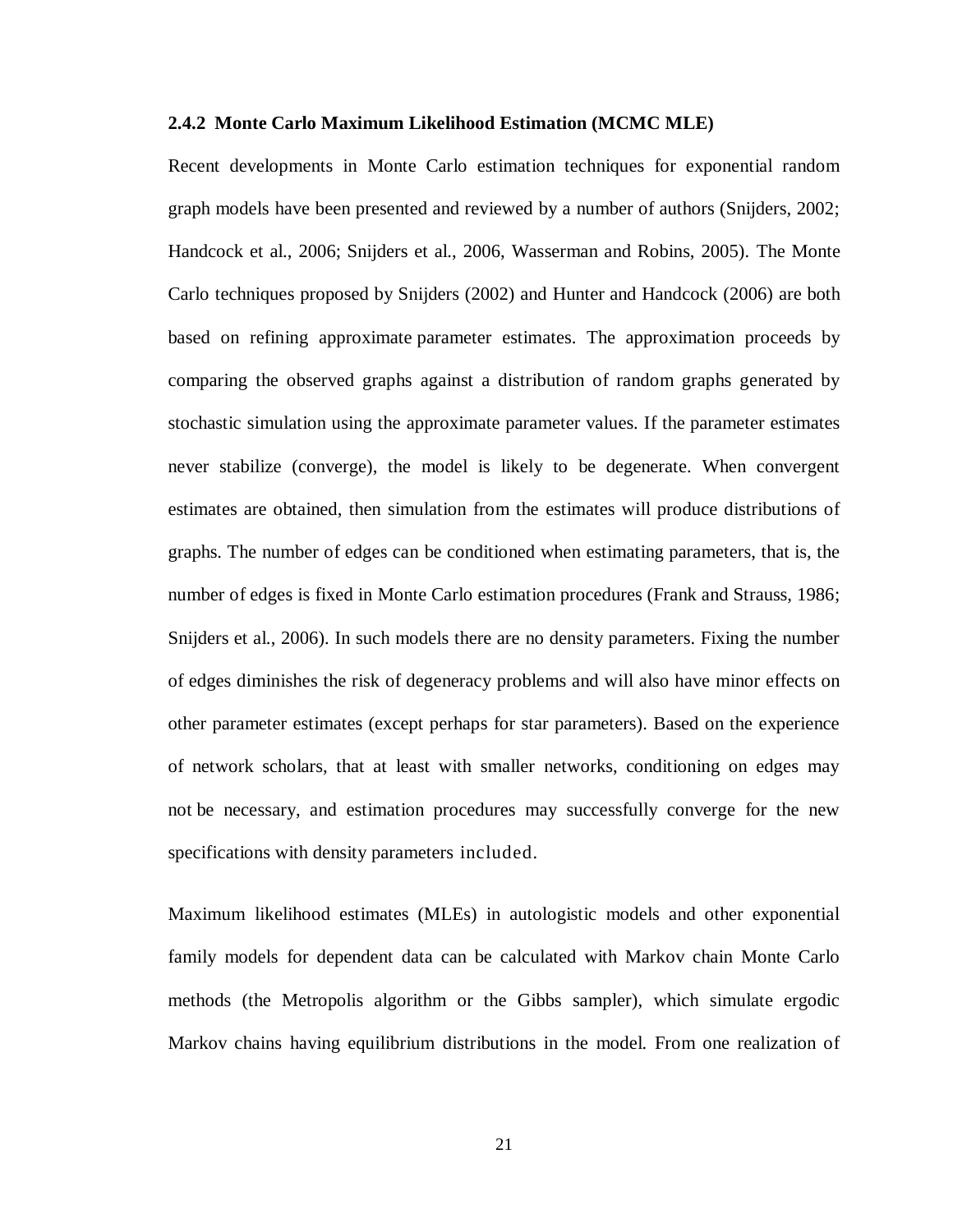such a Markov chain, a Monte Carlo approximation to the whole likelihood function can be constructed. The parameter value (if any) maximizing this function approximates the MLE. When no parameter point in the model maximizes the likelihood, the MLE in the closure of the exponential family may exist and can be calculated by a two-phase algorithm, first finding the support of the MLE by linear programming and then finding the distribution within the family conditioned on the support by maximizing the likelihood for that family (Geyer and Thompson, 1992).

#### *Approximating an MLE*

The general log-linear form of  $p^*$  model is expressed as

$$
P(X = x) = \frac{\exp[\theta z(x)]}{\kappa(\theta)}
$$
 (10)

Here  $\theta$  is a vector of model parameters,  $z(x)$  is a vector of network statistics, and  $\kappa(.)$  is a normalizing constant (Frank and Strauss 1986; Wasserman and Pattison 1996).

From the Equation (10), the loglikelihood function can be obtained such that

$$
(\theta) = \theta z(x_{\text{obs}}) - \log \kappa(\theta) \tag{11}
$$

where  $x<sub>obs</sub>$  denotes the observed network. Rather than maximize () directly, instead the log-ratio of likelihood values will be considered.

$$
(\theta) - (\theta_0) = (\theta - \theta_0) z(x_{\text{obs}}) - \log \left[ \frac{\kappa(\theta)}{\kappa(\theta_0)} \right]
$$
 (12)

where  $\theta_0$  is an arbitrarily chosen parameter vector.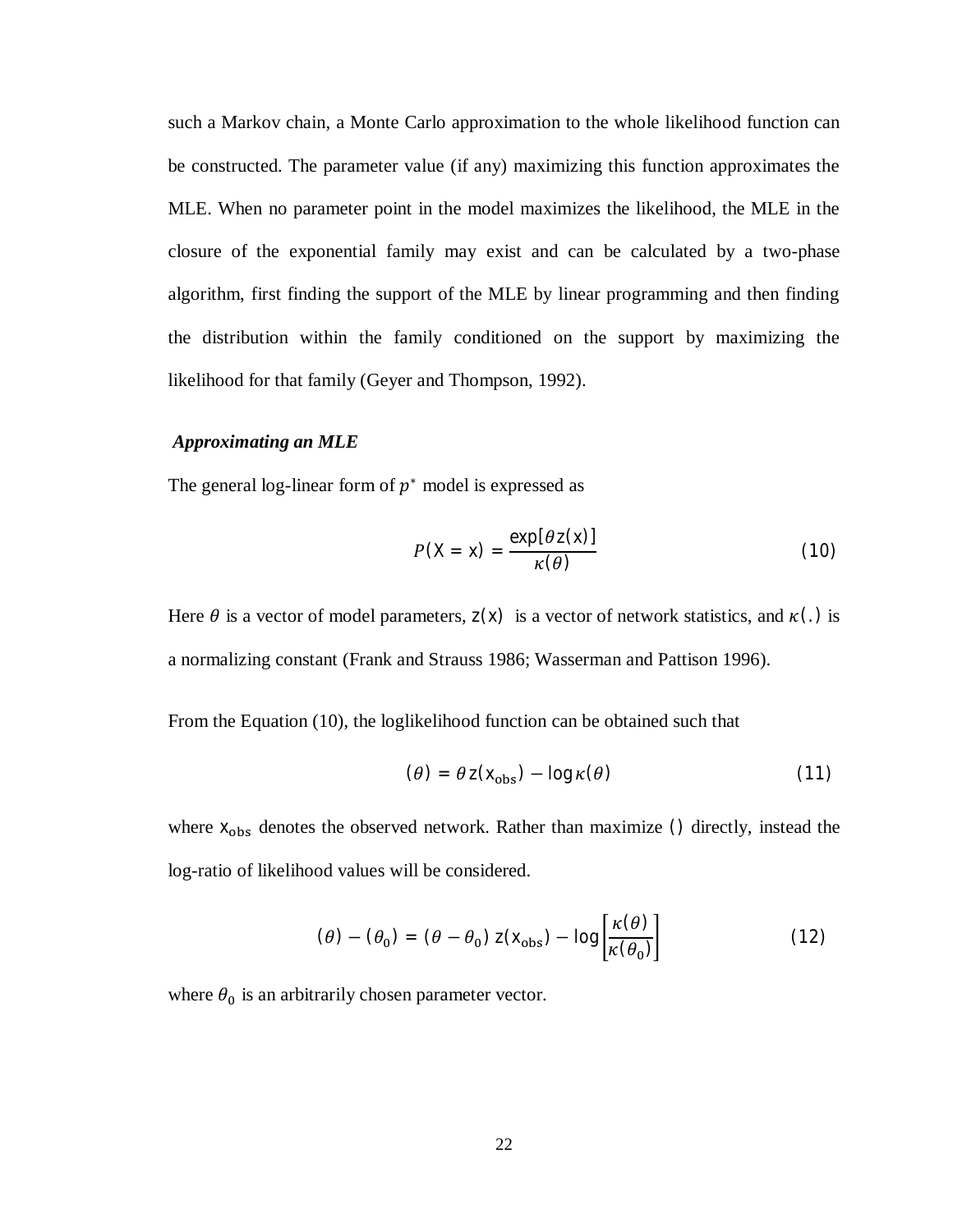The approximation of ratios of normalizing constants such as the one in expression (12) is a difficult but well-studied problem (Meng and Wong 1996; Gelman and Meng 1998). The main idea of the ratios of normalizing constants is presented by Geyer and Thompson (1992) which is described below:

$$
\frac{\kappa(\theta)}{\kappa(\theta_0)} = \mathsf{E}_{\theta_0} \exp \{(\theta - \theta_0) \mathsf{z}(\mathsf{X})\}
$$

where  $E_{\theta_0}$  denotes the expectation assuming that X has distribution given by  $P_{\theta_{0,X}}$ . Therefore, one can exploit the law of large numbers and approximate the log-ratio by

$$
(\theta) - (\theta_0) \approx (\theta - \theta_0) z(\mathbf{x}_{\text{obs}}) - \log \left[ \frac{1}{m} \sum_{i=1}^{m} \exp \left\{ (\theta - \theta_0) z(\mathbf{X}_i) \right\} \right] \tag{13}
$$

where  $X_1, \ldots, X_m$  is a random sample from the distribution defined by  $P_{\theta_{0,X}}$ , simulated using an MCMC routine.

The stochastic estimation technique described above requires one to select a parameter value  $\theta_0$ . While the approximation of Equation (13) may in theory be made arbitrarily precise by choosing the MCMC sample size  $m$  to be large enough, in practice it is extremely difficult to use this approximation technique unless the value  $\theta_0$  is chosen carefully. Initial guess for  $\theta_0$  should be "close enough" to the true maximum likelihood estimator  $\hat{\theta}$  or Equation (13) will fail (Hunter et al., 2008).

#### **2.5 ERGM for Biological Networks**

Biological networks have been investigated using several network models such as the Erdos-Renyi model, the geometric random network model, and exponential random graph model (ERGM), and graphical models (Begum et al., 2013). In particular, the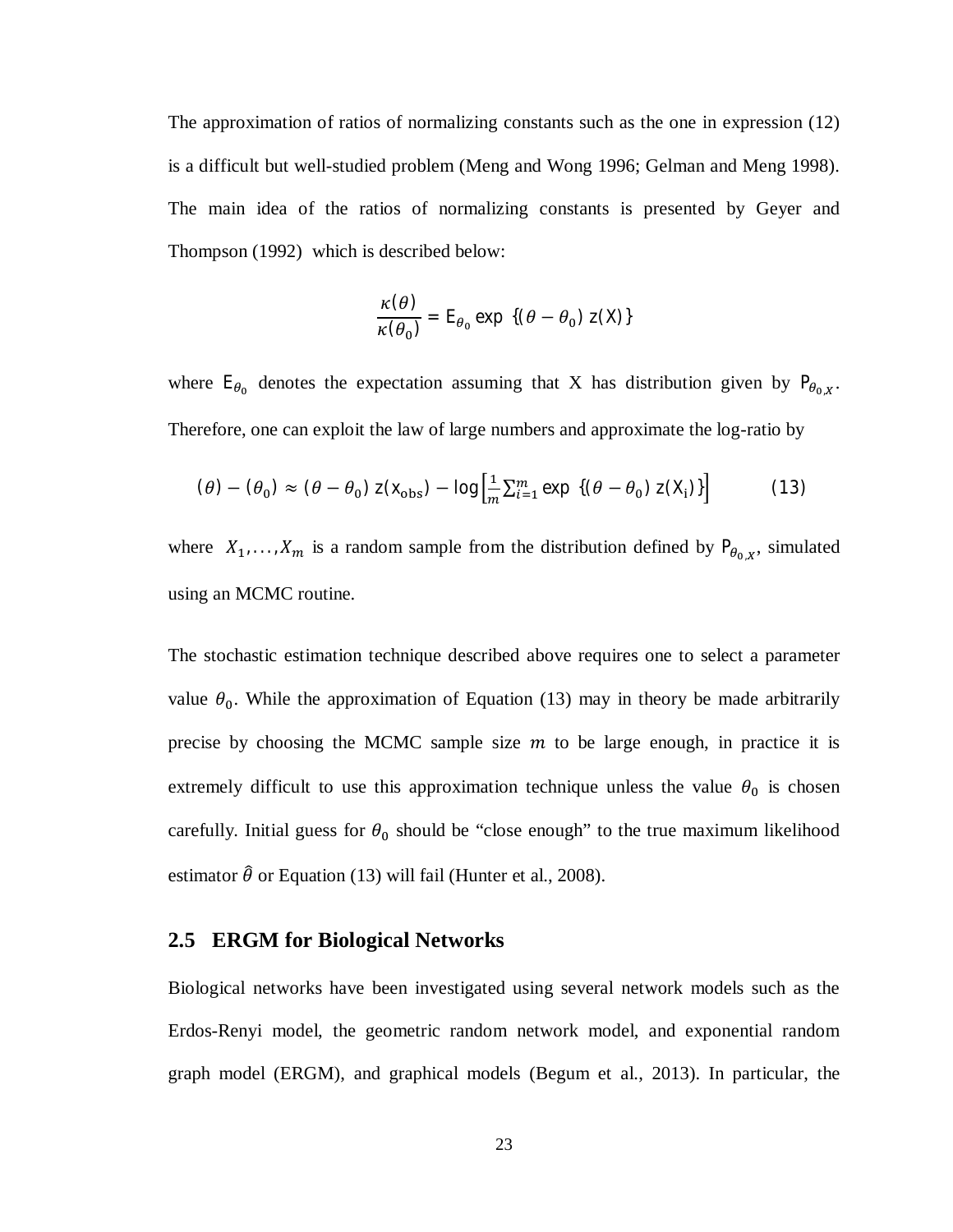Erdos-Renyi and the geometric random network models were used in the study of graphlets in *Saccharomyces cerevisiae* protein-protein interaction (PPI) networks (Przulj et al., 2004), and exponential random graph models have been employed to study biological databases such as *RegulonDB* (Saul and Filkov, 2007; RegulonDB Release 7.4, 2012). The ERGM has also been used to study large social networks (Goodreau, 2007; Robins et. al, 2007).

In this study, the ERGM for biological network data is considered rather than social network data. Each node is treated as a biological component such as gene, transcription factor, operon, protein, or metabolites. The goal of much of systems biology is to understand the functioning of biological systems which, in large part, depends on their complex underlying structure. Summarizing a biological system into a network represents the study of complex structure via the interactions among its components and the simple recurring patterns, or features, which they form. Thus, when studying the systemic nature of biological networks many modeling approaches focus on simple, but prominent, structural features, as they are easier to understand than the global networks. Once identified, these can be used as building blocks for describing the network (Saul and Filkov, 2007) under consideration.

Node degree distribution and small connected sub-graphs (graphlets), are found to capture structure in biological networks. However, methods that allow us to systematically study these and other local features are needed. Outside biology, statistical network modeling has a long history in the social and economic networks literature. (For example, the concept of network motifs, small sub-graphs that appear in a graph more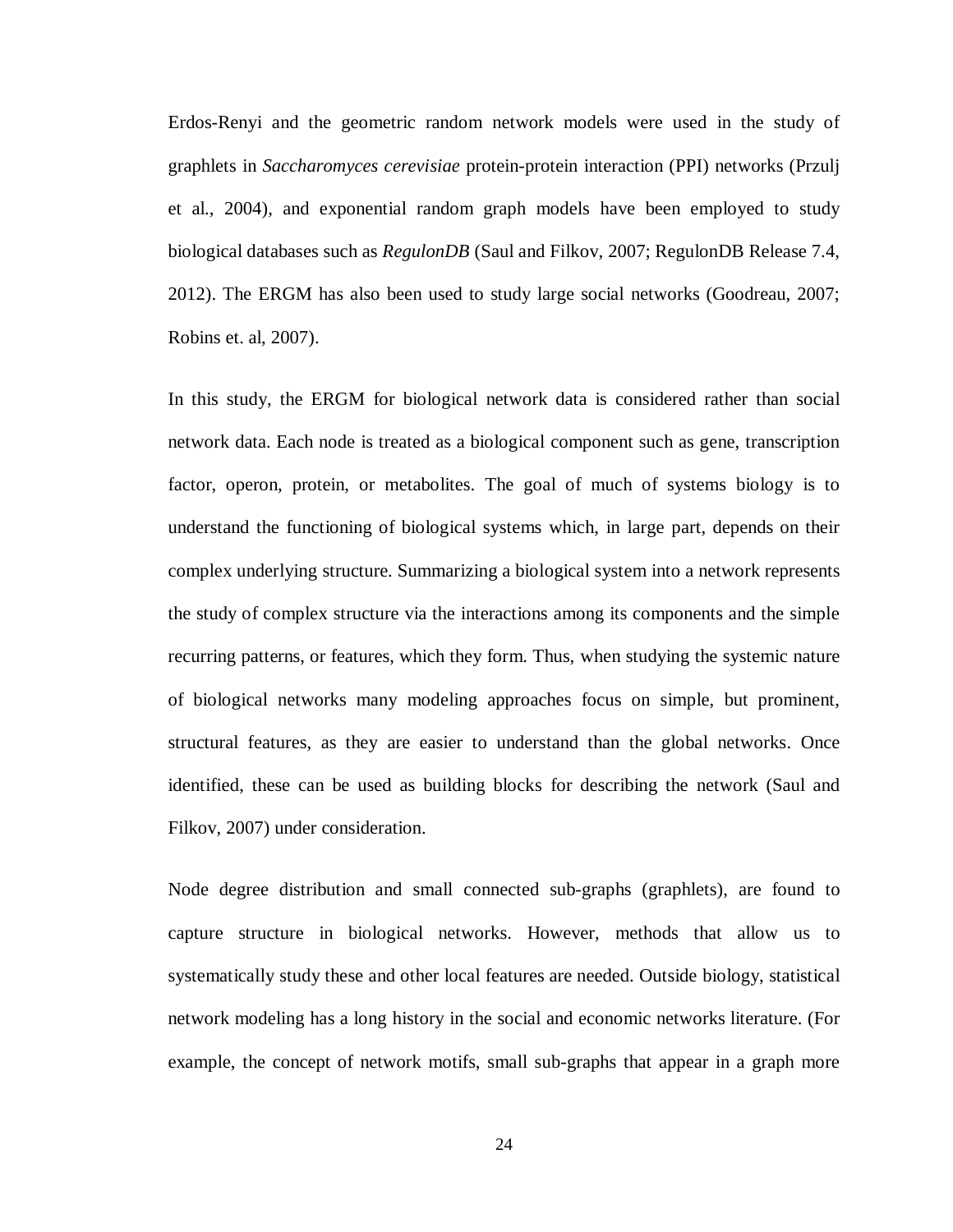often than expected due to chance (Milo et al., 2002), were studied under the name triad census in 1970 (Holland and Leinhardt, 1970). However, biological networks are much larger than social networks and hence direct application of social network models to biological network data has not historically been possible. However, recent advances both in understanding of the behavior of these models and enhanced computational power make such application to biological networks feasible.

Many models currently used for biological networks are descriptive, and simply specify a feature of a graph. For example, power-law networks (sometimes called scale-free) are described as networks with a node degree distribution governed by a power law (Barabasi and Albert, 1999). Other biological network models specify a procedure for creating networks. Erdos-Renyi random graphs are created by considering each pair of nodes in a given node set as a potential edge. For each potential edge, a fair *n*-sided die is cast, if the die comes up above a given threshold, the edge is included. Otherwise, it is not. A more general exponential random graph model suits to explore and model complex biological interaction data.

In order to fit models by using ERGM package and R computational environment, several network attributes are considered in our model. They are edges, triangles, ostars and istars as defined below. In this study, several models with different attributes for both observed and simulated networks are considered. In graph theory, one may consider several network attributes. The formal definitions of some of the attributes are given in the next section.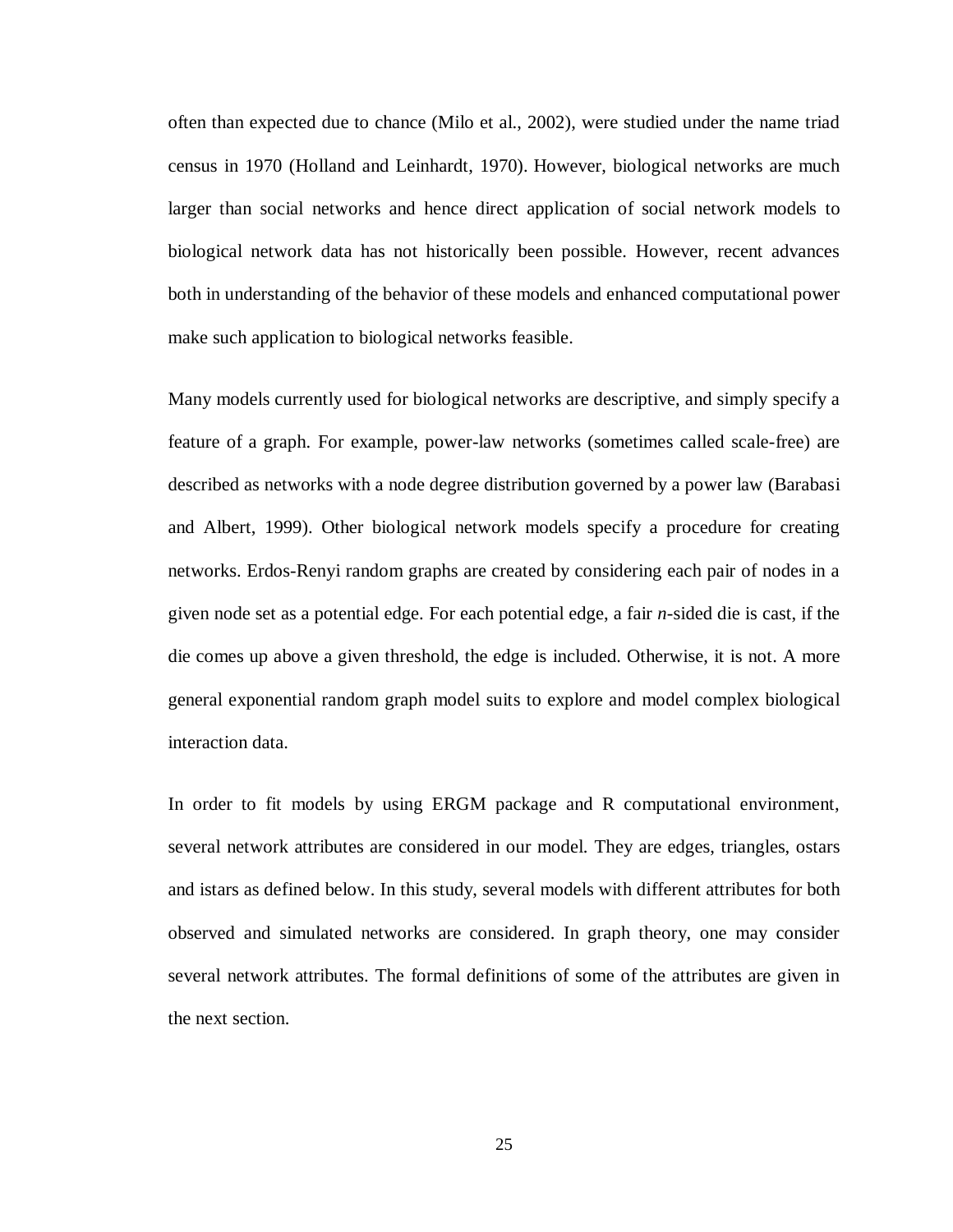#### **2.6 Definition of Some Network Attributes**

#### *Edges*

edges: This term adds one network statistic equal to the number of edges in the network. For undirected networks, edges is equal to kstar(1); for directed networks, edges is equal to both ostar $(1)$  and istar $(1)$  (Morris et al., 2008).

#### *K-In-stars*

istar $(k, \text{attrname=NULL})$ : The k argument is a vector of distinct integers. This term adds one network statistic to the model for each element in k. The *i*th such statistic counts the number of distinct  $k[i]$ -instars in the network, where a k-instar is defined to be a node N and a set of k different nodes  $\{O_1, \ldots, O_k\}$  such that the ties  $(O_j \rightarrow N)$  exist for  $j = 1, \dots, k$ . The optional argument attrname is a character string giving the name of an attribute in the network's vertex attributes list. If this is specified then the count is over the number of k-instars where all nodes have the same value of the attribute. This term can only be used for directed networks. Note that istar(1) and ostar(1) both are equal to edge (Morris et al., 2008).

#### **k-Outstars**

ostar(k, attrname=NULL): The k argument is a vector of distinct integers. This term adds one network statistic to the model for each element in k. The *i*th such statistic counts the number of distinct k[i]-outstars in the network, where a k-outstar is defined to be a node N and a set of k different nodes  $\{O_1, \ldots, O_k\}$  such that the ties  $(N \rightarrow O_j)$  exist for  $\hat{y} = 1, \dots, k$ . The optional argument attrname is a character string giving the name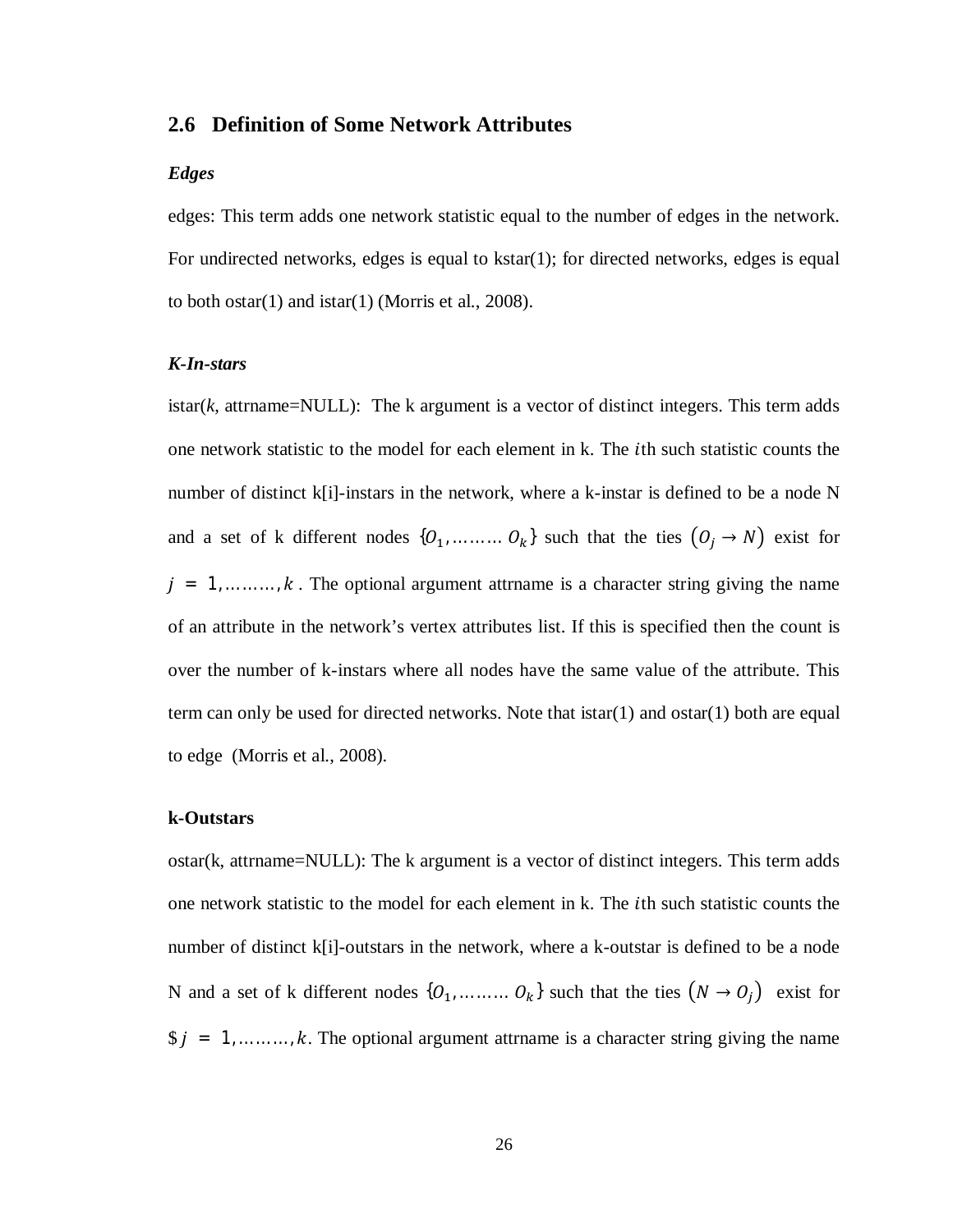of an attribute in the network's vertex attribute list. If this is specified then the count is the number of k-outstars where all nodes have the same value of the attribute. This term can only be used with directed networks; Note that  $\text{ostar}(1)$  is equal to both istar $(1)$  and edges (Morris et al., 2008).

#### *Triangles*

triangle(attrname=NULL): This term adds one statistic to the model equal to the number of triangles in the network. For an undirected network, a triangle is defined to be any set  $\{(i,j), (j,k), (k,i)\}\$  of three edges. For a directed network, a triangle is defined as any set of three edges  $\{(i \rightarrow j) \text{ and } (j \rightarrow k)\}$  and either  $(k \rightarrow i)$  or  $(k \leftarrow i)$ . The former case is called a "transitive triple" and the latter is called a "cyclic triple", so in the case of a directed network, triangle equals ttriple plus ctriple — thus at most two of these three terms can be in a model. The optional argument attrname restricts the count to those triples of nodes with equal values of the vertex attribute specified by attrname (Morris et al., 2008).

#### *Transitive triples*

ttriple(attrname=NULL): This term adds one statistic to the model, equal to the number of transitive triples in the network, defined as a set of edges  $\{(i \rightarrow j), (j \rightarrow k), (i \rightarrow k)\}$ . Note that triangle equals ttriple+ctriple for a directed network, so at most two of the three terms can be in a model. The optional argument attrname is a character string giving the name of an attribute in the network's vertex attribute list. If this is specified then the count is over the number of transitive triples where all three nodes have the same value of the attribute. This term can only be used with directed networks (Morris et al., 2008).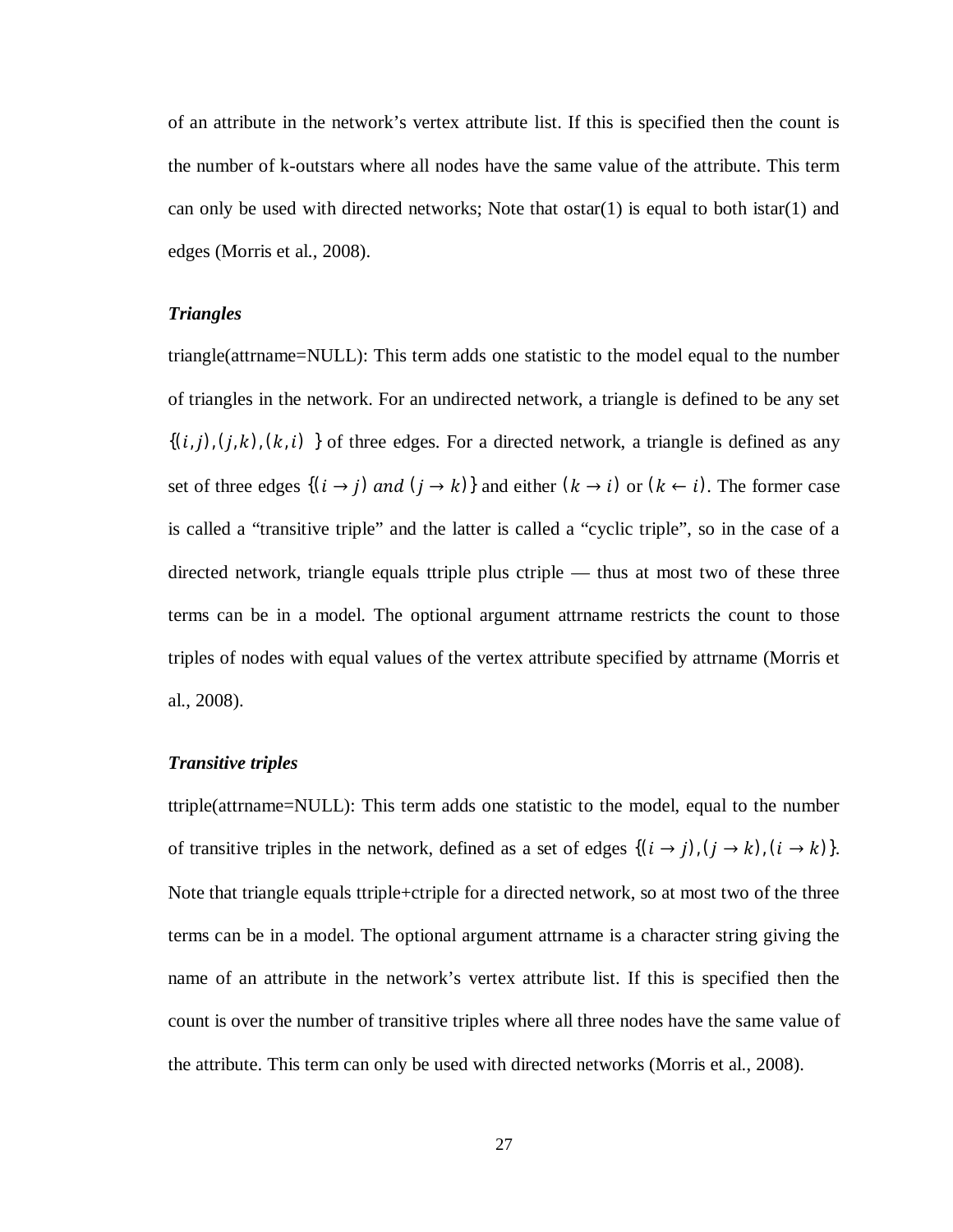#### *Cyclic triples*

ctriple (attrname=NULL): This term adds one statistic to the model, equal to the number of cyclic triples in the network, defined as a set of edges of the form  $\{(i \rightarrow j), (j \rightarrow j)$  $(k)$ ,  $(k \rightarrow i)$ }. Note that for all directed networks, triangle is equal to ttriple+ctriple, so at most two of these three terms can be in a model. The optional argument attrname is a character string giving the name of an attribute in the network's vertex attribute list. If this is specified then the count is over the number of cyclic triples where all three nodes have the same value of the attribute. This term can only be used with directed networks (Morris et al., 2008).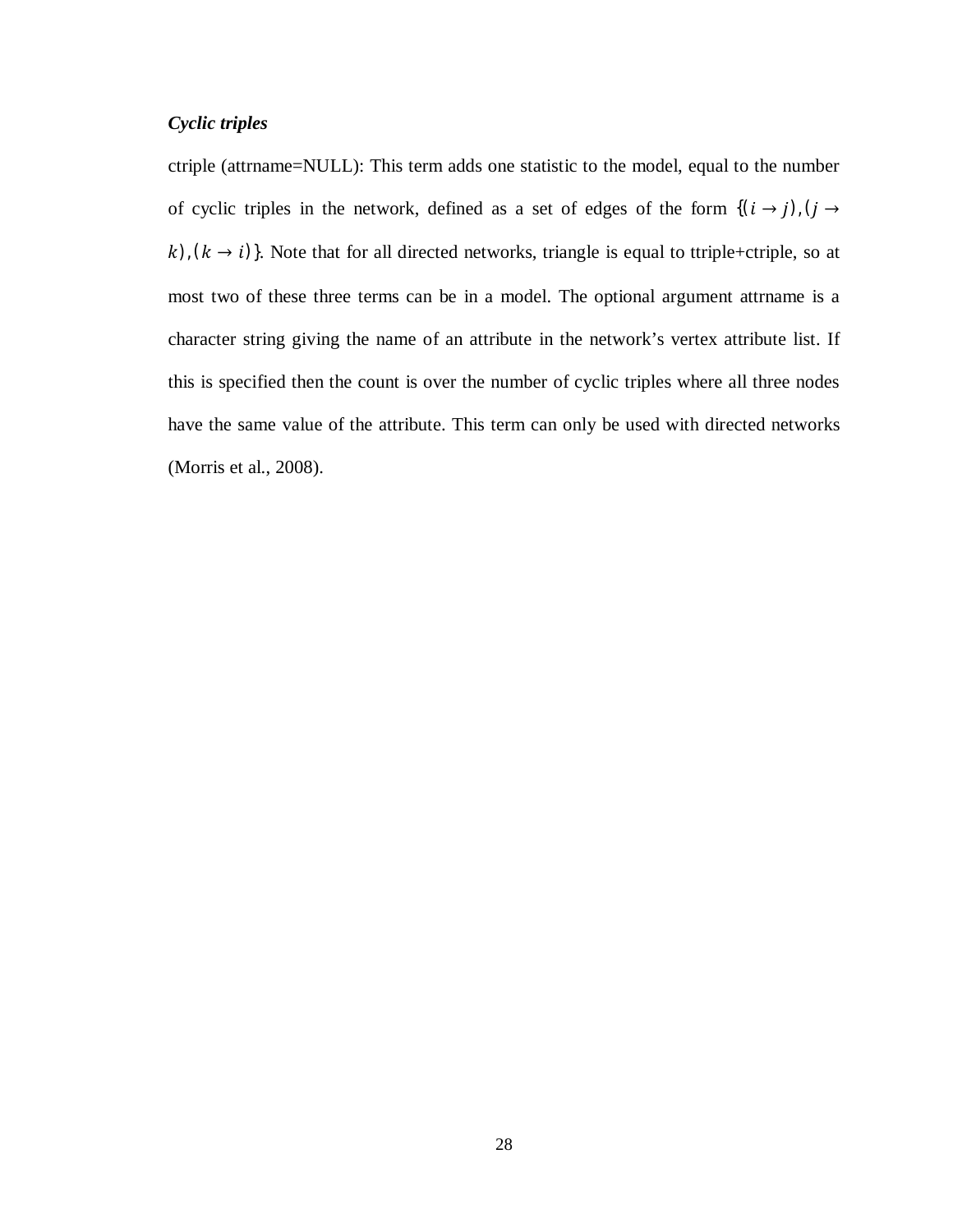# **Chapter 3**

# **Biological Network Data**

Biological network data arise in a variety of forms. Nodes in biological networks represent biomolecules such as genes, proteins or metabolites, and edges connecting these nodes indicate functional, physical or chemical interactions between the corresponding biomolecules. Understanding these complex biological systems has become an important problem that has led to intensive research in network data analyses, modeling, and function and disease gene identification and prediction. Transcription Regulatory Interaction Network is considered in this thesis, as these are fundamental biological interaction networks. The amount of gene expression depends on how the genes are being regulated by TFs. The regulatory network of the model organism *Escherichia Coli (E.coli)* from *RegulonDB* version 7.4<sup>1</sup> is considered. There are several other potential databases include the range of organisms from bacteria (genome.wisc.edu) to yeast (yeastgenome.org), to plants (maizese-quence.org) and mammals (namely humans, at genome.gov). These databases are housed at a variety of server locations with publicly accessible data sets.

 $\overline{a}$ 

<sup>1</sup> http://regulondb.ccg.unam.mx/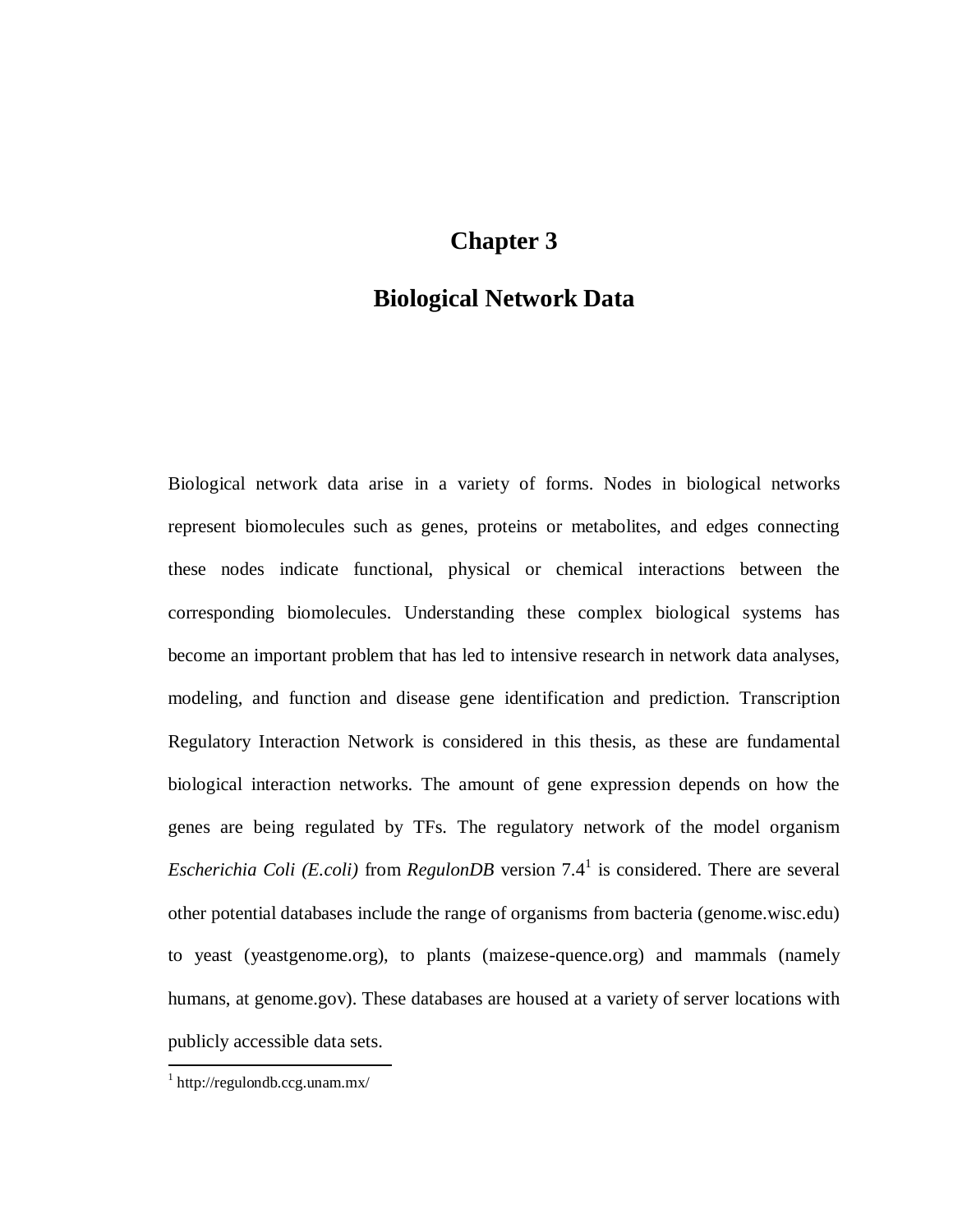#### **3.1 General Introduction on** *RegulonDB*

A database is a complete collection of information of a certain interest. *RegulonDB* is a regulatory interaction data repository for the model organism *E. coli.* At the same time, it is also a model of the organization of the genes in transcription units, operons and simple and complex regulons. From that point of view, *RegulonDB* is a computational model of mechanisms of transcriptional regulation. Regulon research group also updates the website on a regular interval. In order to implement our method to a known biological network dataset and to obtain comparative results among MCMC MLE and MPLE, the regulatory network of *E.coli* from *RegulonDB* version 7.4 is considered. In the next section, some of the key definitions to give readers a brief overview of different biological terms is presented.

#### **3.2 Key Definition of Biological Network Components**

Some of the key definitions of biological entities belonging to the database are presented here. Although in this study we used the Transcription Factor-Transcription Factor (TF-TF) network, there are several other networks that can be explored similarly. Keeping that in mind, we report the definitions of several components below. The detailed descriptions can be found at the *RegulonDB* website.

#### *Operon*

The first component is *Operon*. An operon can be defined as the set of one or more genes and their associated regulatory elements, which are transcribed as a single unit. The classical definition is that of a group of two or more genes transcribed as a polycistronic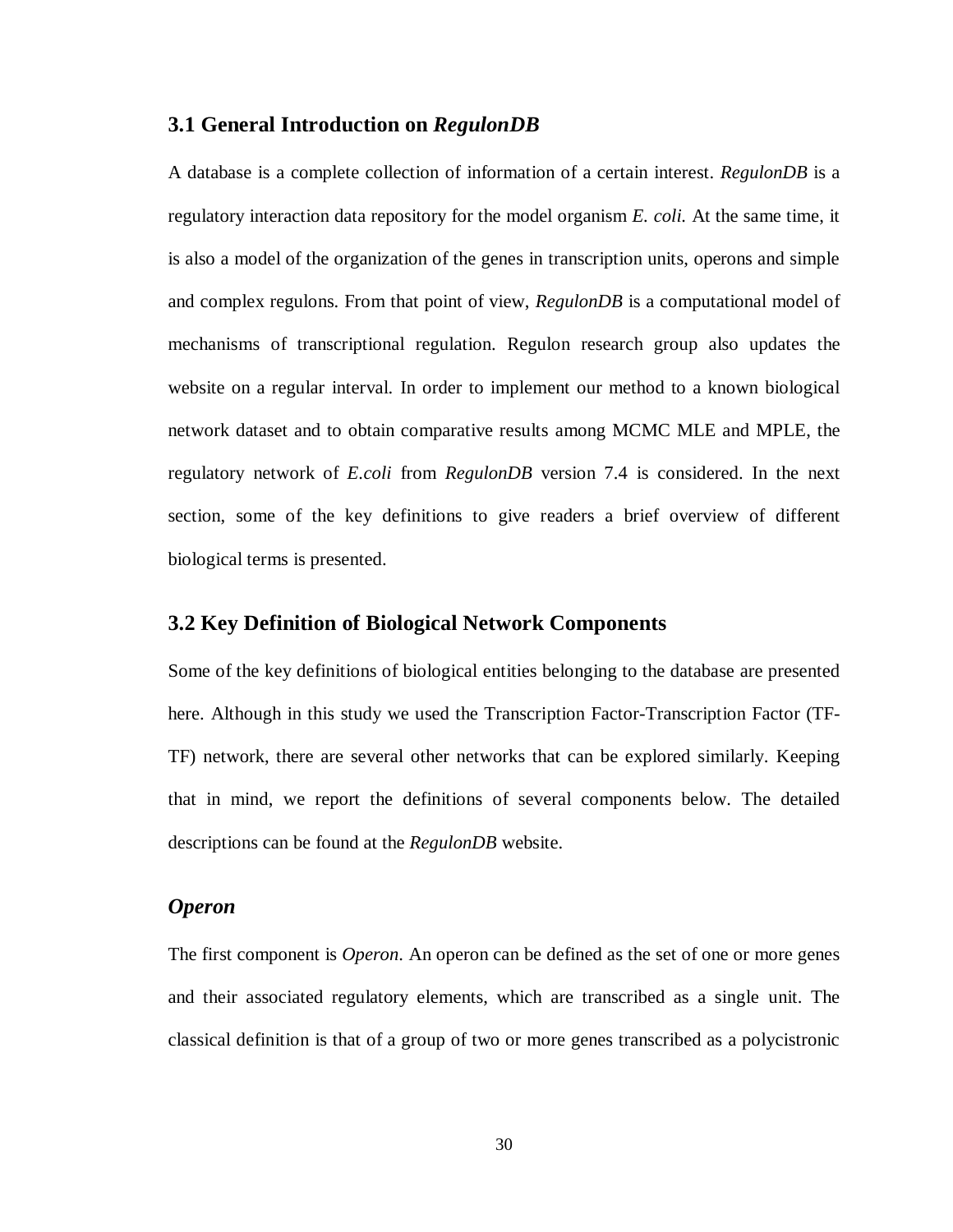unit (Jacob and Monod, 1961). However, at the database they extend the definition to include the possibility of operons with only one gene. In this case, an operon is a group of one or more contiguous genes transcribed in the same direction. It is notable that given this definition, an operon must contain a promoter upstream of all genes and a terminator downstream. It is relatively common to find operons with several promoters, some of them internally located, thus transcribing a partial group of genes. In all the cases so far, one gene belongs to only one operon. The graphic display of an operon contains all the genes of its different transcription units (TUs), as well as all the regulatory elements involved in the transcription and regulation of those TUs. The genome browser shows genes and operons, accepting also monocistronic operons. In this definition, there are several biological terms. To learn more about these, a biological dictionary would be a good resources.

#### *Transcription unit (TU)*

The next term is *Transcription unit* (TU). A Transcription unit is a set of one or more genes transcribed from a single promoter. A TU may also include regulatory protein binding sites affecting this promoter and a terminator. It is notable that a complex operon with several promoters contains, several transcription units. Given the definition of an operon, at least one transcription unit must include all the genes in the operon.

#### *Promoter*

The next term is *Promoter*. A promoter is defined as the part of the DNA sequence where RNA polymerase binds and initiates transcription. Moreover, Promoter sequences are specific to different sigma factors associated to the RNA polymerase core. A promoter is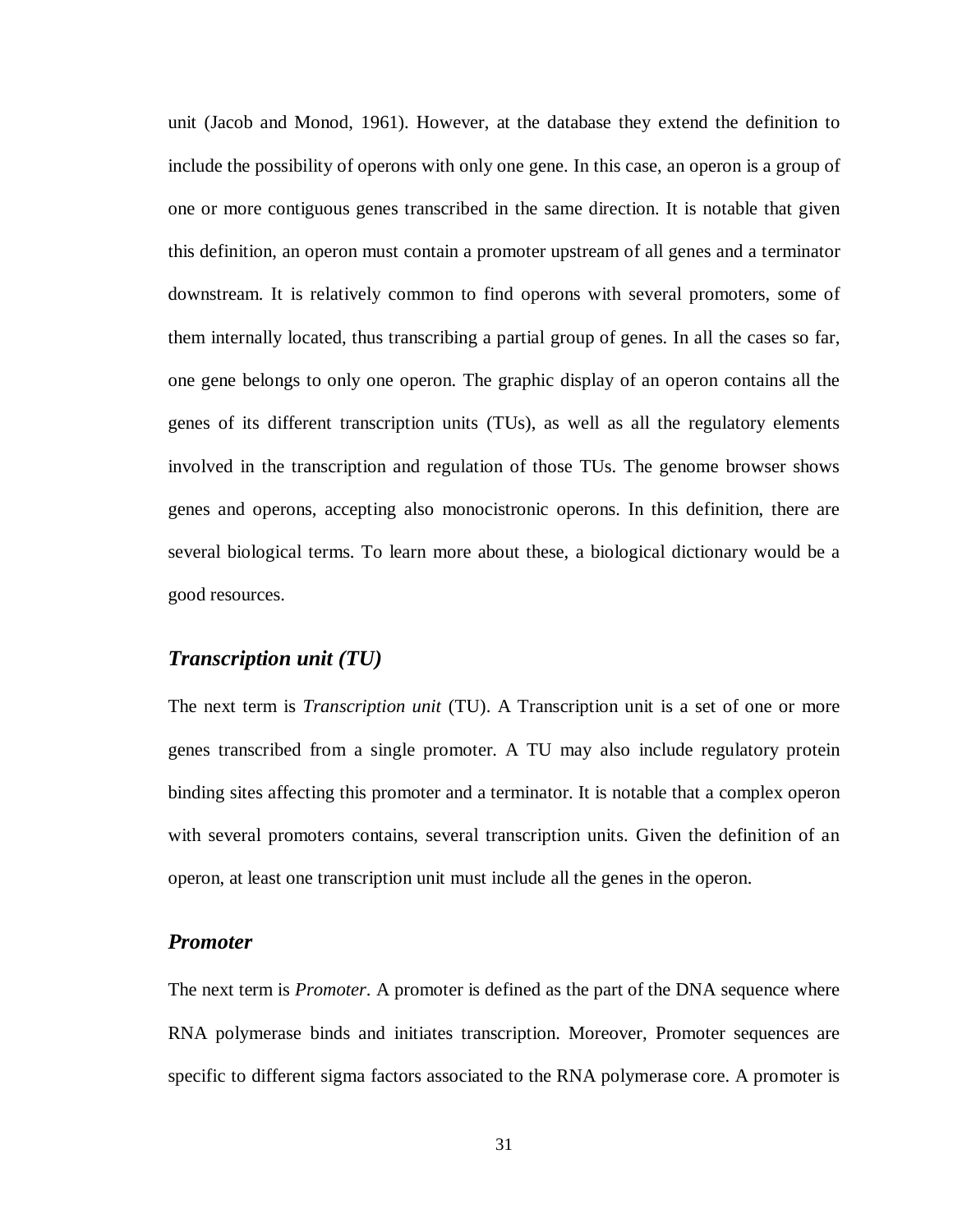represented as a stretch of upper-case nucleotide sequence, 60 bases upstream and 20 downstream from the precise initiation of transcription or +1. In more recent studies, it has been identified that there are RNAP binding sites which do not initiate transcription. Therefore, these are not promoters since they are not functional.

### *Binding site*

The next term is *Binding site*. The TFs binding sites are physical DNA sites recognized by transcription factors within a genome. However, binding sites for transcriptional regulators were defined as operator sites. There are several meanings of an operator site. In their wider meaning, operator sites are sites for repressors or activators. Later on, the term "activator sites" was opposed to "operator sites", where operator sites were limited to sites for the binding of repressor regulators. In bacteria, specifically for Sigma 54 promoters, the term "UAS" for upstream activator sites is also used to refer to activator site that functions remotely. A related term is that of enhancers. An enhancer has been initially defined as an activator sites, tht functions from far upstream, and which functions in either orientations in relation to the promoter.

#### *Terminators*

A *Terminator* is the region where transcription ends, and RNAP unbinds from DNA.

#### *Gene*

The formal definition of gene is a unit of heredity that is transferred from a parent to an offspring is held to determine some characteristic. In general, proteins are coded directly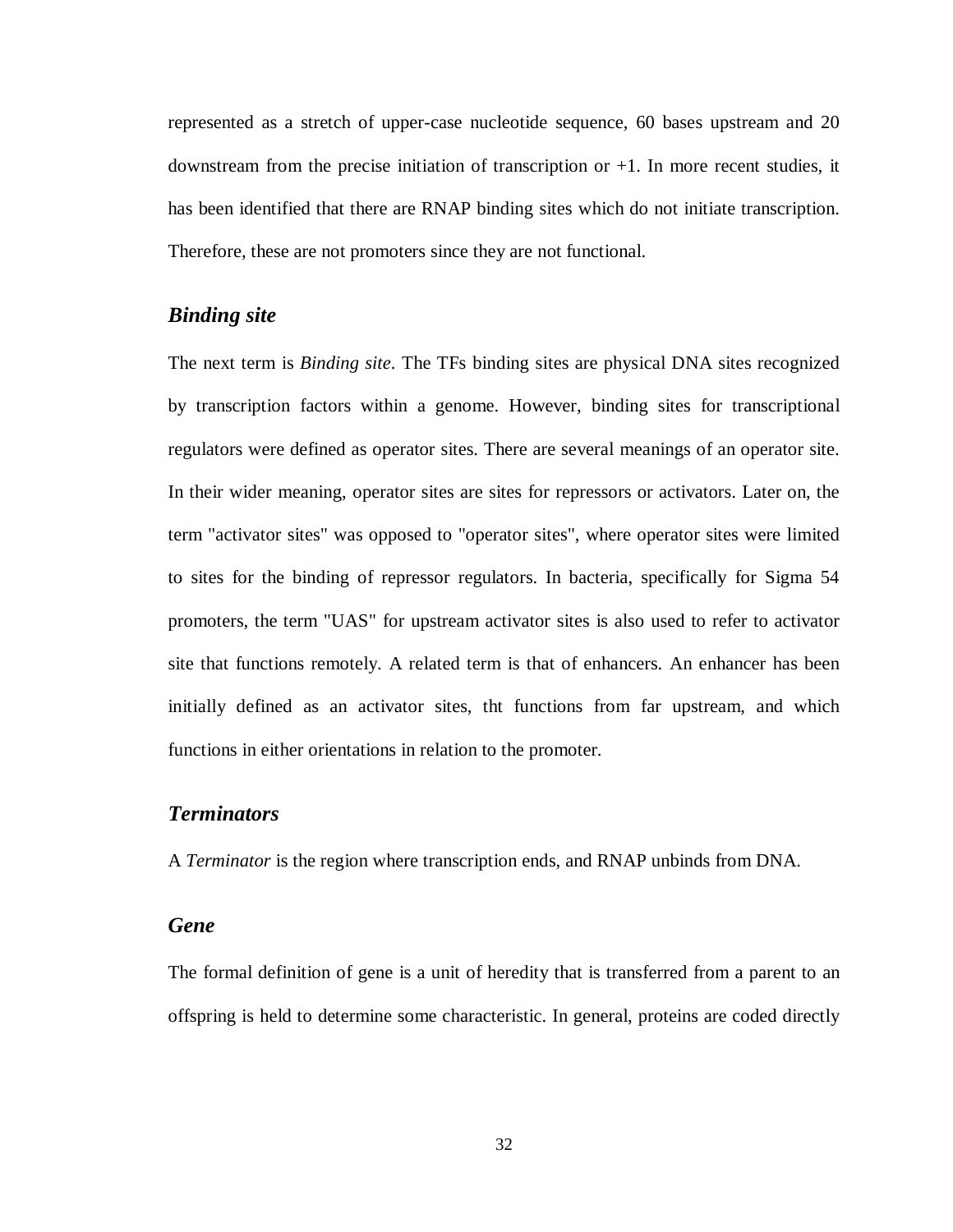by genes. For technical use, a gene is a distinct sequence of nucleotides forming part of a chromosome.

#### *Protein*

Protein can be defined as any of a class of nitrogenous organic compounds that consist of large molecules composed of one or more long chains of amino acids or such substances collectively, especially as a dietary component.

Most of the time, regulatory elements occur upstream of operons. However, there is a good number of regulatory elements (promoter and binding sites) located inside a promoter, defining a different transcription unit.

An important aspect to keep in mind in order to avoid confusion in the content of a database is the fact that the current understanding and characterization of different genes, operons and regulatory mechanisms is quite variable. For some genes, their mechanisms are very well described, whereas in other cases there is no regulation defined for a given promoter, or a promoter has been characterized upstream of a poorly characterized operon or transcription unit. Our definitions and conventions affect not only the way well-characterized systems are described, but also the way the lack of information is taken into consideration.

#### **3.3 New Additions in Release 7.4**

RegulonDB Release 7.4 is used in the analysis. It was released on March 29, 2012. New additions in this version includes consensus sequences, lengths, and symmetries corresponding to 10 TFs. Also updated were the binding sites for 4 TFs that belong to the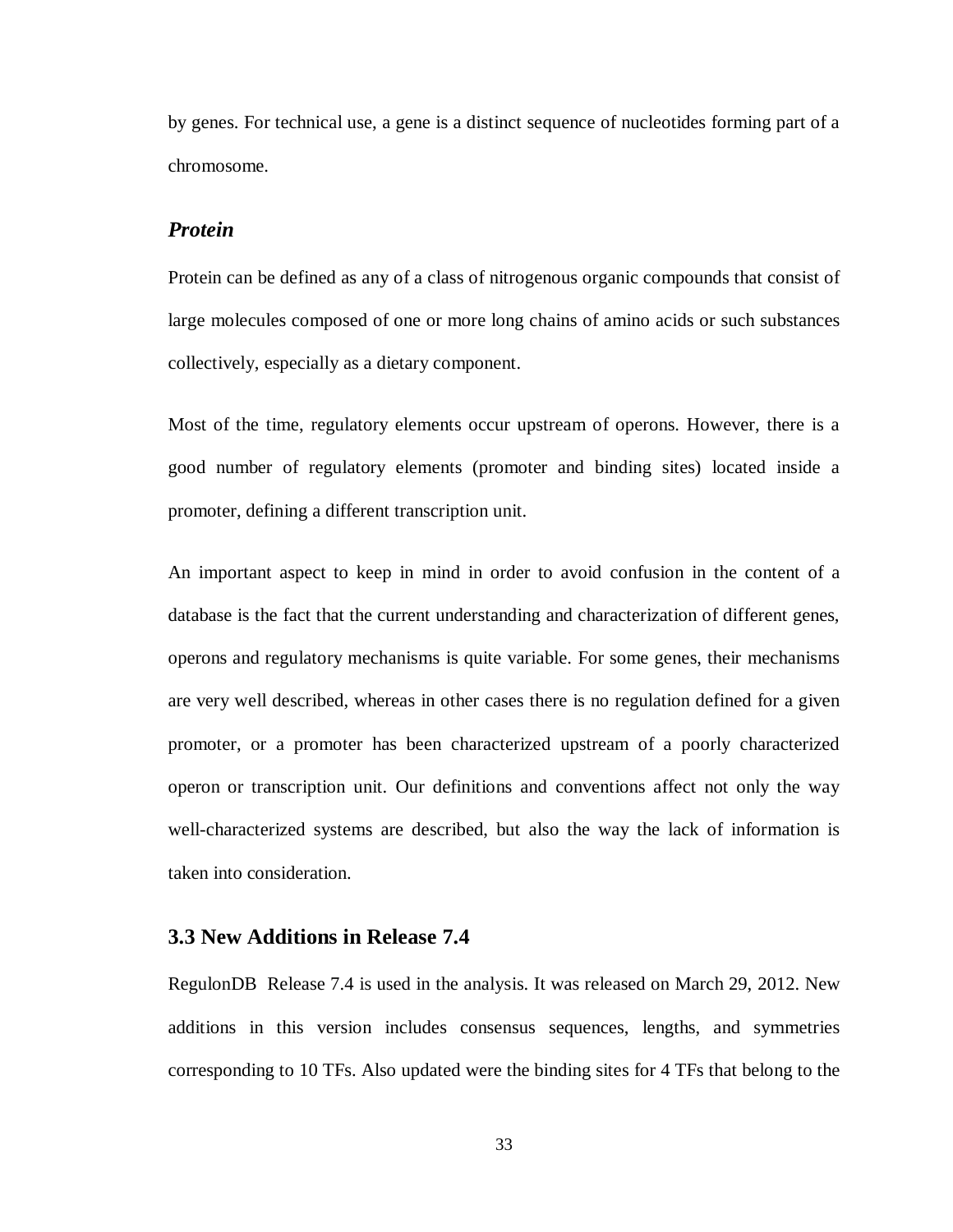LysR family (ArgP, IlvY, MetR, and NhaR) and 3 response regulators that correspond to two-component systems (BaeR, CitB, and CpxR); DinJ is included in the toxin/antitoxin system, and PurR regulates genes involved in purine/pyrimidine biosynthesis. Finally, PdhR is involved in central metabolic fluxes and, more recently, has been found to be involved in the utilization of glycolate and cell division.

In addition to the above different strategies were used to identify the characteristics of the TFBSs. The regulonDB research group performed alignments of the sequences upstream of genes regulated by these proteins and compared orthologous intergenic regions, and the research group also used other databases, such as RegPrecise Novichkov et al. 2010. In addition, the binding sites of the regulator MetR were corrected based on comparisons with homologous sequences reported for Salmonella typhimurium. In all cases researchers also analyzed the available experimental evidence that corresponded to each regulatory interaction.

On the other hand, the researchs are continuing with the annotation of allosteric regulation of the RNAP by ppGpp and DksA. In this sense researchers have expanded the notes for GreB, GreA and DksA. In addition the researchers also have enriched notes for different transcriptions factors, such as: AidB, ArgP, AtoC, DcuS, DpiB, Fur, HNS, LacI, MalT, MntR, PaaX, PhoB, PutA and SoxS.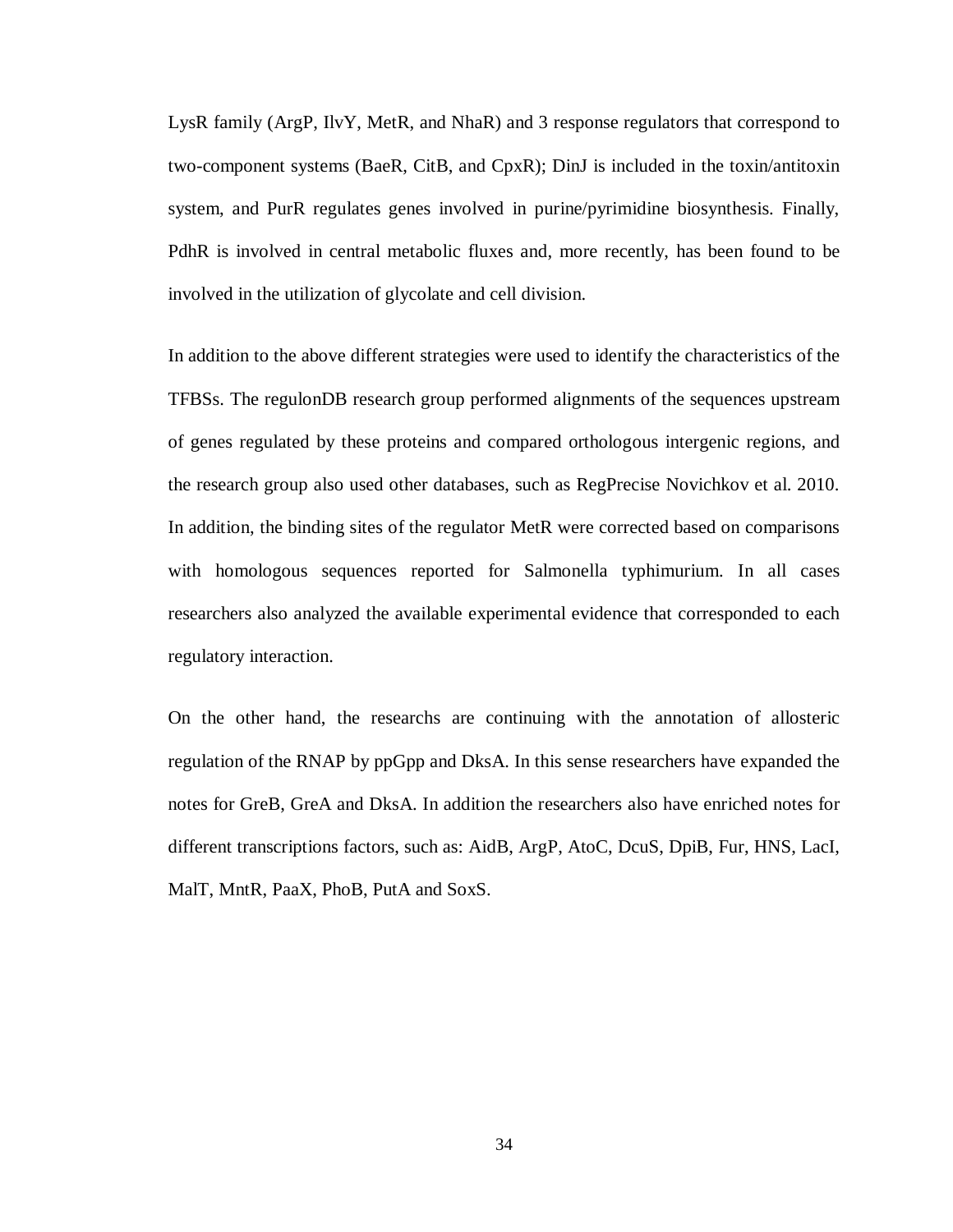# **3.4 Transcription Factor-Transcription Factor (TF-TF) interaction Network of** *E. coli*

In this thesis, TF-TF interaction network data is considered from *RegulonDB* version 7.4. In the original data set (represented as a table) of *E.coli* in the *RegulonDB* website there are four columns. The first column is the name of the Transcription Factor (TF), the second column is TF regulated by TF, third column is Regulatory effect of the TF on the regulated gene (+ activator, - repressor, +- dual, ? unknown) and the forth column is the evidence of supports the existence of the regulatory interaction. The first two columns are considered and it created that TF-TF interaction network. The observed TF-TF network is given in Figure 3.1. This diagram was generated with R statistical environment using Network package.



**Figure 3.1: Observed TF-TF network** 

This is a directed network with loops. Here, each TF is considered as the vertex and the tie between two TFs as edge. An edge from a TF to another TF represents that the first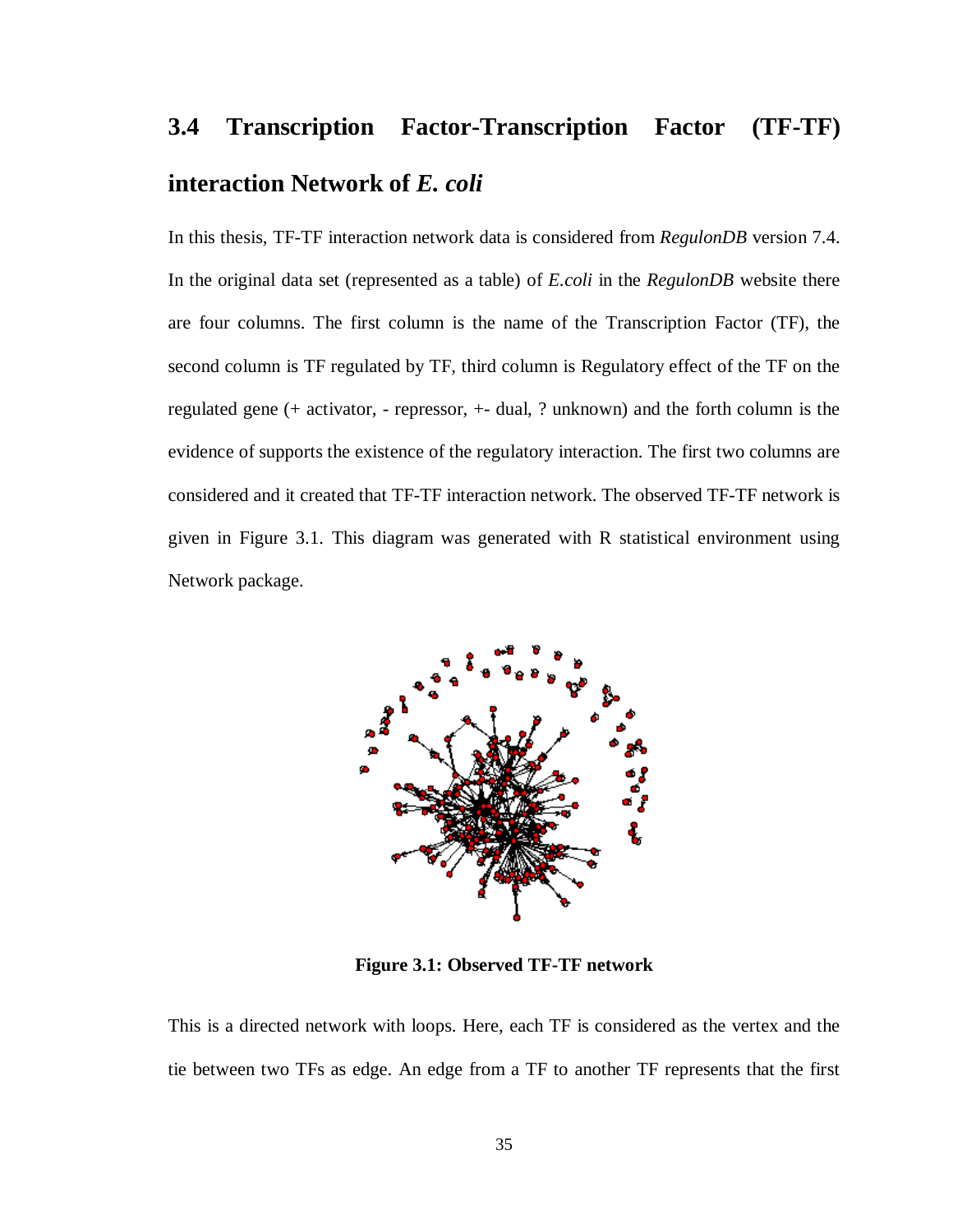TF regulates the second TF. We explored this observed network and counted the number of several network attributes. In this observed network, there are *387* edges, *114* triangles, *20* ostar-3, *34* istar-3, 10 ostar-5, and 9 istar-5. Looking at the plot we also can say that the network data has two big clusters and several small clusters.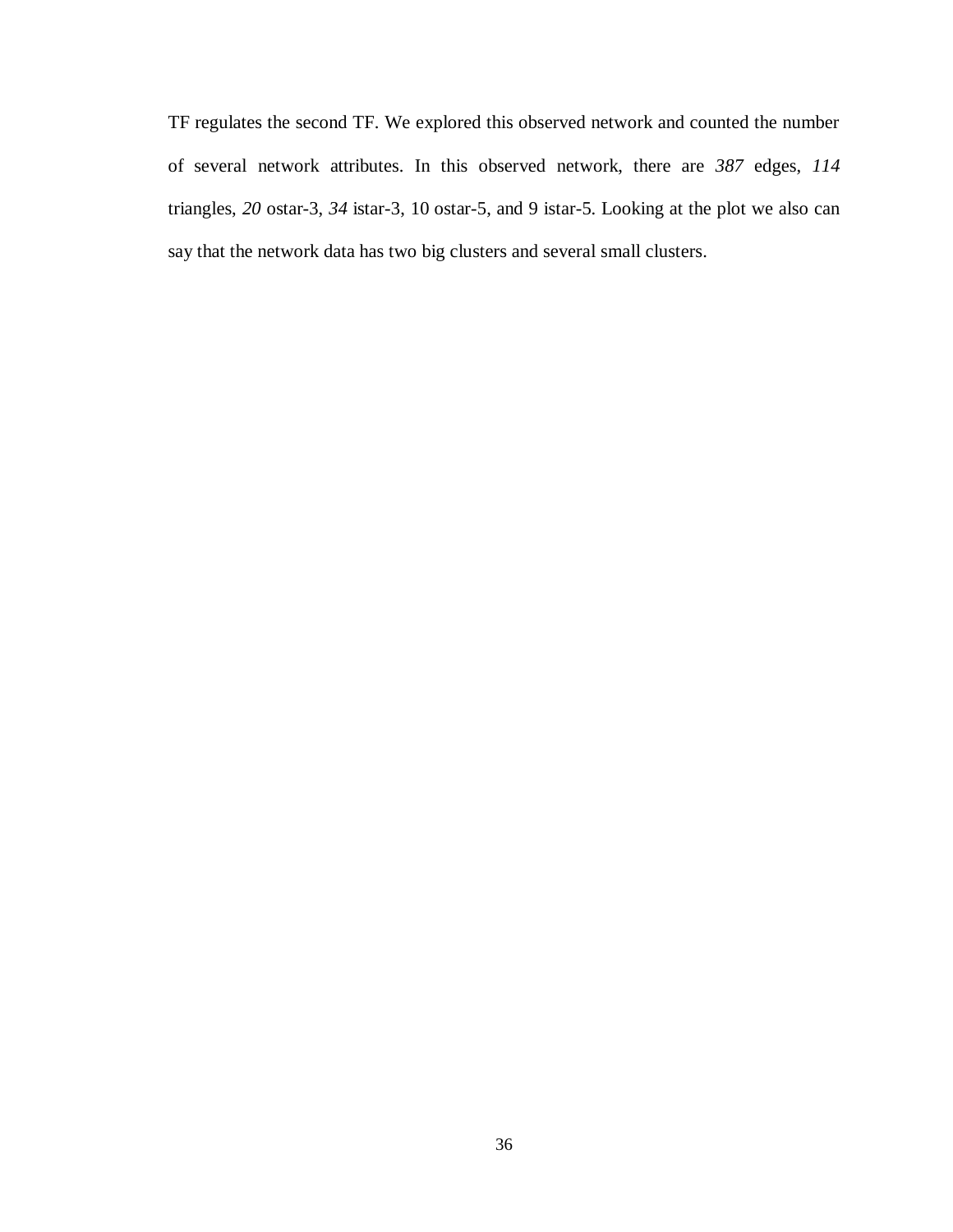# **Chapter 4**

# **Simulation Study**

We conduct a simulation study for generating random network under varying conditions. We choose conditions by choosing different no. of nodes and network statistics. The primary reason behind conducting the simulation is to determine the cut-off points for different number of nodes for specific attributes and also to compare our simulated models with an observed model. For the comparison part, we create two networks by imposing the same number of network attributes to the models and then compare the results of estimates we get by fitting ERGM. We consider ostar-5, istar-5, ostar-6, istar-6 and triangles as our network attributes and then we mimic networks as an observed network. We physically impose these attributes into the simulated network by keeping the same number of attributes as the observed network. However, we could not able to impose exactly same numbers of attributes to our models, but we are very close to the observe network as far as the number concerns. We also do not simulate the number of edges, because if we simulate triangles, ostars and istars, edges are automatically created. We randomly assign these attributes to the simulated models. Moreover, we also simulate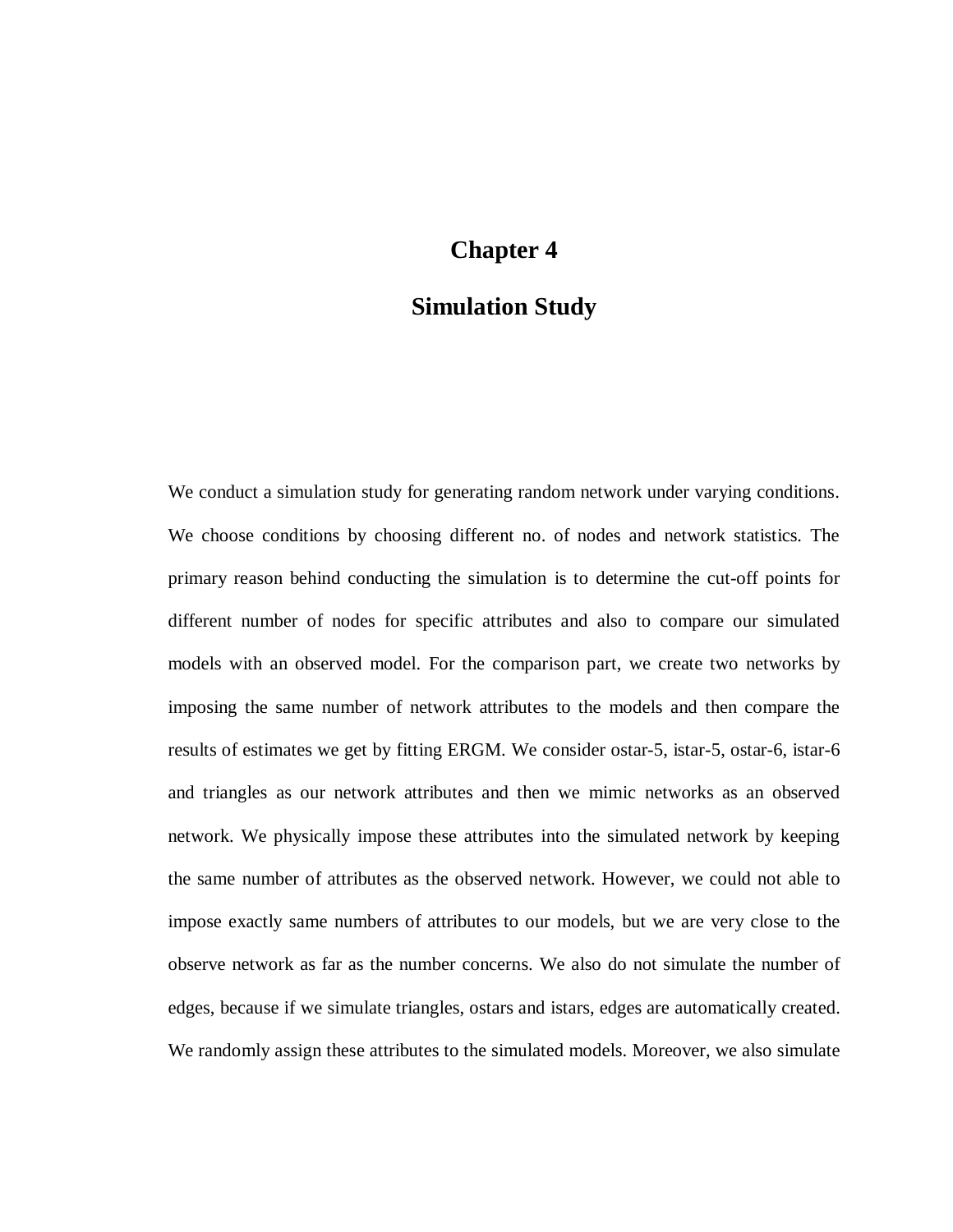networks for different number of nodes (*n=20, 50, 100*) and determine the conditions for these statistics to become insignificant. We determine the cut-off points for single attributes and also for combinations of attributes. However, due to the convergence issues, we were not able to find the cut-off points in the some cases. We define a cut-off point as the value where network attributes become significant to insignificant or vice versa. The motivation behind this that is if the biological network behaves almost the same as the random network, then if we have observed network with different number of nodes, we can say up to which point (approximately) certain statistics become insignificant for a given situation.

We also simulate networks as the Transcription Factor-Transcription Factor (TF-TF) interaction network of *E.coli.* The *RegulonDB* database (Release 7.4) contains up-to-date regulatory interaction networks of the model organism *E. coli.* The different network attributes that we consider are edges, ostar-5s, istar-5s, ostar-6s, istar-6s and triangles. We explore the original TF-TF interaction network of *E. coli* and found that there are *10* ostar-5s, *9* istar-5s, *10* ostar-6s, *8* istar-6s and *114* triangles, and also in the observed model there are *175* nodes with density *0.012*. Once we determine the number of attributes in the observed model, then we mimic this network and randomly simulate two networks. Details are presented in section 4.5. Once we get our simulated network, we consider different combinations of attributes (ostars, istars and triangles) and fit the models by ERGM. We fit the same models for the observed data by using ERGM and then compare the estimates of ERGM for both MCMC MLE and MPLE method.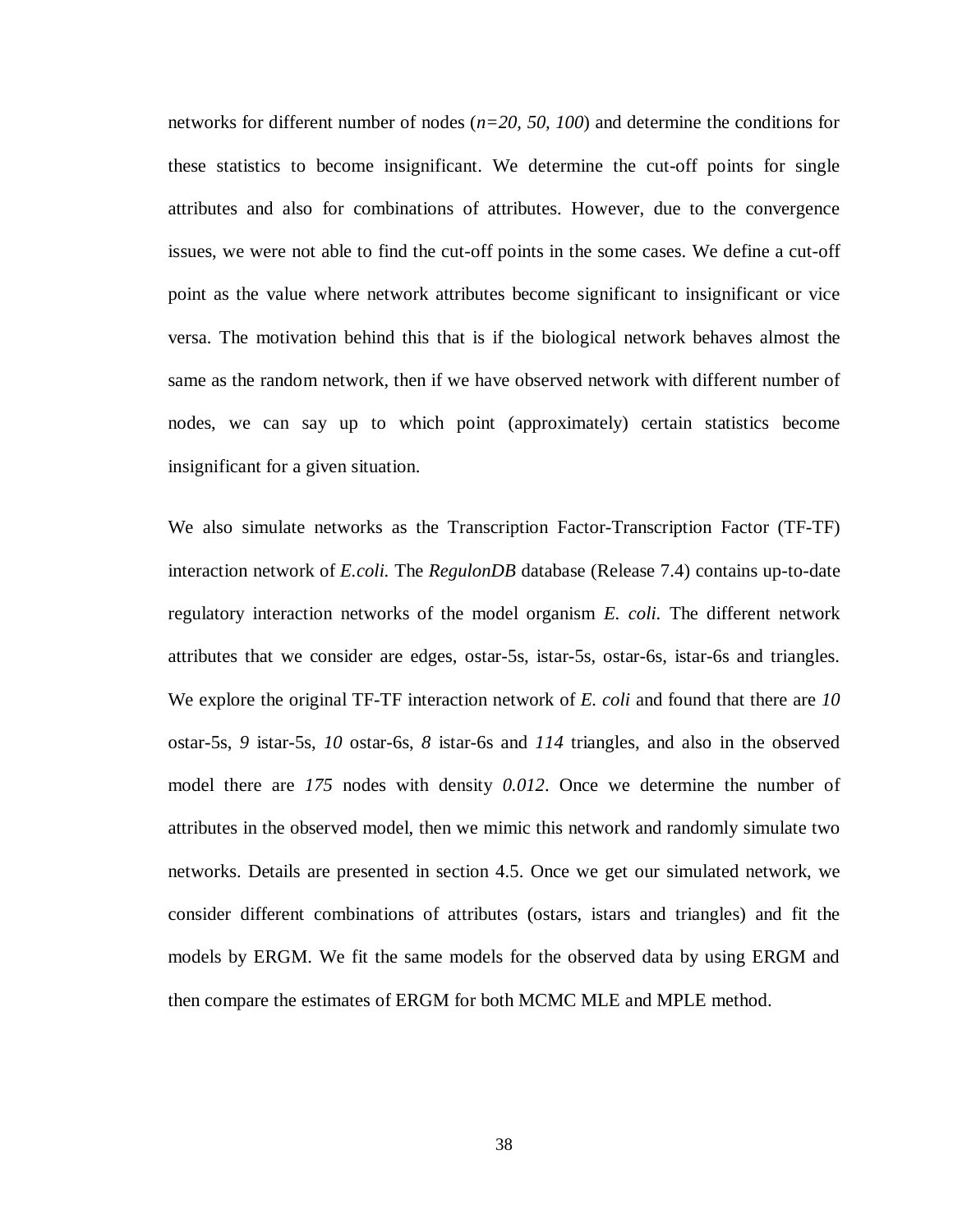At the outset of our simulation study, we consider networks with small number of nodes and then we move towards higher number of nodes. The simulation studies for different number of nodes are summarized below.

#### **4.1 Simulation with** *n=20*

For this simulation study, we start with the number of nodes  $n=20$ . Since TF-TF interaction network of *E. Coli* is directed in nature, we focus on the directed networks only. However, this study can be considered in a similar fashion for undirected network as well. With only *20* nodes, we consider reasonably smaller magnitude of network attributes such as edges, ostar-3s, istar-3s and triangles as our attributes of interest and then fit the models with ERGM to get the estimates and also to determine the cut-off points. We start with smaller number of attributes say 2 ostar-3, 2 istar-3 and 2 triangles. We increment each attributes one at a time and try to determine the cut-off points. We observe that if we have *75-77* or more triangles, *11-12* or more istar-3s and *13-14* ostar-3, all the attributes including edges are become insignificant in MCMC MLE method. If the network attributes are less than the numbers reported above, we might get that some of the attributes are significant at *5%* level of significance in the MCMC MLE method. To determine the cut-off points we use MCMC MLE method only. However, the estimates in MCMC MLE and MPLE method of the network attributes with *77* triangles, *12* istar-3 and *14* ostar-3 are presented in Table 4.1.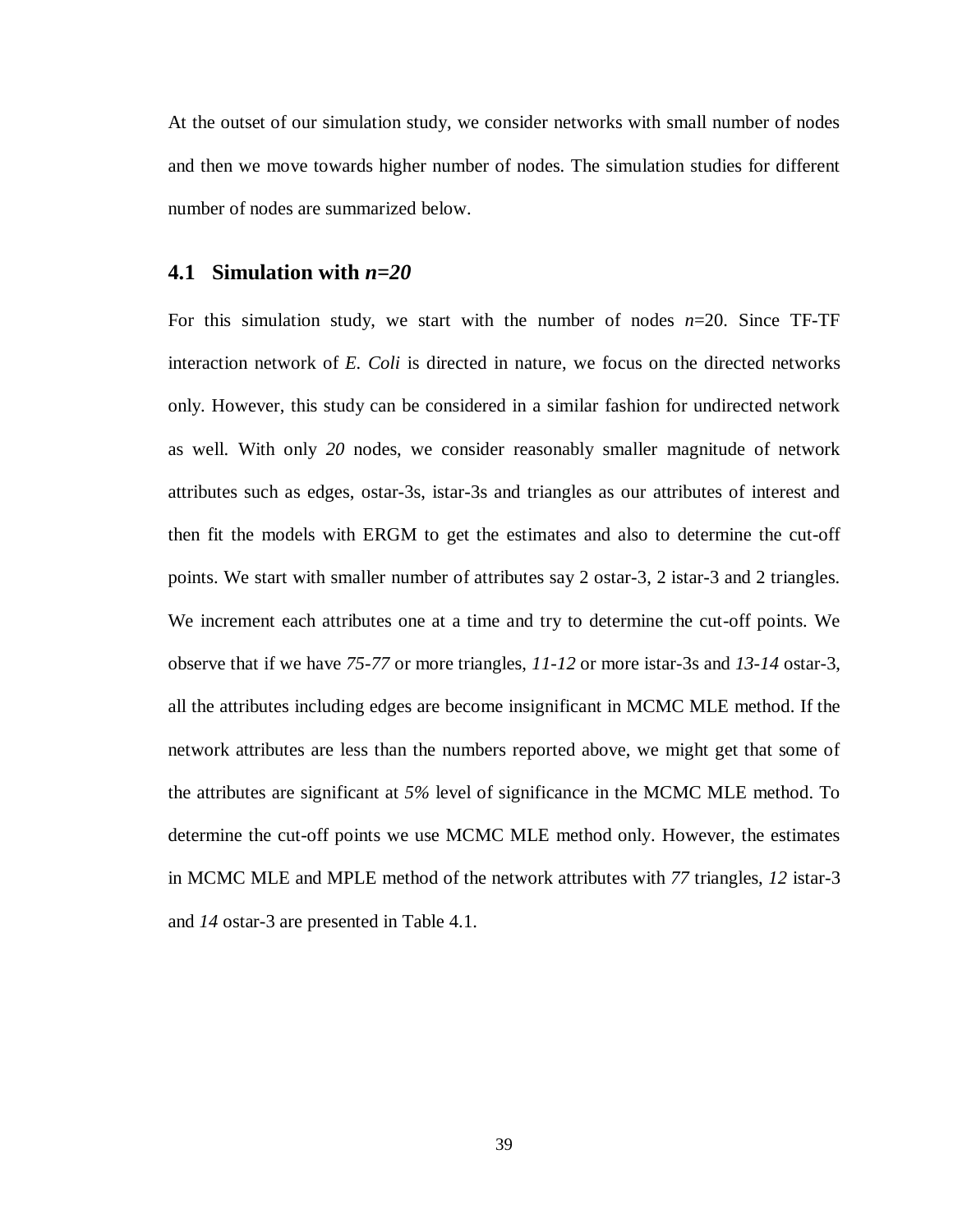| <b>Network</b>    | <b>MCMC MLE</b>  | <b>MPLE</b>      | P-value (MCMC | <b>P-value</b> |
|-------------------|------------------|------------------|---------------|----------------|
| <b>Attributes</b> | <b>Estimates</b> | <b>Estimates</b> | MLE)          | (MPLE)         |
| Edges             | $-2.08935$       | $-1.91030$       | $<$ 1e-04     | $<$ 1e-04      |
| Triangle          | 0.12671          | 0.14164          | 0.000383      | 0.0397         |
| $Ostar-3$         | 0.059177         | $-0.01626$       | 0.934304      | 0.5659         |
| Istar-3           | $-0.00619$       | 0.01533          | 0.431438      | 0.4498         |

**Table 4.1: Estimates of the simulated network for** *n***=20**

Simulated network with *77* triangles, *12* istar-3 and *14* ostar-3 is presented in Figure 4.1.



**Figure 4.1: Simulated network for** *n=20*

We also fit several models to determine what are the cut-off points (in MCMC MLE method) for individual network attributes along with the edges. We find that for ostar-3 the cut-off point is *7* and *17*. If the number of ostar-3s is *17*, ostar-3s are significant. Now, if we decrease the number of ostar-3s by *1*, ostar-3s become insignificant at *5%* level of significance. Again, if we increase the number of ostar-3s by *1* from *6*, ostar-3s become insignificant on an average. We define the cut-off as when a single attributes or combination of attributes become significant to insignificant and vice versa. Usually, for any specific network attributes, there are two cut-off points, one is lower cut-off point and the other one is higher cut-off point. The lower cut-off point is the number for which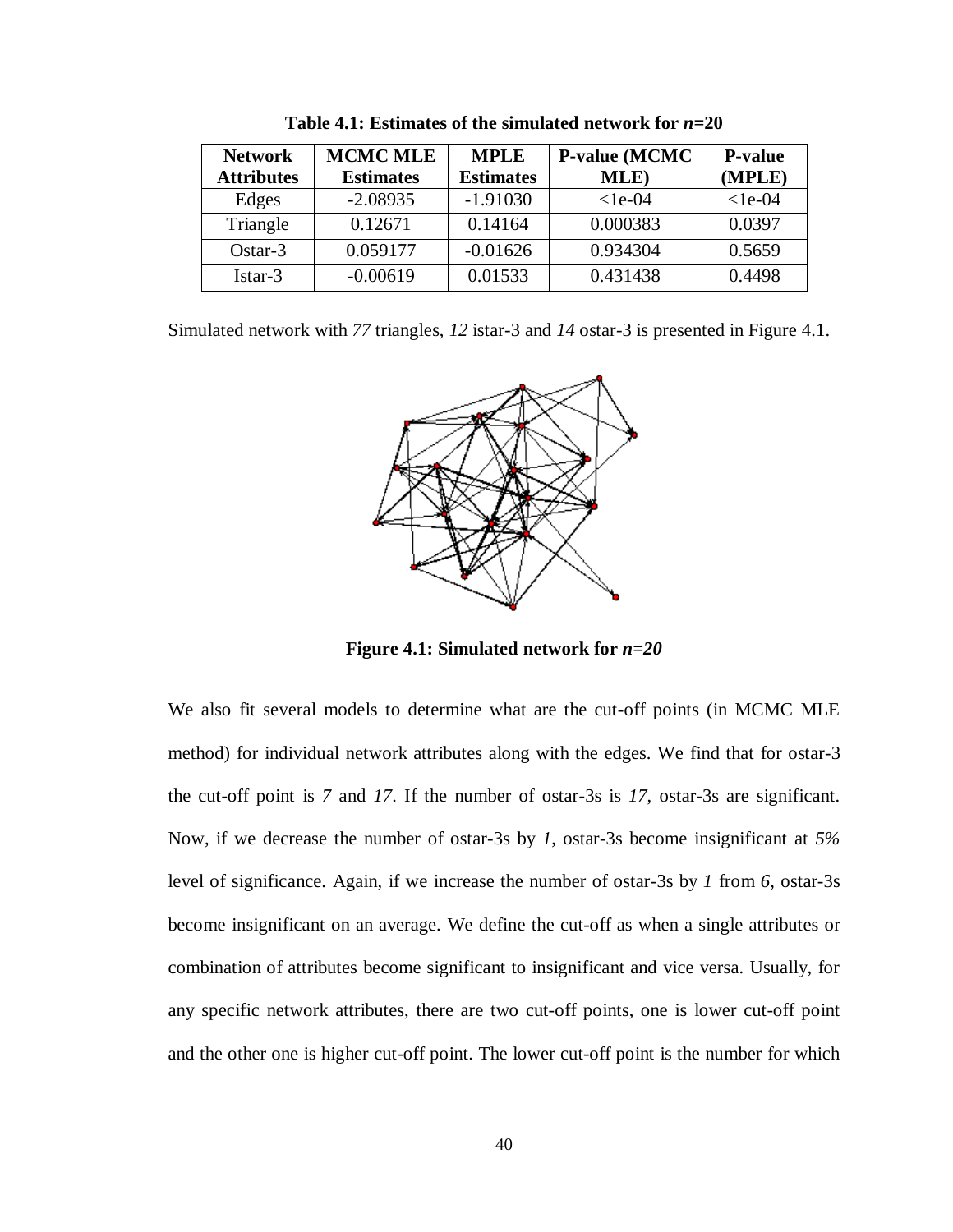any specific attribute become significant to insignificant and the higher cut-off point is the number for which any attribute become insignificant to significant. The network with *17* ostar-3s is presented in Figure 4.2.



**Figure 4.2: Simulated network with** *17* **ostar-3s**

The cut-off points (in MCMC MLE method) of istar-3 are *6* and *17*. If we add one more istar-3 in the network model after *5*, istar-3s become insignificant and also increase the number of istar-3 after *16*, the istar-3 become significant. The network with *7* istar-3 is presented in Figure 4.3.



**Figure 4.3: Simulated network with** *7* **istar-3**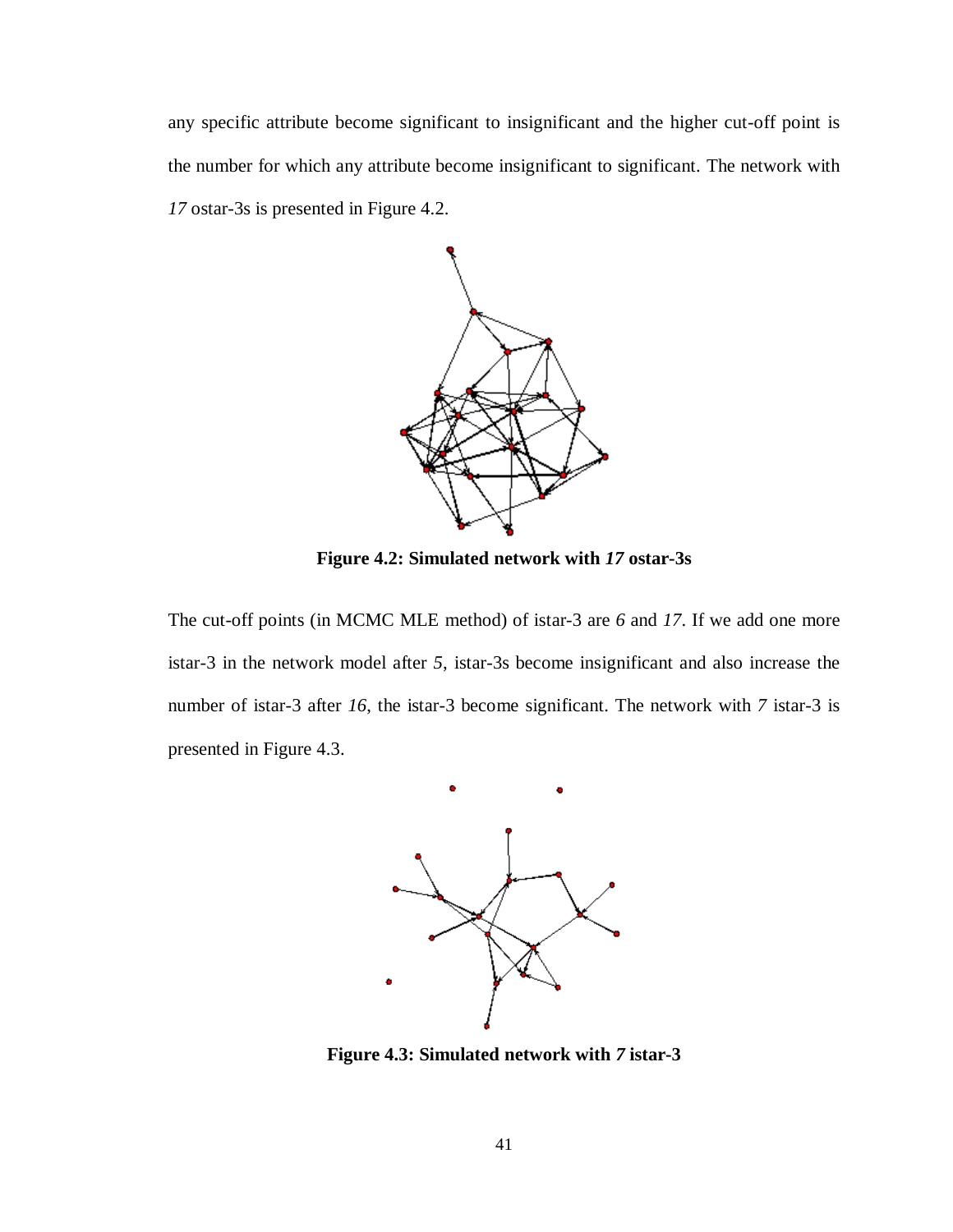The higher cut-off point for triangles is in between *76-80* in MCMC MLE method. After this range both edges and triangles become insignificant. Here, we couldn't find the lower cut-off point for triangles in MCMC MLE method due to the convergence issue. The network with *79* triangles shows in Figure 4.4.

 $\bullet$ 



**Figure 4.4: Simulated network with** *79* **triangles**

For edges it also shows a similar pattern. It becomes significant for small number and also become significant for bigger numbers.

#### **4.2 Simulation with** *n=50*

In this section we simulate random directed networks for 50 nodes. Here we simulate networks with different number of istar-3s, ostar-3s and triangles and try to determine the cut-off points. As before, we start with a small number of attributes and gradually increase the number. We use MCMC MLE method to determine the cut-off points. For the full model including edges, ostar-3s, istar-3s and triangles, our lower cut-off points for combination of the attributes are *30-31* for istar-3, *30-32* for ostar-3 and *70* for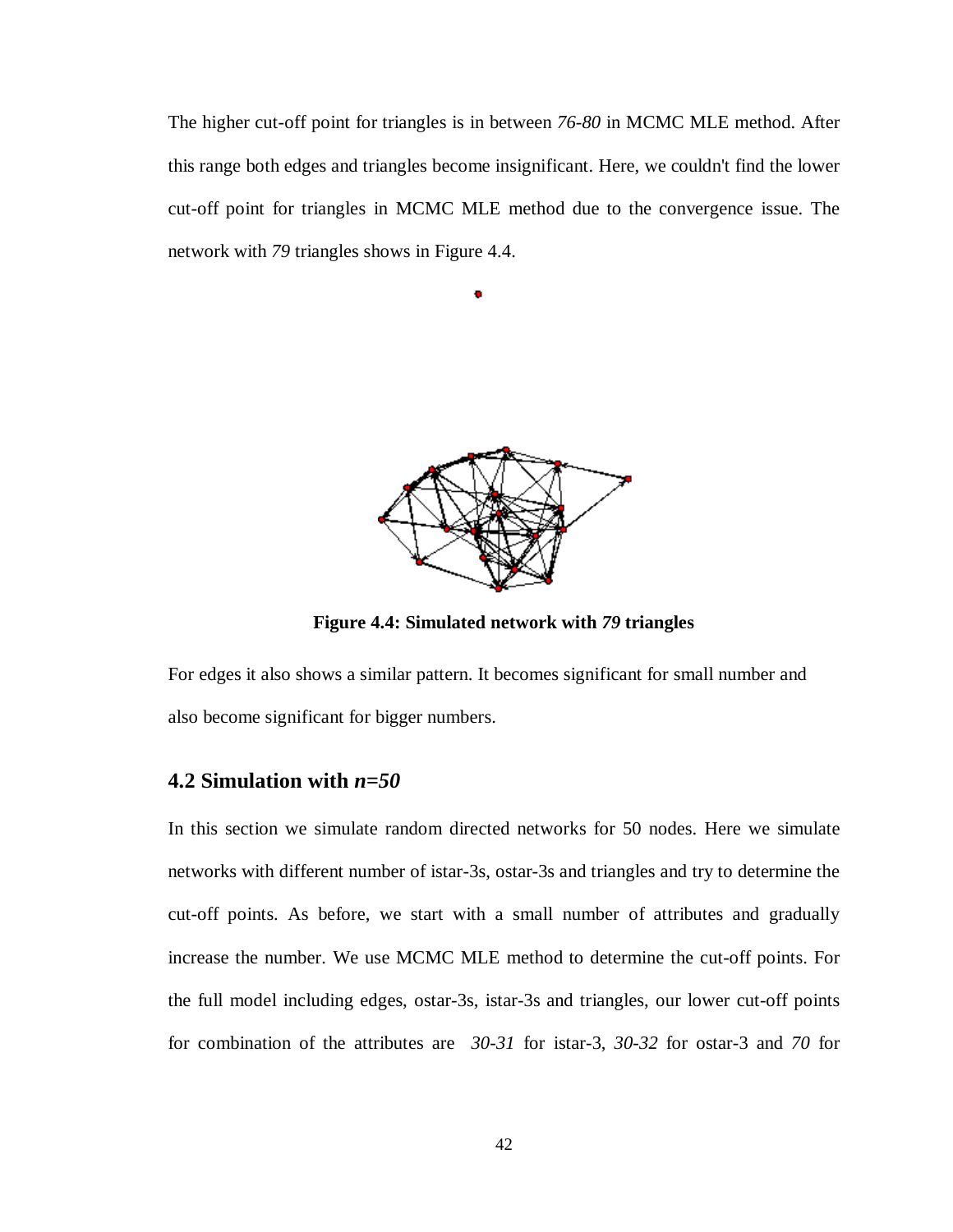triangles in MCMC MLE method. The attributes are become insignificant after this combination. We couldn't find the higher cut-off point for the combination of attributes because of the convergence issue. The simulated network with *31* istar-3, *32* ostar-3 and *70* triangles is presented in Figure 4.5.



**Figure 4.5: Simulated network with** *31* **istar-3,** *32* **ostar-3 &** *70* **triangles**

We considered the MCMC MLE method to find the cut-off points. For ostar-3s, the higher cut-off point is *35*. After this number ostar-3s becomes significant. We couldn't find the lower cut-off point for ostar-3s, because of the convergence issue. Again just for istar-3, the higher cut-off point is *35*. After this point istar-3s become significant. The lower cut-off point for istar-3s is *3*. If we increase the number of istar-3 after *2*, the istar-3 becomes insignificant. On the other hand, for just triangles, we couldn't find the cut-off points.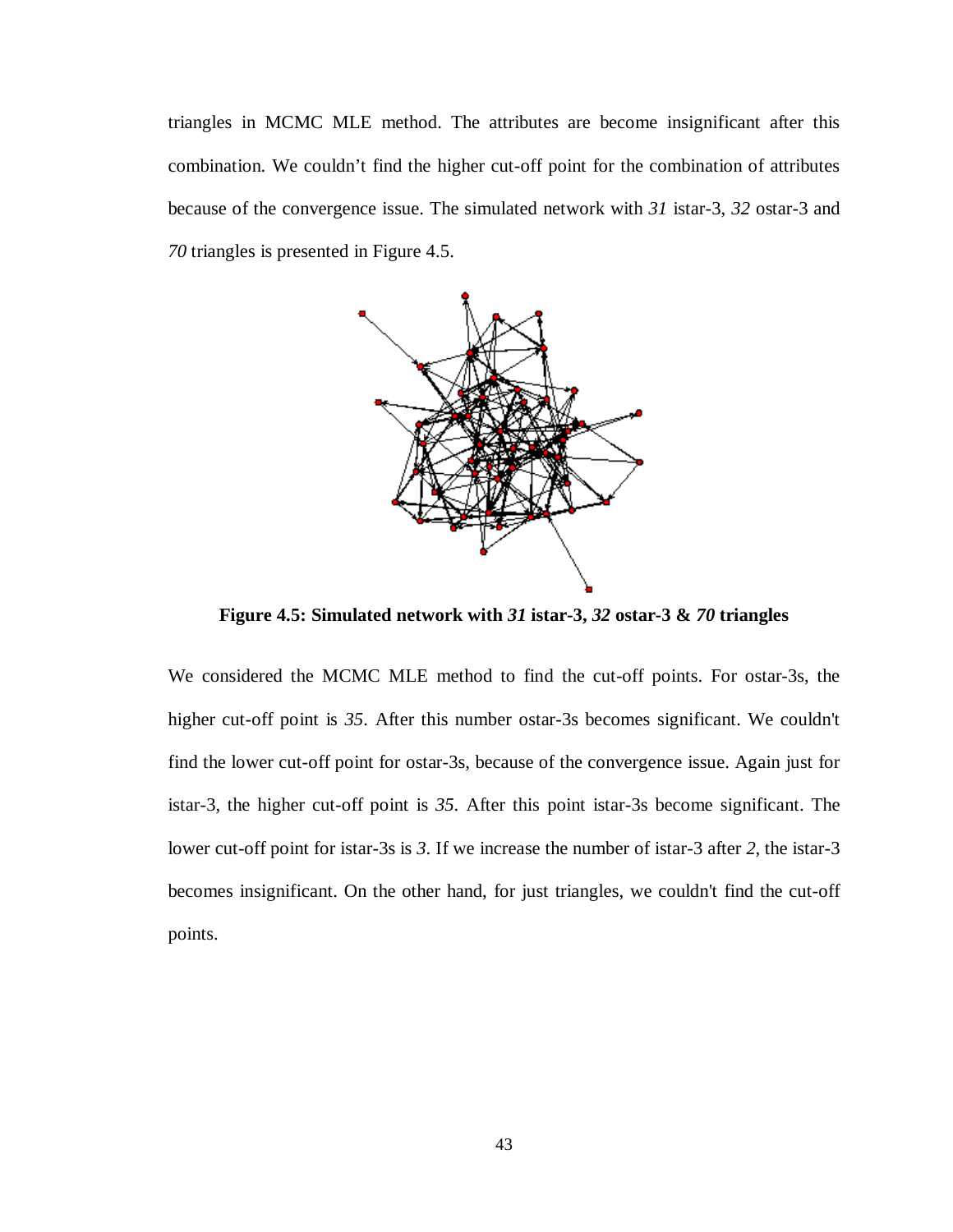#### **4.3 Simulation with** *n=100*

For  $n=100$  we simulate multiple directed networks with various number of istar-3s, ostar-3s and triangles. We consider each attribute with edge say edges and triangles, edges and ostar-3s and so on. We also consider combination of all attributes i.e. edges, triangles, ostar-3s and istar-3s together. Here we also consider the MCMC MLE method to determine the cut-off points. However, for  $n=100$  we couldn't find the cut-off point for the combination of attributes. The reason behind that is, as we are proceeding to higher order networks, the number of possible combinations also increased proportionally. Therefore, determining cut-off points becomes tedious. However, we noticed a combination for which all network attributes became insignificant except edges. For *26* istar-3s, *23* ostar-3s and *32* triangles, all the network attributes except edges become insignificant. Again, for *23* istar-3s, *24* ostar-3s and *27* triangles, we have all the network attributes are significant except ostar-3 at *5%* level of significance. The network model with *26* istar-3, *23* ostar-3 and *32* triangles looks like Figure 4.6.



**Figure 4.6: Simulated network with** *26* **istar-3,** *23* **ostar-3 and** *32* **triangles**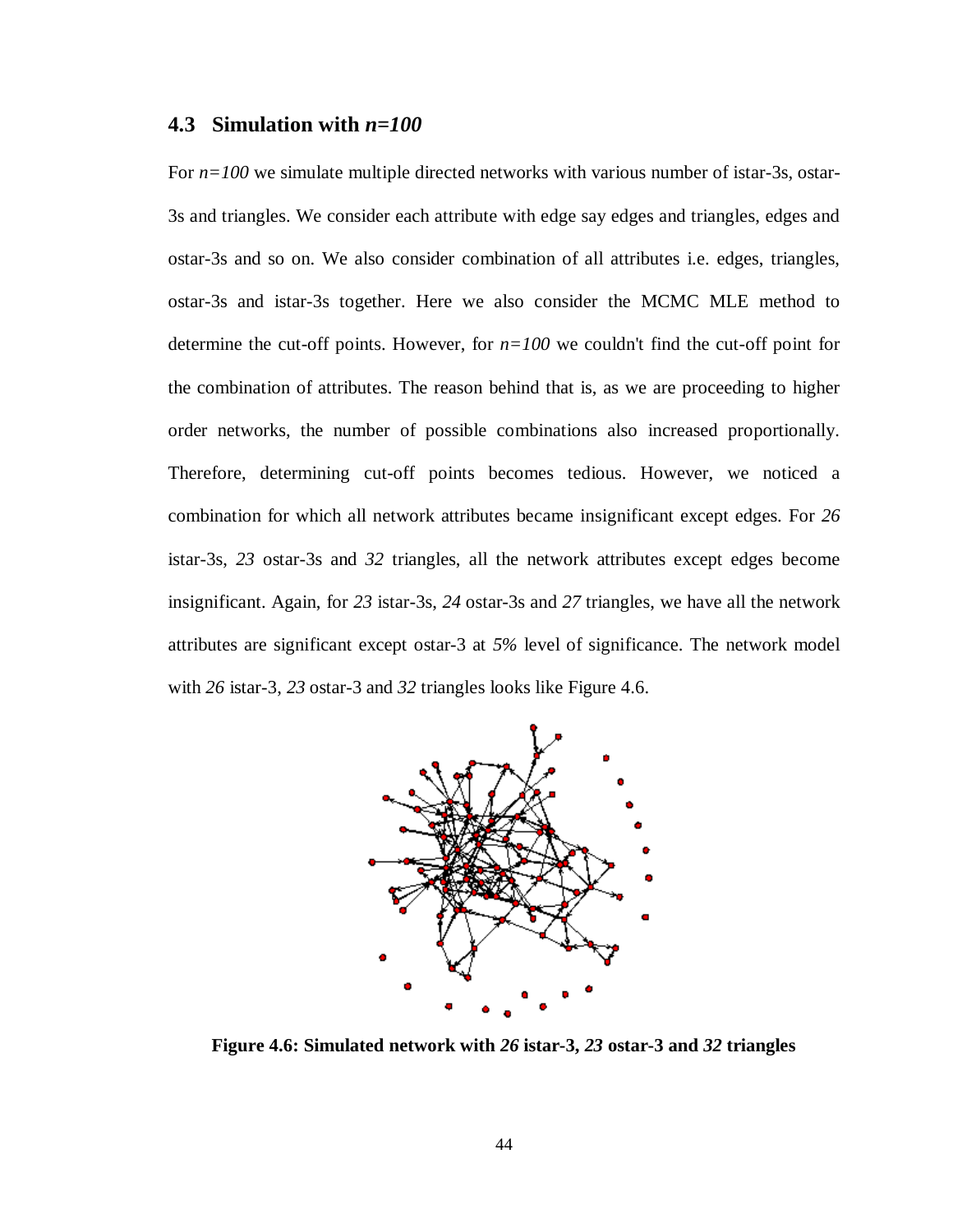For ostar-3 the lower cut-off point is *4* and the higher cut-off point is *64*. Again for istar-3 the cut-off points are *5* and *64*. For triangles, we couldn't reach into a cut-off point due to the convergence issue.

We summarize our simulation studies for different numbers of nodes in the following Table 4.2.

|                           |               | For $n=20$     |         |               | For $n=50$ |         |                          | For $n=100$ |         |
|---------------------------|---------------|----------------|---------|---------------|------------|---------|--------------------------|-------------|---------|
|                           | Trian<br>gles | Ostar-3        | Istar-3 | Trian<br>gles | Ostar-3    | Istar-3 | Trian<br>gles            | Ostar-3     | Istar-3 |
| Lower<br>cut-offs         |               | $\overline{7}$ | 6       |               |            | 3       | -                        | 4           | 5       |
| $%$ of n<br>(apps)        |               | 35%            | 30%     |               |            | 6%      |                          | 4%          | 5%      |
| <b>Higher</b><br>cut-offs | 76-80         | 17             | 17      |               | 35         |         | $\overline{\phantom{a}}$ | 64          | 64      |
| % of n<br>(apps)          | 390%          | 85%            | 85%     |               | 70%        |         |                          | 64%         | 64%     |

**Table 4.2: Summary of simulation studies for different numbers of nodes**

From the above table, we can say that, the cut-off points for ostar-3s and istar-3s are quite similar, although we couldn't find any conclusive answer for  $n=50$ . For ostar-3 and istar-3, we can say that, the cut-off points spread out with the increase in the nodes i.e. if we move forward towards higher orders, the lower cut-off points become smaller and higher cut-off points become smaller as well with respect to percentage of the nodes. For *n*=*20*, the total spread of insignificant region is close to *(85-35) = 50%* and which is approximately *60%* for *n*=*100.* As we couldn't find a conclusive result for triangles, we cannot make any conclusion in this regard. However, we can say that, for triangles cutoff points should be bigger than the number of nodes i.e. *n*. In summary, we can say that,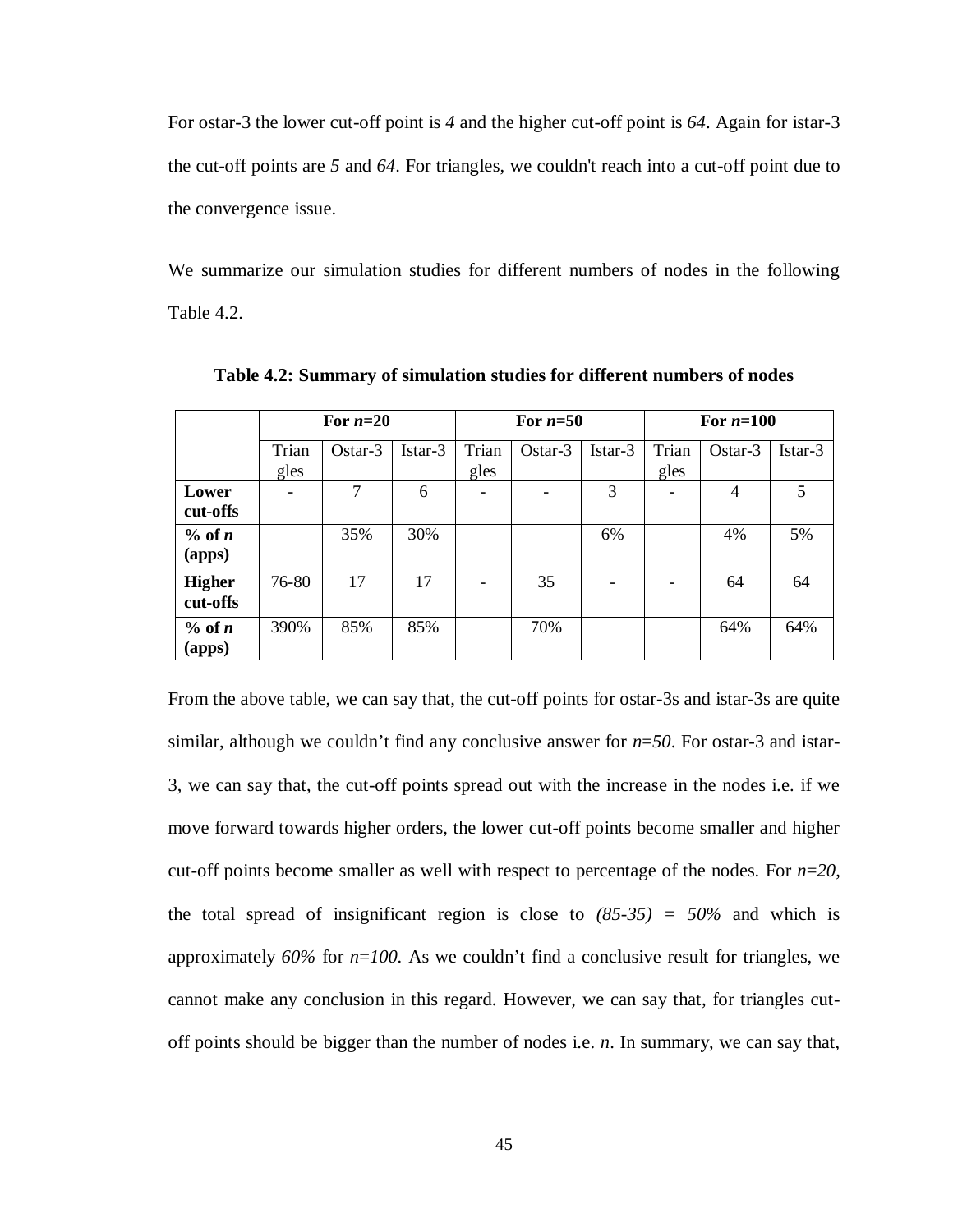for network data if we increase the order of the nodes, the spread of the insignificant region gradually gets bigger for any specific attributes. To determine the exact percentage of cut-off points, we have to do similar study for more nodes, then and we can generalize the idea.

#### **4.4 Simulation with** *n=175*

The *E. coli* TF-TF regulatory network taken from the *regulonDB* network has a total of 175 nodes. In order to mimic this network we simulate directed networks with *175* nodes. We start with ostar-3s, istar-3s and triangles. In our observed TF-TF network, we count *114* triangles, *20* ostar-3 and *34* istar-3. Thus we simulate a directed network having same numbers of network attributes. However, the closer we can get to the observed network is a network with *122* triangles, *50* istar-3s and *51* ostar-3s. The reason behind that is, if we randomly impose *114* triangles, a certain number of istar-3s and ostar-3s already created and which is greater than our observed numbers. The directed network with *122* triangles, *50* istar-3 and *51* ostar-3 is presented in Figure 4.7.



**Figure 4.7:** *50* **istar-3,** *51* **ostar-3 and** *122* **triangles**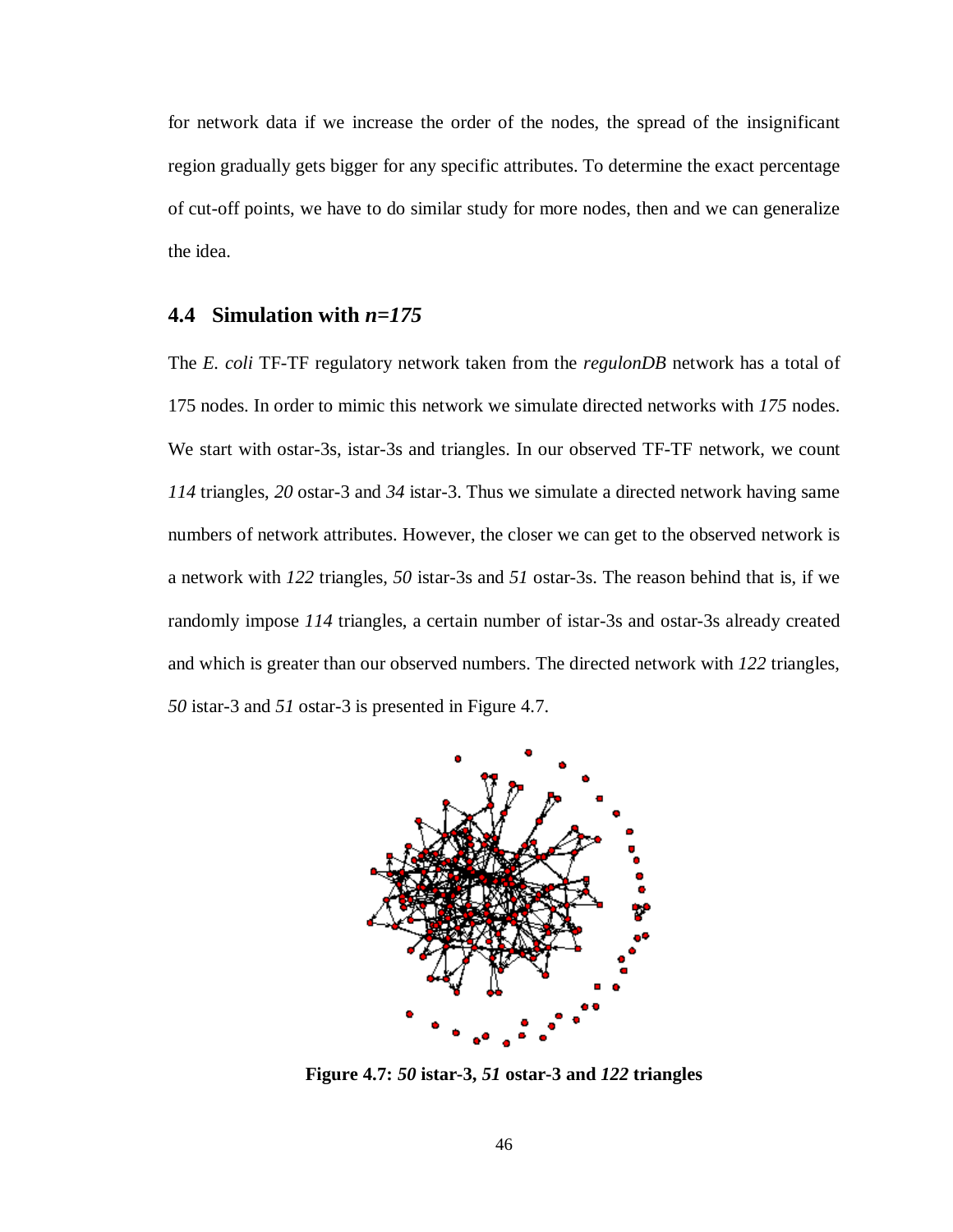As before, we increase the order of ostars and istars sequentially. For ostar-5s, istar-5s and triangles, we reach close to our observed model. Ostar-6s, istar-6s and triangles also give a very good approximation to our observed model. Therefore, we simulate two directed (as TF-TF is directed) networks, one with ostar-5s, istar-5s, and triangles (network-1) and the other with network same number of ostar-6s, istar-6s, and triangles (network-2). The triangles differ by just *1* for both networks. The detailed comparison based on the number of attributes is presented in section *4.7*. In the next section, we try to fit different modes by using ERGM for both the networks we simulate here and also compare the estimates of attributes with the observed TF-TF network attribute estimates.

#### **4.5 Observed Vs Simulated**

There are several biological domains where graph theory techniques are applied for knowledge extraction from data. In this section, we compare our observed TF-TF network of *E. coli* with our simulated model for both MCMC MLE and MPLE methods. Since ERGM package cannot handle self loop while model fitting we exclude loops from the network. If we have self loops in the network data, the model doesn't converge. If this self pool problem can be addressed, it would be a good extension of the ERGM model.

Here we consider TF-TF interaction model because it has a relatively smaller number of nodes which is comparatively easier to mimic. However, this procedure can be applied in similar fashion to simulate networks of more complex organisms. In our observed TF-TF model, we have *175* nodes, *114* triangles, *10* ostar-5s, *9* istar-5s, *10* ostar-6s and *8* istar-5s. An R-script is written to count the number of attributes in the model. Then we randomly simulate two different network models to compare the estimates of these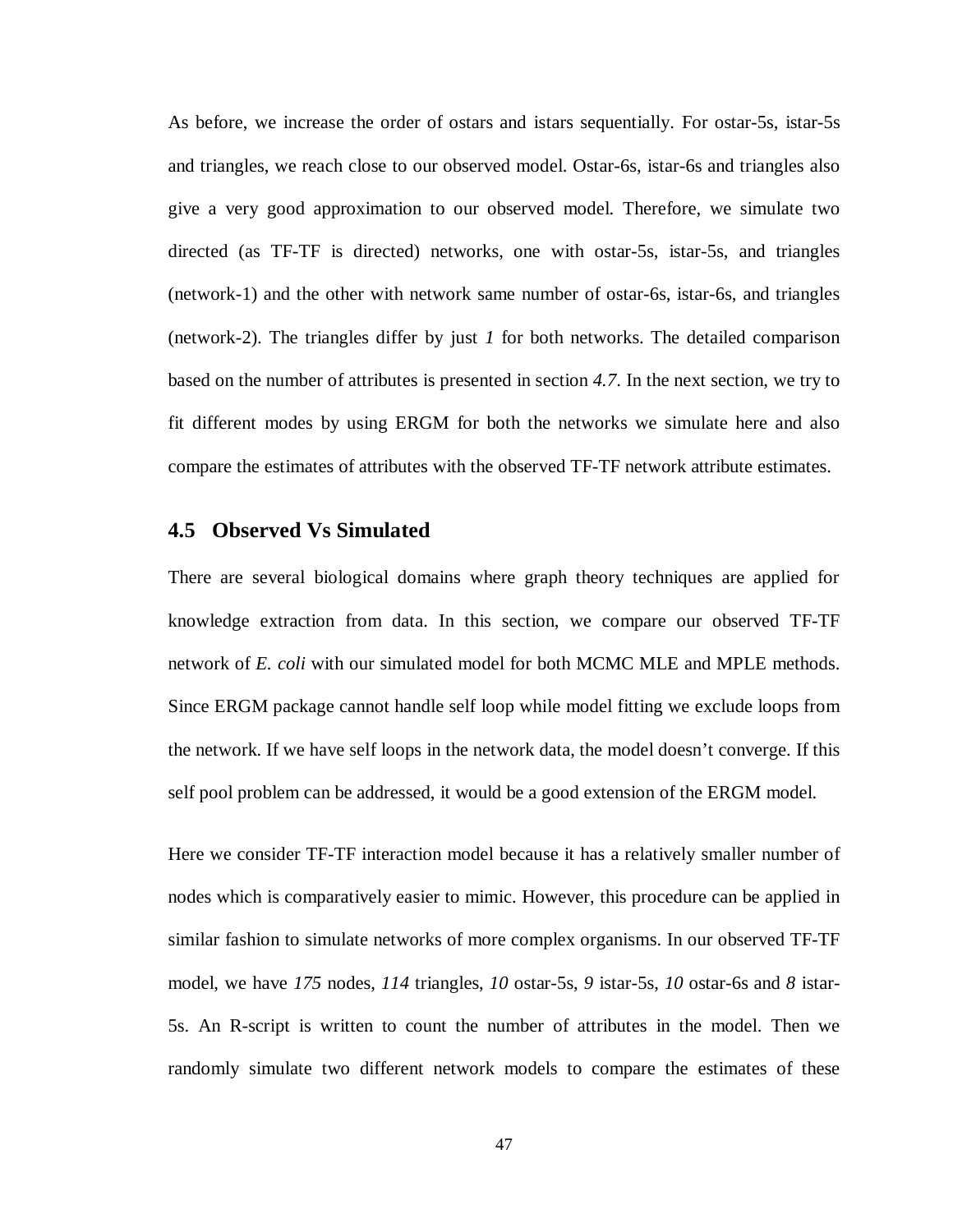network attributes with the observed network. In both cases, we have very close estimates of network attributes from the simulated models compared to the actual model. In this section, we start with the observed network first and then we move on to our simulated networks. In Figure 4.8 and 4.9 we represent the observed TF-TF network with and without loops.



**network with looping**

**network without looping**

We consider five models based on the combinations of the attributes. The combinations of the attributes and the corresponding estimates in both MCMC MLE and MPLE method are reported in the Table 4.3 and 4.4 respectively.

| <b>Models</b>               | <b>Network Attributes</b>      | <b>Corresponding MCMC MLE Estimates</b>   |
|-----------------------------|--------------------------------|-------------------------------------------|
|                             | edges+ostar-5+istar-5+triangle | -5.3500647,0.0003852,0.0022043,0.9089341  |
| $\mathcal{D}_{\mathcal{L}}$ | edges+ostar-5+triangle         | -5.3356386,0.0003851,0.9355000            |
| 3                           | $edges + ostar-5 + istar-5$    | -4.9965056,0.0003874,0.0044687            |
| 4                           | edges+ostar-6+istar-6+triangle | $-5.33e+00,7.797e-05,1.034e-01,9.220e-01$ |
| 5                           | edges+ostar-6+triangle         | $-5.33e+00,7.796e-05,9.385e-01$           |

**Table 4.3: MCMC MLE Estimates of the different models for observed network**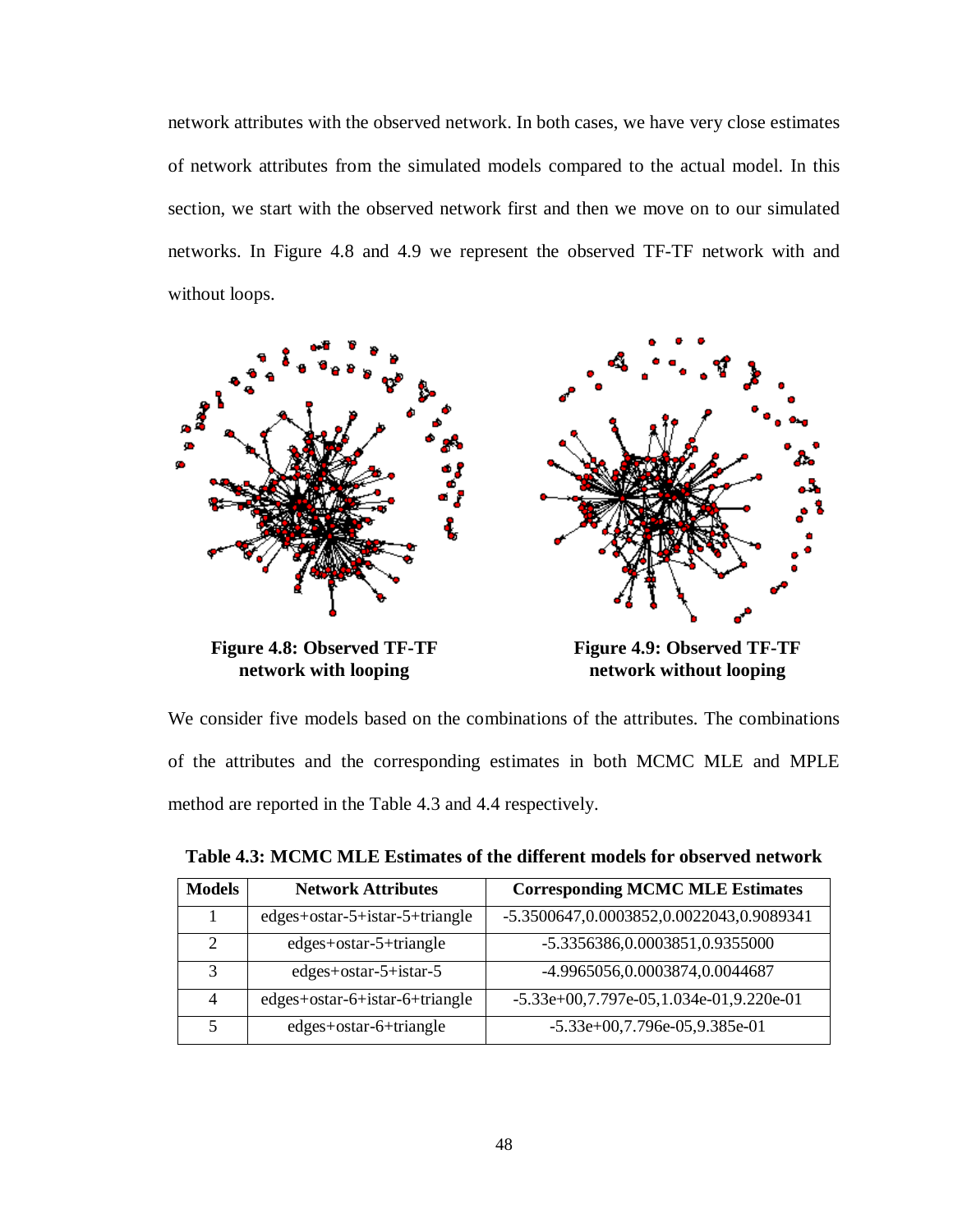| <b>Models</b>  | <b>Network Attributes</b>      | <b>Corresponding MPLE Estimates</b>            |
|----------------|--------------------------------|------------------------------------------------|
|                | edges+ostar-5+istar-5+triangle | $-5.35, 1.564e-05, 2.204e-01, 9.089e-01$       |
| $\overline{c}$ | edges+ostar-5+triangle         | $-5.336$ , 1.551e $-05$ , 9.355e $-01$         |
| 3              | $edges + ostar-5 + istar-5$    | $-4.997e+00$ , 1.783e-05, 4.469e-03            |
| 4              | edges+ostar-6+istar-6+triangle | $-5.337e+00$ , 1.676e-06, 1.034e-03, 9.220e-01 |
| 5              | edges+ostar-6+triangle         | $-5.33, 1.667e-06, 9.385e-01$                  |

**Table 4.4: MPLE Estimates of the different models for observed network**

From Table 4.3, we observe that for MCMC MLE whichever combinations of network attributes we consider i.e. edges, istar-5s or triangles, the estimates of that network attributes remain approximately same. The numbers on the table represent the corresponding estimates of the network attributes separated by commas. For example, for edges, we consider edges in all the five models in Table 4.3, and for all cases, we get approximately same estimate, which is *-5.35.* Again we consider ostar-5 in models 1 through 3, and in each case we get approximately same estimates which is *0.0003852*. This is also true for the other attributes (i.e. ostar-6, istar-6, triangles) in the Table 4.3 (in MCMC MLE method).

Now in the Table 4.4, we report the estimates that we get for different models in MPLE method. Here, we also notice the same feature of the network statistics; the estimates are approximately same irrespective of the models or combinations. The reason behind that is, the physical numbers of a specific network attributes remain same irrespective whatever models or combinations we consider i.e. the number of triangles in a specific network model remains same irrespective of the combinations of attributes. Keeping that in mind, we summarize the estimates of different attributes that we get from under different model into a table (for both MCMC MLE and MPLE methods). The summary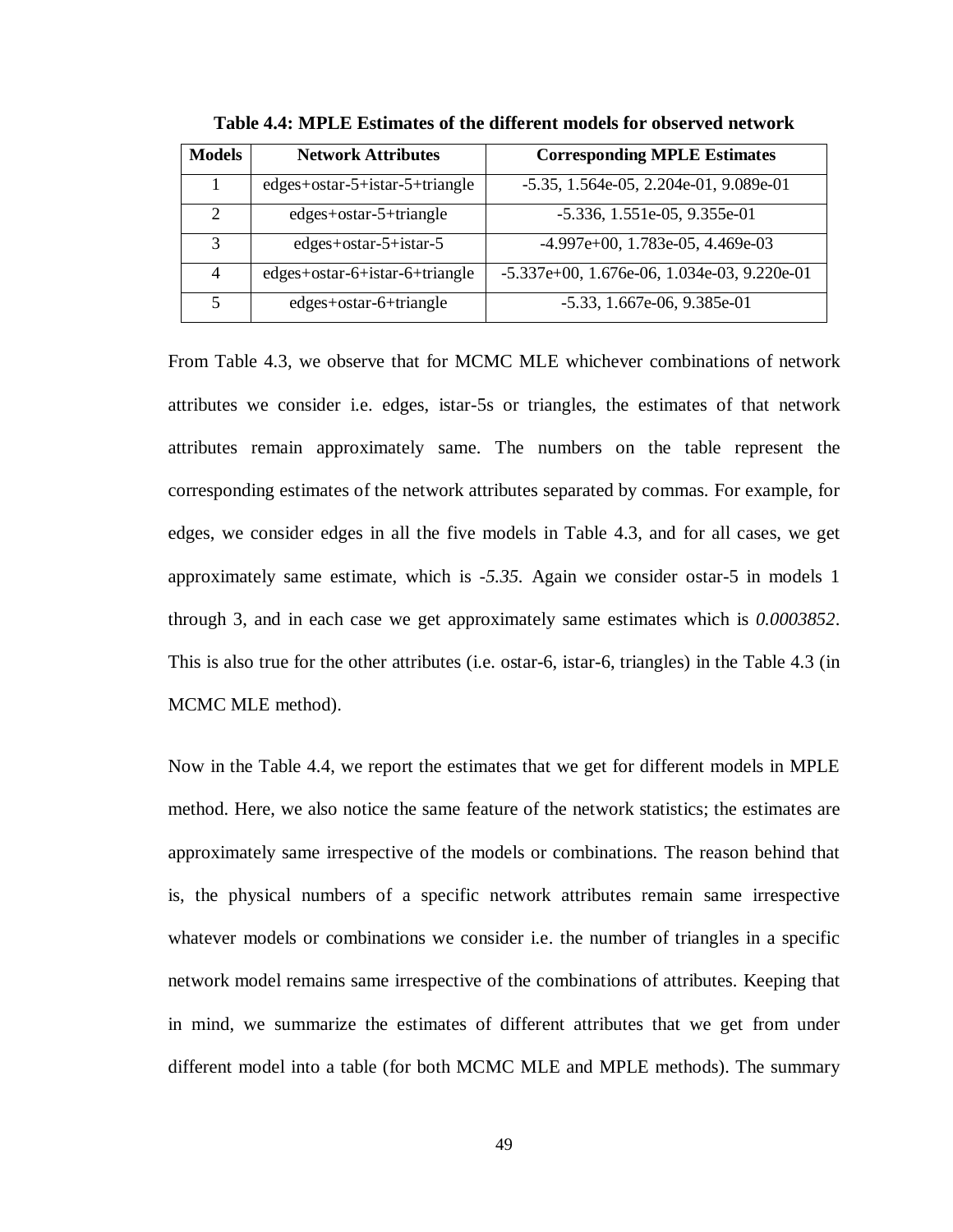of the estimates of attributes of the observed network under different model is presented in Table 4.5.

| <b>Network Attributes</b> | <b>MCMC MLE</b>  | <b>MPLE</b>      |
|---------------------------|------------------|------------------|
|                           | <b>Estimates</b> | <b>Estimates</b> |
| Edges                     | $-5.3500647$     | $-5.35$          |
| Triangle                  | 0.9355000        | 9.355e-01        |
| $Ostar-5$                 | 0.0003851        | 1.564e-05        |
| Istar-5                   | 0.0022043        | 2.204e-01        |
| Ostar-6                   | 7.797e-05        | 1.676e-06        |
| Istar-6                   | 1.034e-01        | 1.034e-03        |

**Table 4.5: Summary table of estimates of the observed network**

To compare the estimates of network attributes between the observed and simulated network, we randomly simulate two networks by imposing the same number of attributes as TF-TF, one with ostar-5s, istar-5s, and triangles (network-1) and the other with network same number of ostar-6s, istar-6s, and triangles (network-2). The first one has almost same number of network attributes as the observed TF-TF network. It has the same number of ostar-5s and istar-5s and *115* triangles which differs by only *1* triangle compared to our observed network, as in our observed network we have *114* triangles. Then we fit several models with ERGM on our first network (network-1) (Figure 4.10) like our observed network reported in Table 4.5. For instance, we consider a model with edges, ostar-5, istar-5 and triangles; then we consider another model with just edges and ostar-5 and so on. Like the observed network, we notice a similar feature of the network attributes that the estimates do not change no matter whatever model or whichever combinations we are considering. As long as it is the same network, the attributes under that network give the same estimates. Keeping this observed property in mind, we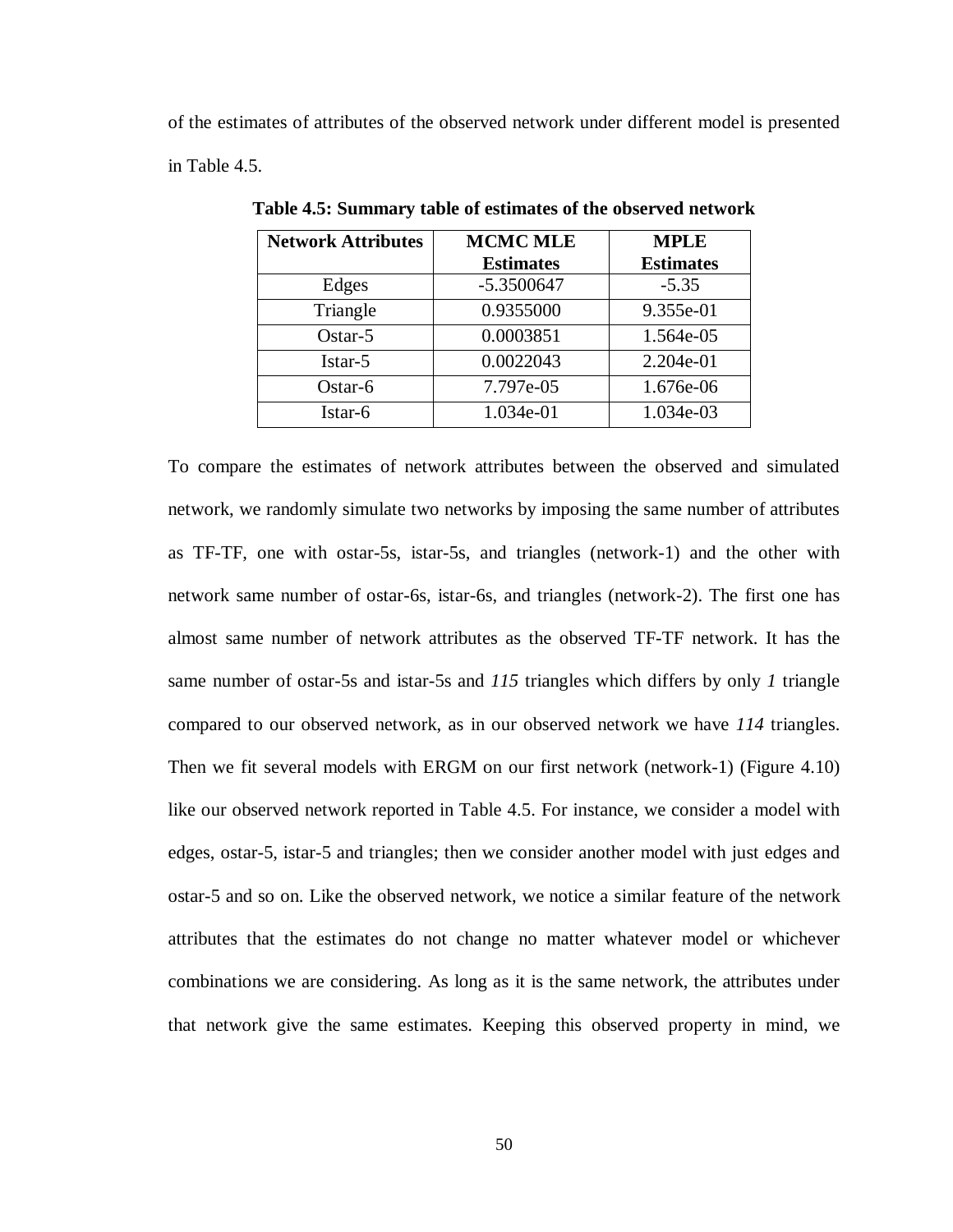summarize the estimates of network attributes that we get from network-1, under different models, in Table 4.6.

| <b>Network Attributes</b> | <b>MLE Estimates</b> | <b>MLPE Estimates</b> |
|---------------------------|----------------------|-----------------------|
| Edges                     | $-5.73286$           | $-5.675632$           |
| Triangle                  | 2.90743              | 2.905757              |
| $Ostar-5$                 | $-0.01720$           | $-0.016141$           |
| Istar-5                   | $-0.08434$           | $-0.083797$           |

**Table 4.6: Summary table of estimates of the simulated network-1**



**Figure 4.10: Simulated network-1**

In our second simulated network (Figure 4.11), we randomly impose almost the same numbers of ostar-6 and istar-6 and triangles. In network-2, the numbers of istar-6, ostar-6 are exactly similar. However, the number of triangle is *115* which differs by only *1* triangle compared to our observed network, as in our observed network we have *114* triangles. Then we fit several models considering all four attributes together and individually. In all case, we get approximately same estimates for a specific attributes like before no matter whatever model or whichever combinations we are considering. As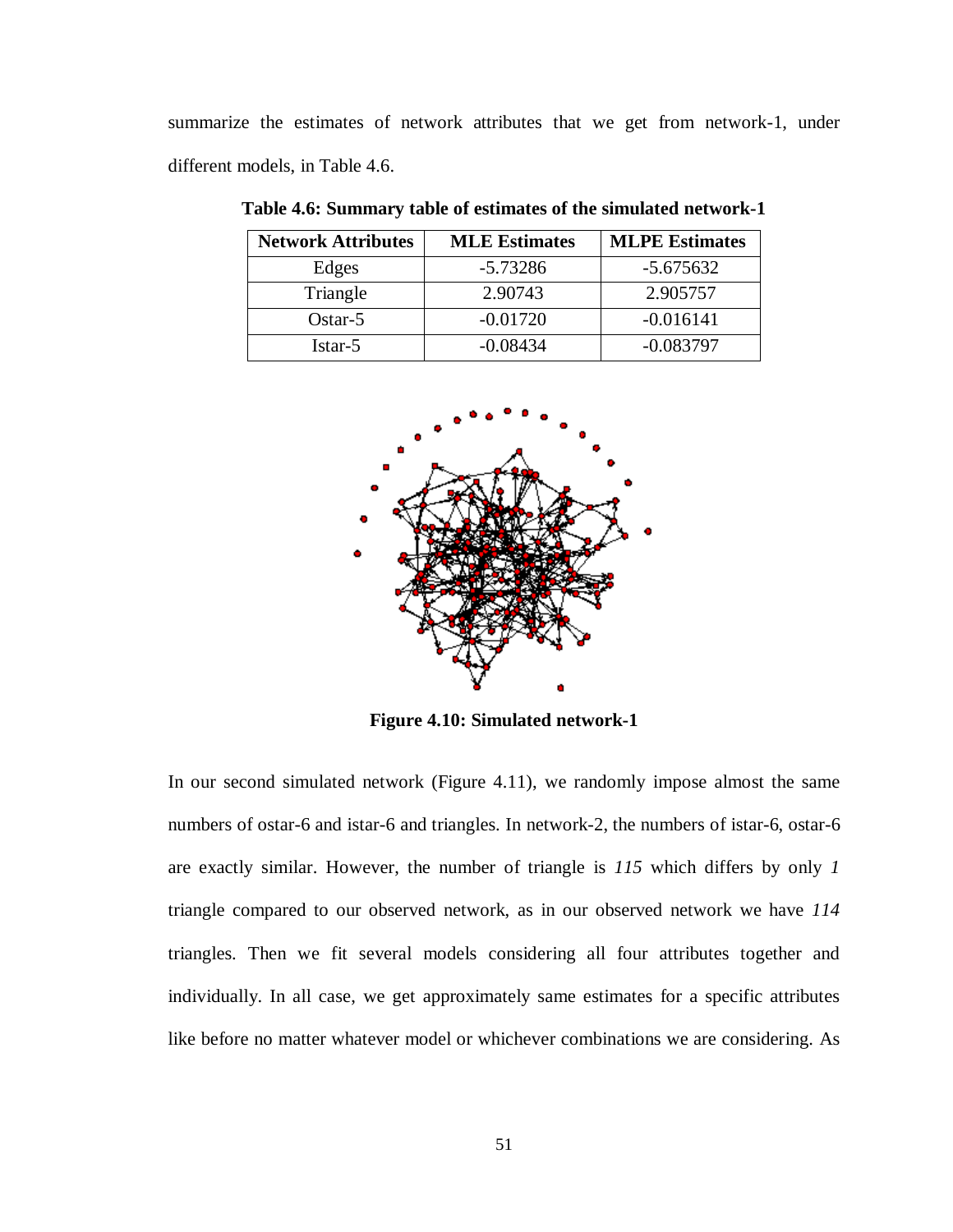this property is true for any attribute, we can represent the estimates in a single table. For reporting we consider both MCMC MLE and MPLE method. The summary of the estimates of attributes that we get from network-2 under different models, is presented in Table 4.7.

| <b>Network Attributes</b> | <b>MCMC MLE Estimates</b> | <b>MPLE Estimates</b> |
|---------------------------|---------------------------|-----------------------|
| Edges                     | $-5.539e+00$              | $-5.4661274$          |
| Triangle                  | $2.570e+00$               | 2.5659793             |
| Ostar- $6$                | $-1.342e-01$              | $-0.1343137$          |
| Istar-6                   | $-8.702e-04$              | $-0.0006957$          |

**Table 4.7: Summary table of estimates of the simulated network-2**

The simulated network with ostars, istars and triangles is presented in Figure 4.11.



**Figure 4.11: Simulated network-2**

Finally, for comparison purposes, we create two summary tables of estimates of the observed and simulated models, one for MCMC MLE and the other MPLE, to compare between the estimates we have from the observed model and our simulated models. Although we simulate two models considering different attributes, we present them under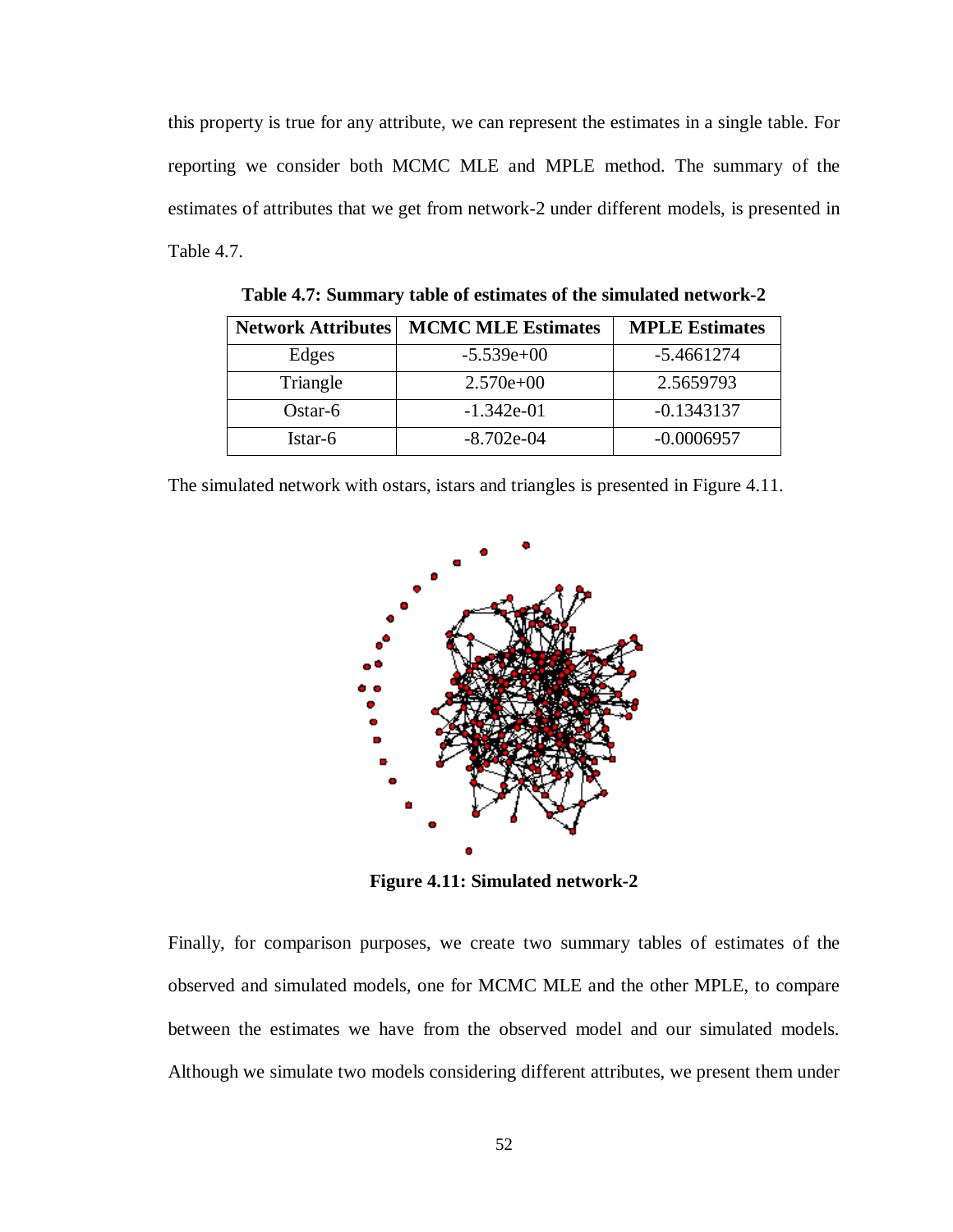a single table. The reason behind that is we simulate these models based on the number of attributes that we have in the observed TF-TF model. We can make two different tables but we present it in a single table so that we can summarize the big picture in a single table. The summary tables for MCMC MLE and MPLE is presented in Table 4.8 and 4.9 respectively.

**Network Attributes Estimates from observed networks Estimates from simulated networks** Edges 1.5.3500647 -5.73286 Triangle 0.9355000 2.90743 Ostar-5 1 0.0003851 -0.01720  $Istar-5$  0.0022043  $-0.08434$ Ostar-6 7.797e-05 -1.342e-01  $Istar-6$   $1.034e-01$   $-8.702e-04$ 

**Table 4.8: Summary table of estimates OBSERVED Vs SIMULATED in MCMC MLE method**

| <b>Network Attributes</b> | <b>Estimates from</b><br>observed networks | <b>Estimates from</b><br>simulated networks |
|---------------------------|--------------------------------------------|---------------------------------------------|
| Edges                     | $-5.35$                                    | $-5.675632$                                 |
| Triangle                  | 9.355e-01                                  | 2.905757                                    |
| $Ostar-5$                 | 1.564e-05                                  | $-0.016141$                                 |
| Istar-5                   | 2.204e-01                                  | $-0.083797$                                 |
| $Ostar-6$                 | 1.676e-06                                  | $-0.1343137$                                |
| Istar-6                   | 1.034e-03                                  | $-0.0006957$                                |

**in MPLE method**

From the above tables, we conclude that except triangles the rest of the estimates of network attributes are very close (for both MCMC MLE and MPLE method). Therefore, from the biological point of view, if we can figure out the network and the number of certain network attributes in a given model, then it will behave almost same as the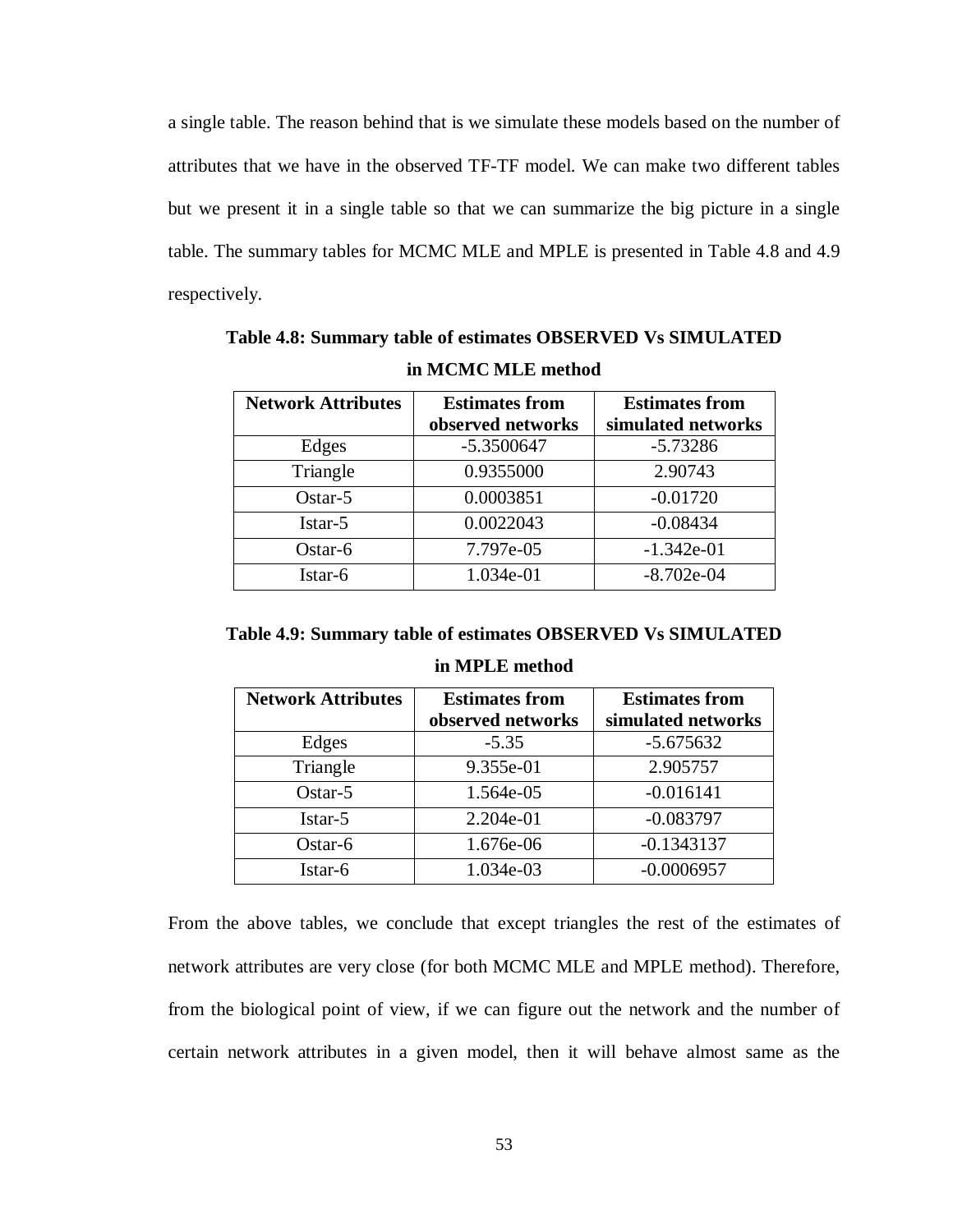random model for most of the cases. Although, to generalize the case we need more experiment and also need exploration among higher order of species.

From this experiment, we can say that if we want to simulate a biological data, then a good way would be to explore the observed data and count the number of statistics that we are interested and then physically impose the number of statistic and then compare. There are several other ways to simulate network models using several packages on R. The simplest way is to take the density of the observed model and simulate it using binomial distribution. Also, once a model is fitted by using ERGM package, then you can simulate one from the observed fitted model. ERGM takes the estimates of the network attributes and simulates a similar type of model. However, in such a case the physical number of attributes differs by substantially. Again, we can also simulate networks by using Erdos-Renyi model. However, for all the cases the physical number of attributes significantly differs. Therefore, from biological point of view, the total number might have a significant influence over the whole process.

#### **4.6 Comparison over other Simulation Methods**

In this section, we simulate several networks by the existing simulation scheme. We simulated a network by using Erdos-Renyi modeling scheme where we consider *175* nodes to create similarity with our observed TF-TF network and then consider the density of the TF-TF model. As already mentioned, Erdos-Renyi simulates network by considering just the density. After simulating the network models we fit several model by ERGM to estimate the attributes of interest so that we can compare the estimate with the observed model. As before, the estimates are approximately similar irrespective of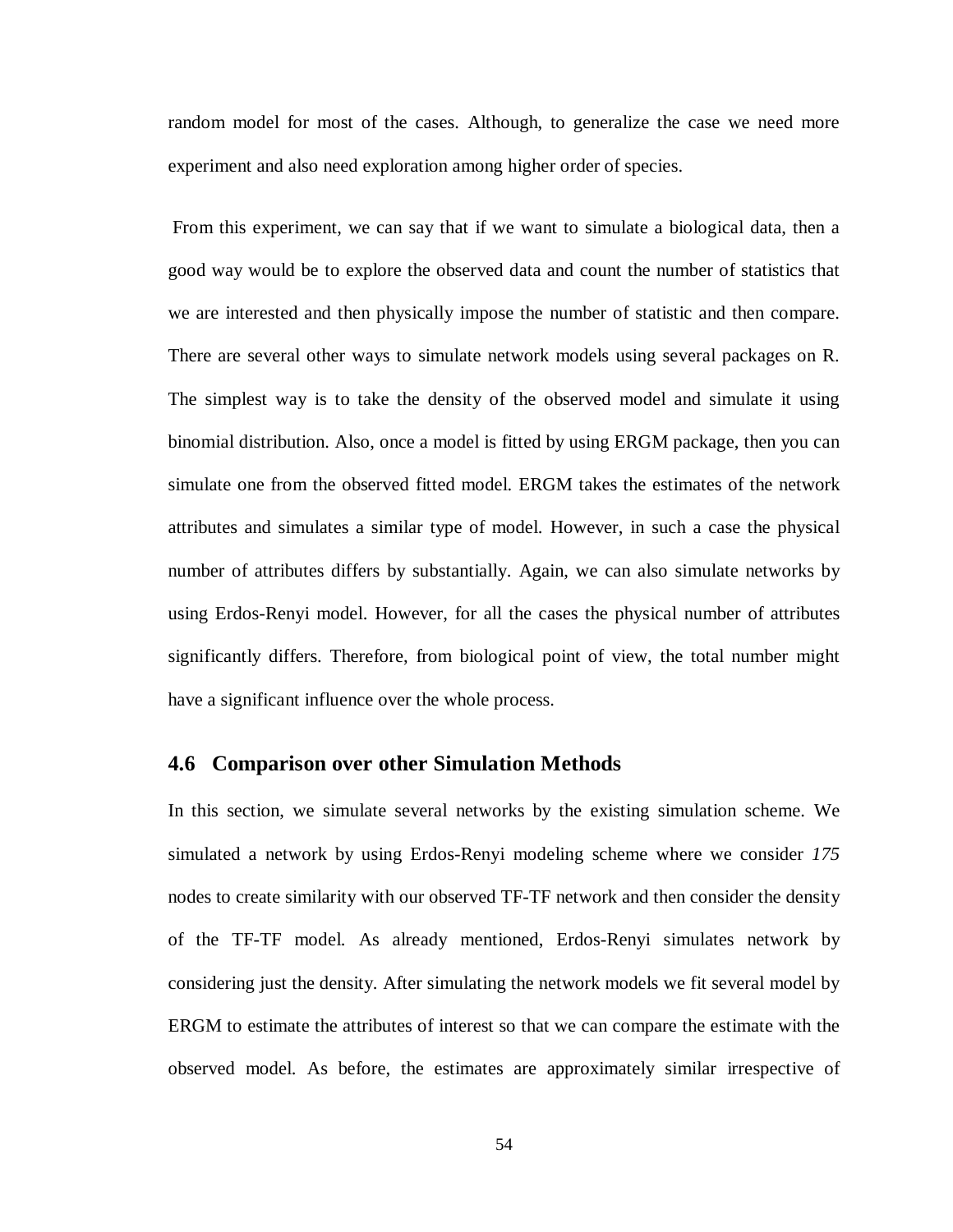combinations or models. The summary of the estimates that we get under different models are provided in Table 4.10 (for both MCMC MLE and MPLE).

| <b>Network Attributes</b> | <b>MLE Estimates</b> | <b>MPLE Estimates</b> |
|---------------------------|----------------------|-----------------------|
| Edges                     | $-4.438846$          | $-4.42969$            |
| Triangle                  | $-0.058951$          | $-0.06431$            |
| $Ostar-5$                 | $-0.007336$          | $-0.00546$            |
| Istar-5                   | $-0.120974$          | $-0.15166$            |
| Ostar-6                   | $-0.01302$           | $-0.01366$            |
| Istar-6                   | $-0.75202$           | $-0.84257$            |

**Table 4.10: Summary table of estimates from Erdos-Renyi model**

The simulate network using Erdos-Renyi modeling scheme is represented in Figure 4.12.



**Figure 4.12: Simulated from Erdos-Renyi model**

Similarly, we also simulate a model by using simple binomial density. We consider the density of our observed TF-TF network and also keep *175* nodes to keep resembles with our observed network. After simulating the network, we fit several model by ERGM to estimate the attributes of interest so that we can compare the estimate with the observed model. As before, the estimates are approximately similar irrespective of the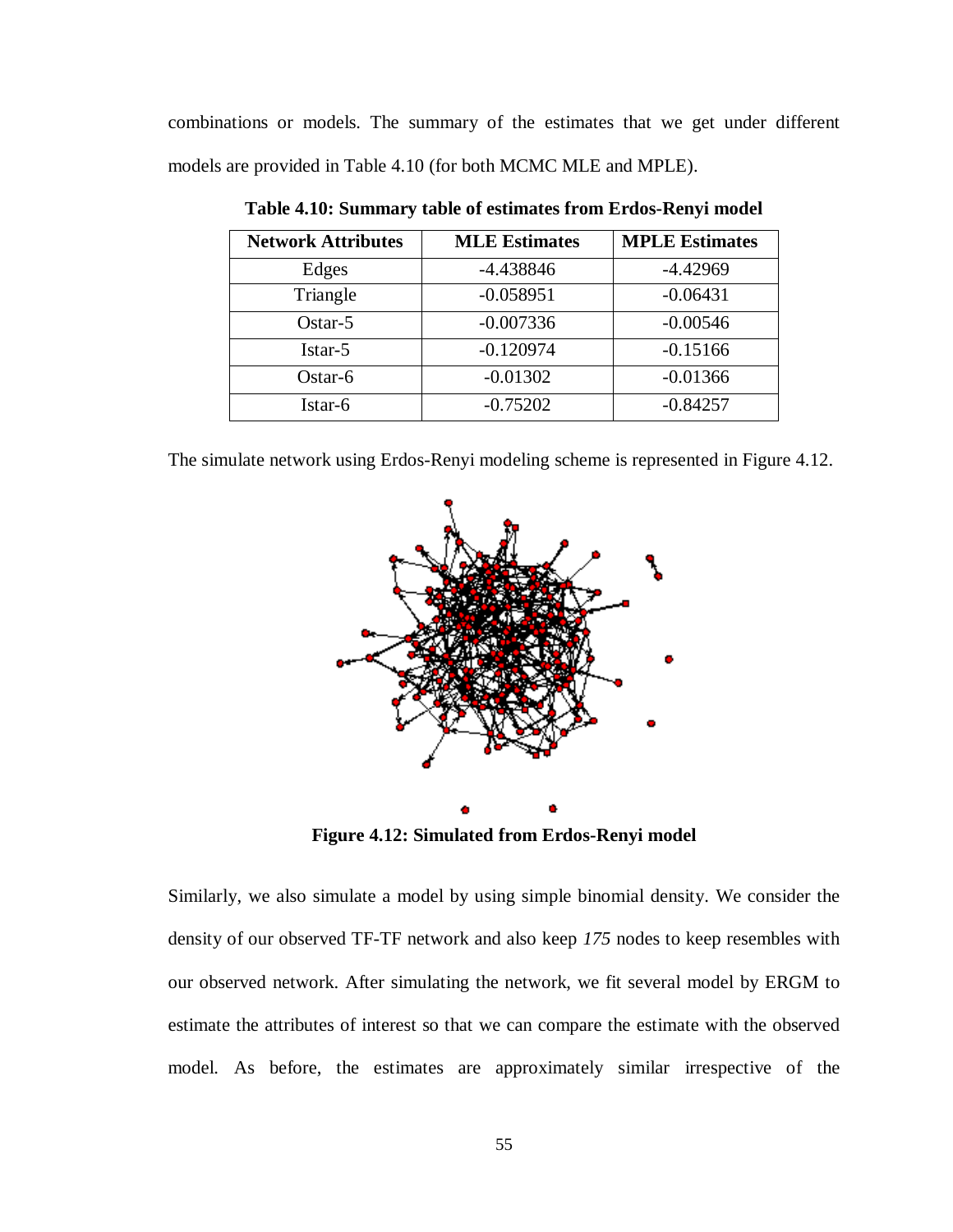combinations or models. The summary of the estimates that we get under different models are presented in Table 4.11 (for both MCMC MLE and MPLE).

| <b>Network Attributes</b> | <b>MCMC MLE Estimates</b> | <b>MPLE Estimates</b> |
|---------------------------|---------------------------|-----------------------|
| Edges                     | $-4.33561$                | $-4.30465$            |
| Triangle                  | $-0.06395$                | $-0.08794$            |
| $Ostar-5$                 | $-0.01032$                | $-0.04404$            |
| Istar-5                   | $-0.07059$                | $-0.07491$            |
| Ostar-6                   | $-0.10063$                | $-0.25368$            |
| Istar-6                   | $-0.31184$                | $-0.29370$            |

**Table 4.11: Summary table of estimates from Binomial simulated model**

The simulated network using binomial density is represented in Figure 4.13.



**Figure 4.13: Simulated network using binomial probability**

We also simulate two models by using ERGM package on R. There is a built in simulation comment in ERGM package on R to simulate networks. To do that, we first fit our observed TF-TF network model for edges, istar's ostar's and triangles and simulate two models using the fitted models. In our first model we consider edge, ostar-5s, istar-5s and triangles and in the other model we consider edge, ostar-6s, istar-6s and triangles.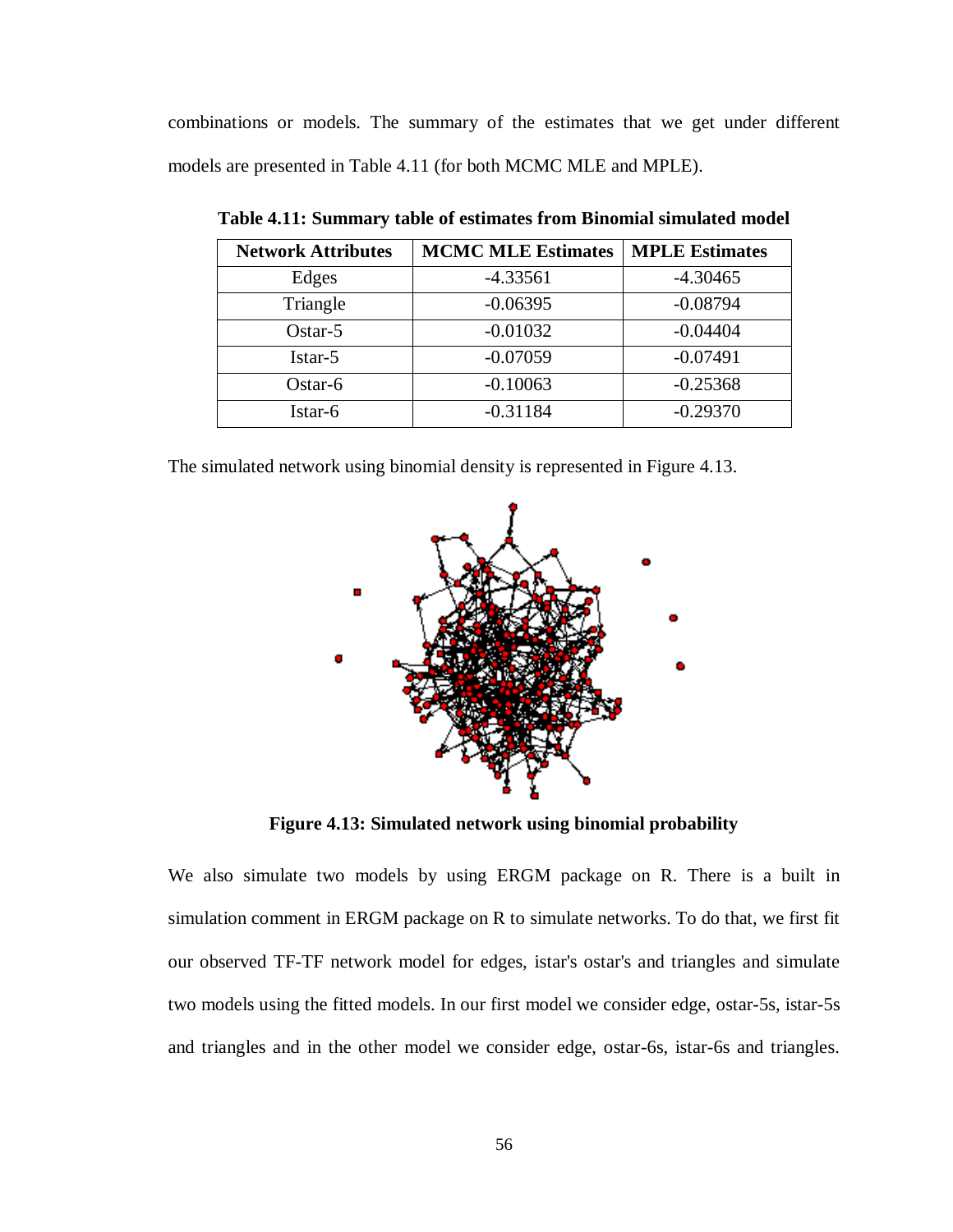Then we simulate two networks to estimate the attributes of our interest. We observe the similar pattern in the estimates that as long as we consider the same network, estimates of a certain attributes is always similar. Therefore, we get approximately same estimate for whatever combination we consider. That is why we try to present the estimates under a single table. The estimates of both MCMC MLE and MPLE method for this simulating scheme is presented in Table 4.12.

| <b>Network Attributes</b> | <b>MLE Estimates</b> | <b>MPLE Estimates</b> |
|---------------------------|----------------------|-----------------------|
| Edges                     | -5.3318479           | $-5.332e+00$          |
| Triangle                  | 0.7194116            | 7.194e-01             |
| $Ostar-5$                 | 0.0001207            | 6.297e-06             |
| Istar-5                   | 0.0016440            | 1.644e-03             |
| Ostar-6                   | 1.484e-05            | 5.333e-07             |
| Istar-6                   | $-5.887e-02$         | $-5.887e-02$          |

**Table 4.12: Summary tables of estimates from fitted ERGM models**

Although some of the estimates we get under this fitted simulation scheme are very close, the physical numbers of statistics differ substantially. In this scheme, as the simulation scheme takes the fitted estimates into account, the physical number of different attributes should be close to the observed model. In particular, in biological simulation this is very important since the exact numbers of network statistics might have a significant influence on the overall process. In the next section, we physical counted these numbers of network attributes for different simulation models.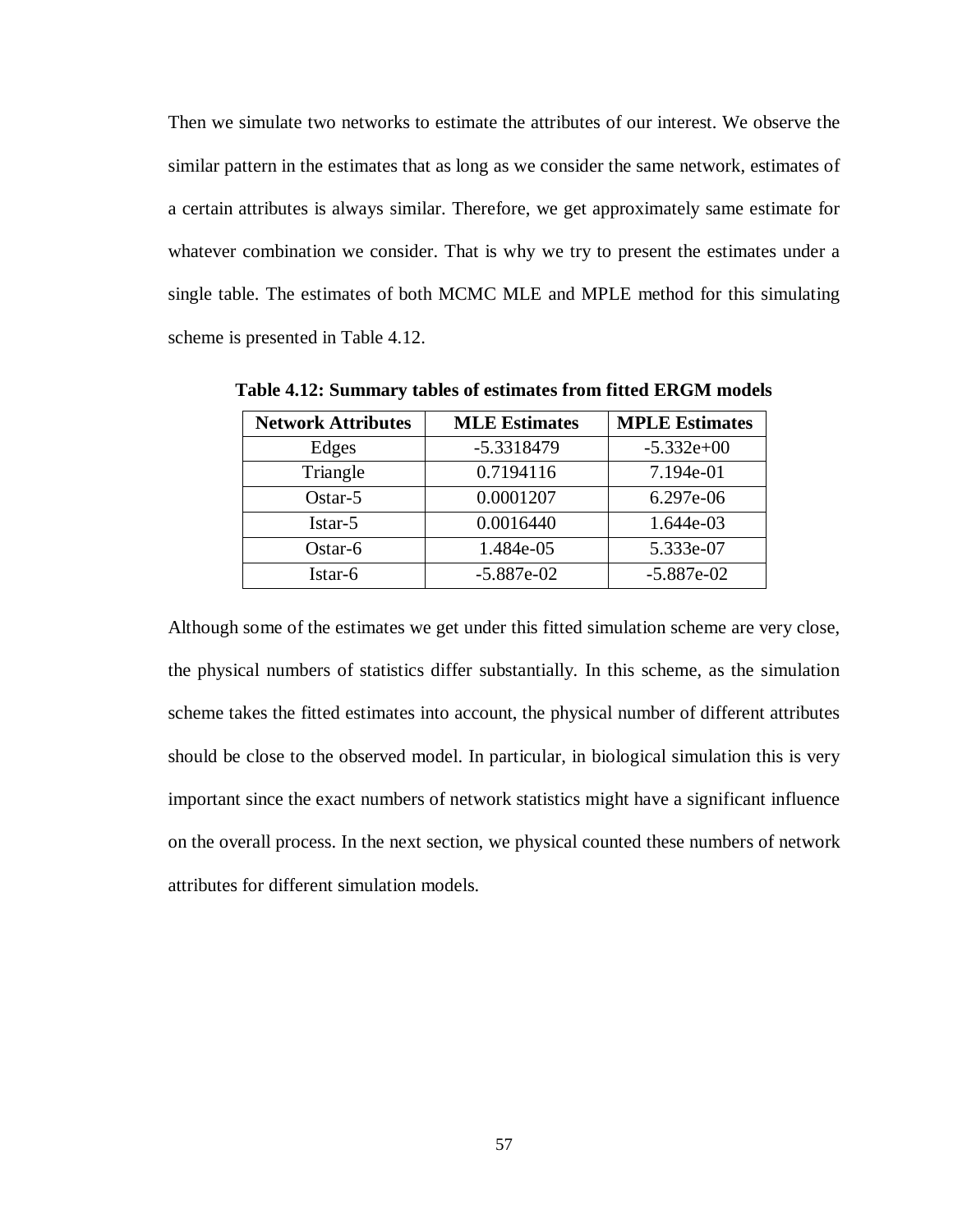The simulated graph that we get from this scheme is presented in Figure 4.14.



**Figure 4.14: Simulated network from fitted ERGM model**

### **4.7 Comparison of Network Attributes**

In the previous sections, we simulated several networks by using our process and several other schemes. In Table 4.13 we represented the number of different attributes under different simulation schemes that we considered in sections 4.5 and 4.6.

| <b>Network</b><br><b>Attributes</b> | <b>Observed</b><br><b>TF-TF</b><br>network | Our<br><b>Simulated</b><br>network | <b>Simulation</b><br>using<br>density | <b>Erdos-</b><br>Renyi<br>simulation | <b>ERGM</b><br>fitted<br>simulation |
|-------------------------------------|--------------------------------------------|------------------------------------|---------------------------------------|--------------------------------------|-------------------------------------|
| Edges                               | 263                                        | 327                                | 377                                   | 375                                  | 247                                 |
| Triangle                            | 114                                        | 115                                | 12                                    | 9                                    | 82                                  |
| $Ostar-5$                           | 10                                         | 10                                 | 17                                    | 6                                    |                                     |
| Istar-5                             | Q                                          | 9                                  | 12                                    | 8                                    | ◠                                   |
| Ostar-6                             | 10                                         | 10                                 | 6                                     | っ                                    |                                     |
| Istar-6                             | 8                                          | 8                                  | 3                                     |                                      |                                     |

**Table 4.13: Summary table of estimates OBSERVED Vs SIMULATED**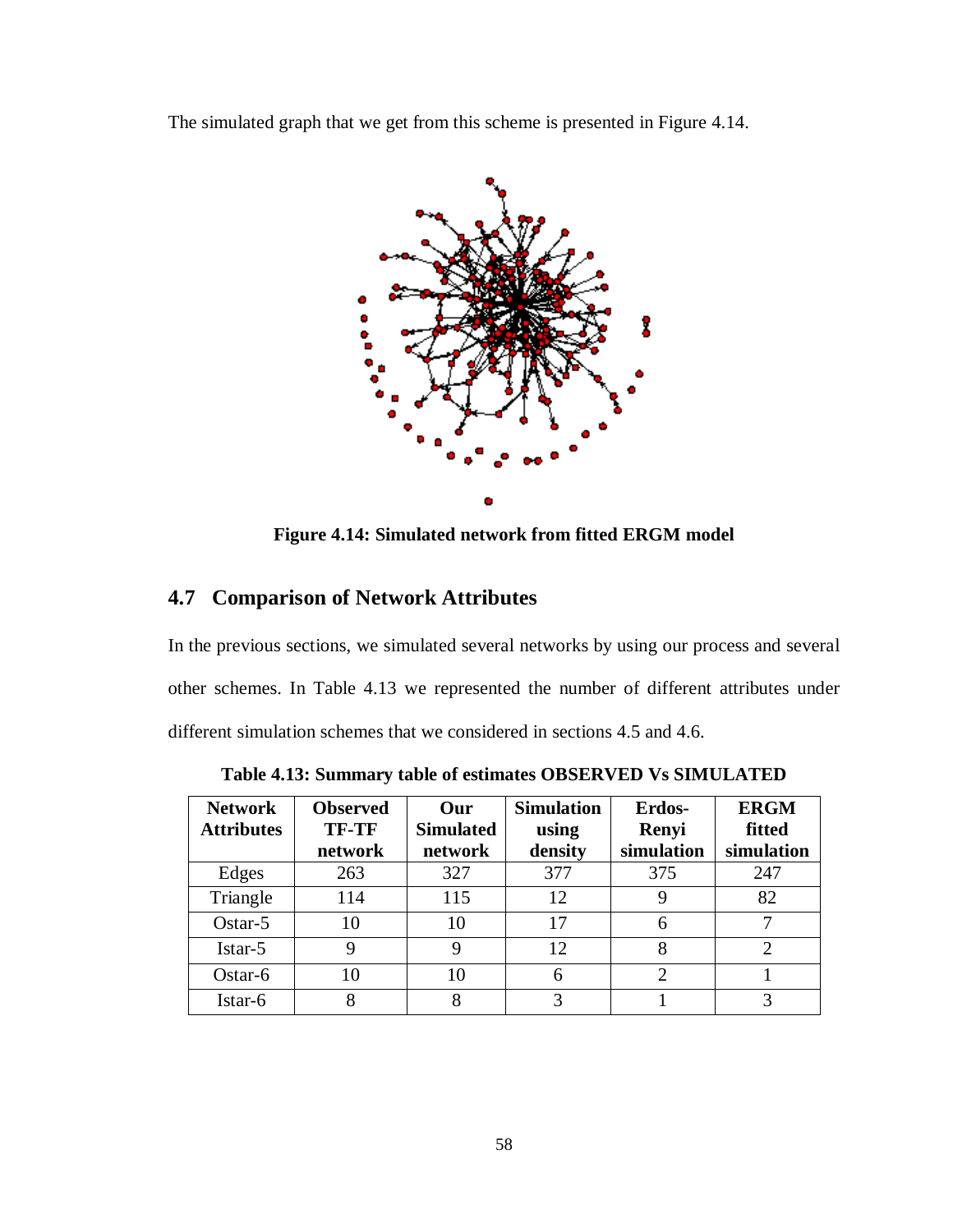From the table, we can say that the network attributes are different for all the simulation schemes. In our process as we are physically imposing the attributes, it is really close to the observer model. The only difference in the attributes is for the triangles which differ by just *1*. From the table above, we can say that, in terms of number, the ERGM simulated network is giving us close result. However, the numbers of triangles substantially differ from the original observed model. For the simple binomial simulation, we simulate network by considering the density from the observed model. However, the edges under this scheme do not even come close and the other attributes also significantly differ. We find similar characteristic for Erdos-Renyi modeling scheme. The reason behind this could be that both the binomial and Erdos-Renyi consider the density only while simulation. Thus, the number of attributes along with the edges are very close. Also in the ERGM simulation scheme, the other attributes such as istar-5s or ostar-5s are also not very close. In our random simulation, we emphasize on the number of attributes because a biological process is a very complicated process. A single edge might have significant influence over the entire process. Therefore, for biological simulation, we should always keep in mind the physical number of attributes that we are interested in.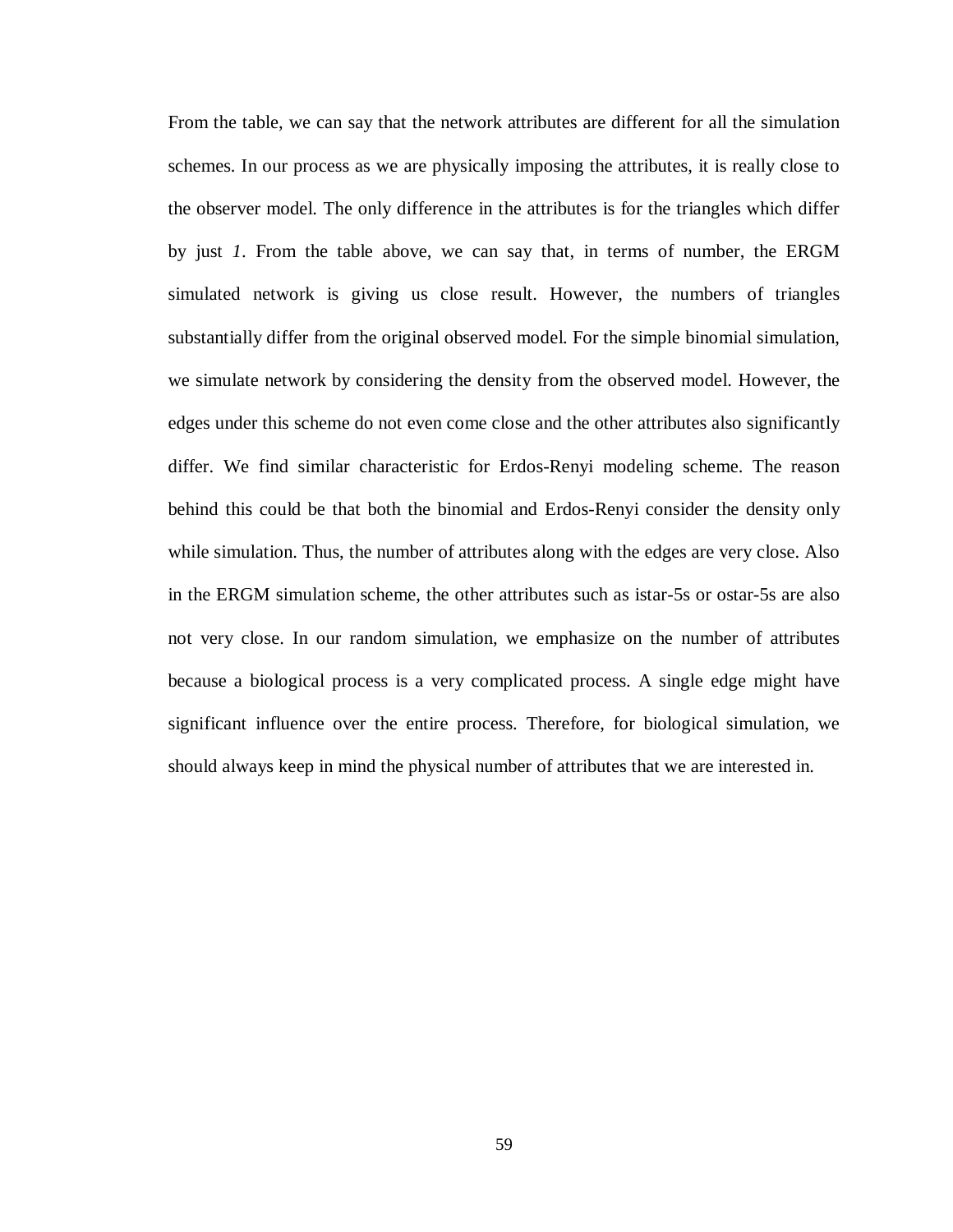# **Chapter 5**

# **Further Directions and Conclusion**

### **5.1 Further Directions**

There are several ways to extend this study. In this study, an extensive simulation was conducted to explore the role and significance of network attributes in ERGM under several types of set-ups. While performing this simulation study, several issues arose that can be addressed in future. The first issue involved employing Bayesian method to see how the estimates differ from the MCMC MLE and MPLE methods. Moreover, ERGM cannot handle self loops. Therefore, inclusion of self loops may improve the estimates of ERGM. Specially, in biological networks the inclusion may have significant impacts on the estimates associated with overall biological processes. The other issue involved observations that some of the models did not converge using ERGM package. Exploration of the problem in convergence could potentially be accomplished using similar simulation techniques.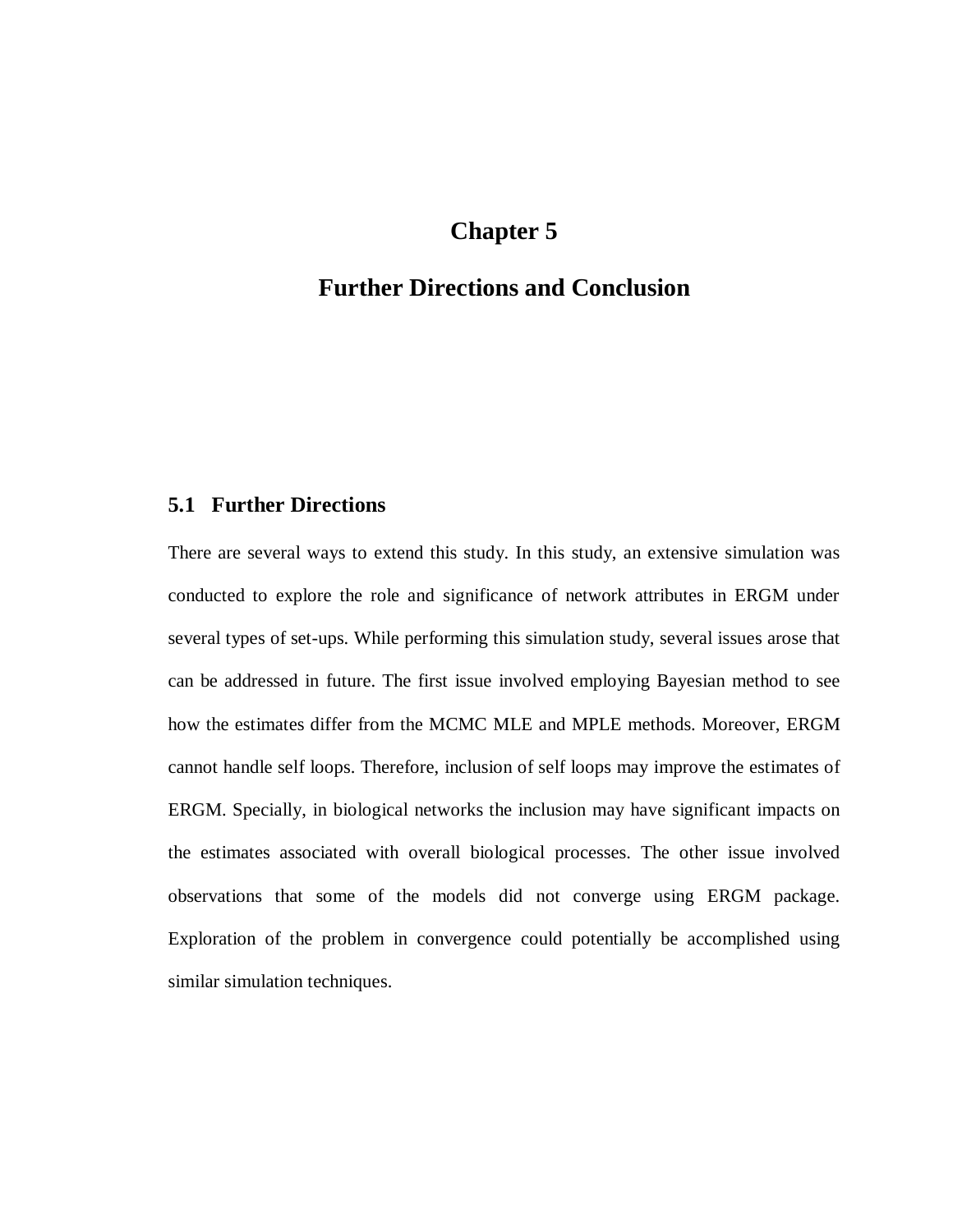#### **5.2 Conclusions**

The number of commonly used network attributes such as istars, ostars and triangles in the TF-TF regulatory network of *E. coli* was determined. These networks attributes statistically serve as the significant local structures for the *E. coli* regulatory network. An observed regulatory network of the model organism *E. coli* was explored in terms of finding statistically local structure in this study. Simulation of two network models and comparison of the estimates of the observed and simulated models were made. In the first simulated model simulated with istar-5s, ostar-5s and triangles in the model, and in the second simulated model simulated with ostar-6s, istar-6s and triangles. In both cases, the estimates we obtained are very similar with the observed TF-TF network just except triangles. Networks were also simulated in other ways using existing methods were compared using these estimates as well. At the end, our models provide close results and same number of network attributes, which is very important in the biological data. In fact, in biology it is very important to keep the numbers the same because the numbers might have influence over the entire biological process. Therefore, it can concluded that at least for *E. coil*, the network can reproduced by taking the counts for different attributes, and the simulated network will behave as the observed network. To generalize this across species, the same techniques need to be applied across the species and in more complex organisms. If the technique works properly with higher order organisms, then the technique can be applied to generalize the ideas across the species.

Simulation of different networks with different number of nodes and network attributes were performed. The cut-off points were determined for a number of attributes at which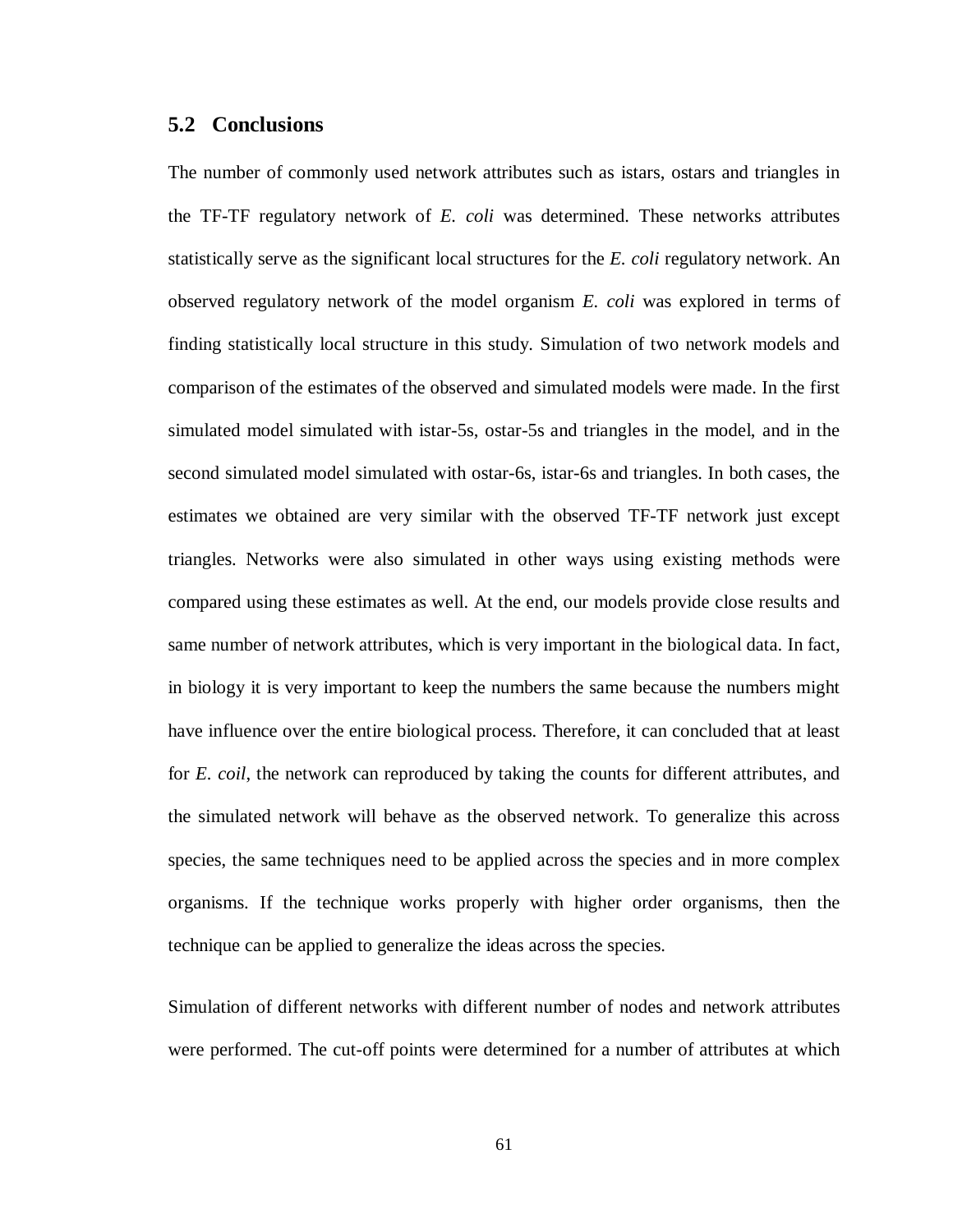point specific attributes become significant to insignificant, or vice versa. It was observed that for smaller numbers of network attributes, the estimates usually become significant. If the number of attributes were increased in a given model, the attributes become insignificant, yet with very large numbers of attributes become significant again. Therefore, for a higher order of number of node, it becomes a difficult to determine with a number as the number of combinations get large. However, for those cases a number can be determined where the attributes become insignificant after a certain combination. Thus the attributes were considered separately just with edges and together in a combined model.

It was also observed that the models in ERGM do not always converge. This would be a desirable upgrade for the computational method and would allow for addressing the convergence issue. For the several models considered, convergence failure occurred while estimating parameters for any of the methods. For example, for our observed network, the model with edges, istar-4, ostar-4 and triangles did not converge. Also, due to the convergence issue, cut-off points could not be determined for several network attributes. In addition, if the network has self loops then the model did not converge. Therefore, while the ERGM shows promise, these issues remain in need of further analysis.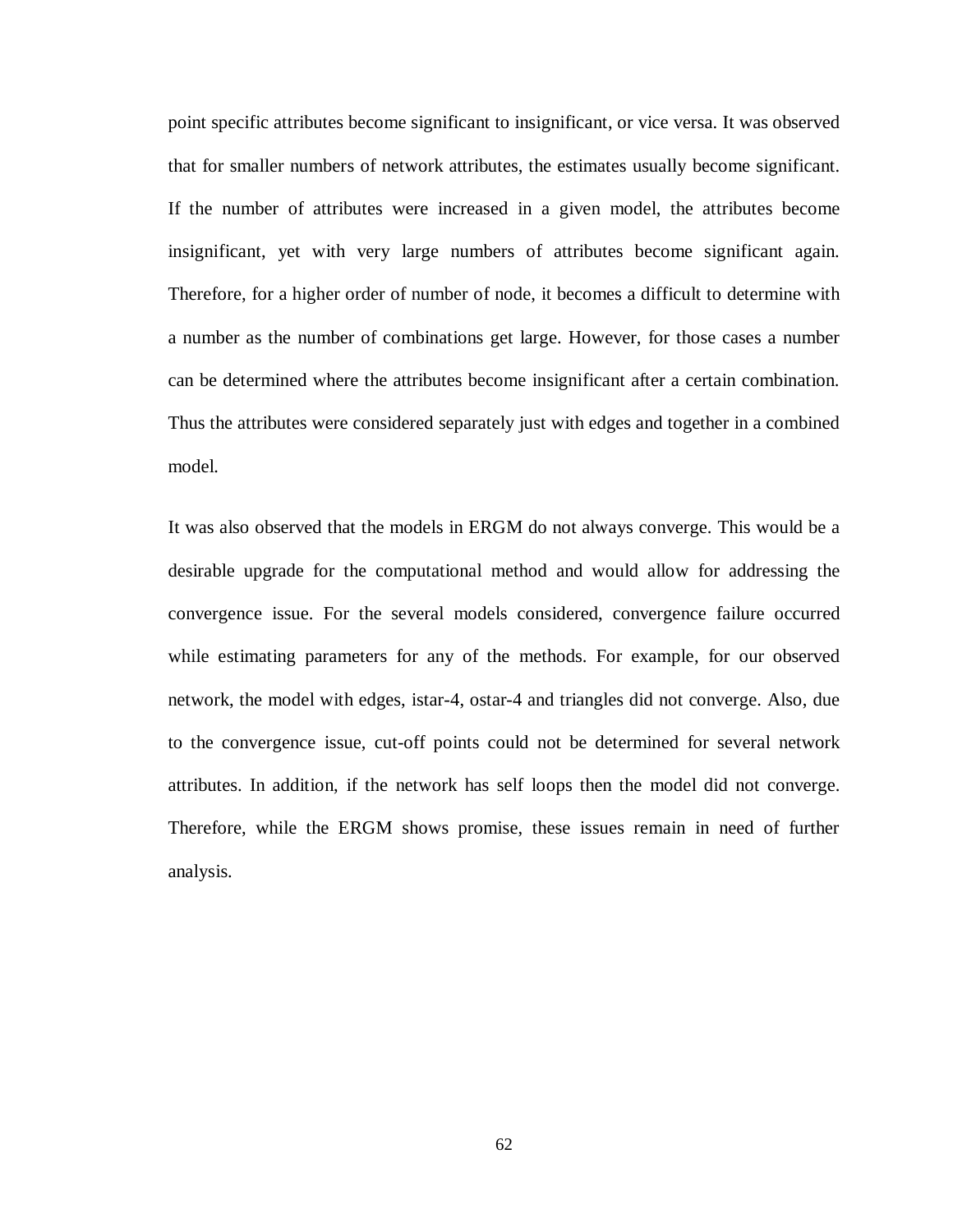### **References**

- Airoldi, E. M., Blei, D. M., Fienberg, S. E., and Xing, E. P. (2008). Mixed Membership Stochastic Blockmodels. *Journal of Machine Learning Research*, 9:1981–2014.
- Anderson, C.J., Wasserman, S., and Crouch, B. (1999). A p\* primer: logit models for social networks. *Social Networks*, 21:37–66.
- Backstrom, L., Huttenlocher, D., Kleinberg, J., and Lan, X. (2006). Group Formation in Large Social Networks: Membership, Growth, and Evolution. *Proceedings of the 12th ACM SIGKDD International Conference on Knowledge Discovery and Data Mining*, New York: ACM Press, 44–54.
- Barabasi, A.-L. and Albert,R. (1999). Emergence of scaling in random networks. *Science*, 286: 509–512.
- Begum, M., Bagga, J., and Blakey, C.A. (2012). Graphical Modeling for High Dimensional Data, *J Mod. Appl. Stat. Meth*, 11.
- Besag, J.E. (1974). Spatial interaction and the statistical analysis of lattice systems. *J R Stat Soc Ser B Stat Methodol,* 36:192–225.
- Besag, J. (1975). Statistical Analysis of non-lattice data, *Statistician,* 24: 179-195.
- Besag, J. (1974). Spatial Interaction and the statistical analysis of lattice systems. *Journal of the Royal Statistical Society*, 36: 192-236.
- Besag, J. (1977). Efficiency of pseudolikelihood estimation for simple Gaussian fields. *Biometrika*, 64:616-618.
- Breiger, R., Boorman, S., and Arabie, P. (1975). An Algorithm for Clustering Relational DataWith Applications to Social Network Analysis and Comparison with Multidimensional Scaling. *Journal of Mathematical Psychology*, 12:328–383.
- Chung, F., and Lu, L. (2006). *Complex Graphs and Networks*. Providence, RI: American Mathematical Society.
- Dodds, P. S., Muhamad, R., and Watts,D. J. (2003). An Experimental Study of Search in Global Social Networks. *Science*, 301: 827–829.
- Erdos, P., and Renyi, A. (1959). On random graphs. *Publicationes Mathematicae*, 6:290– 297.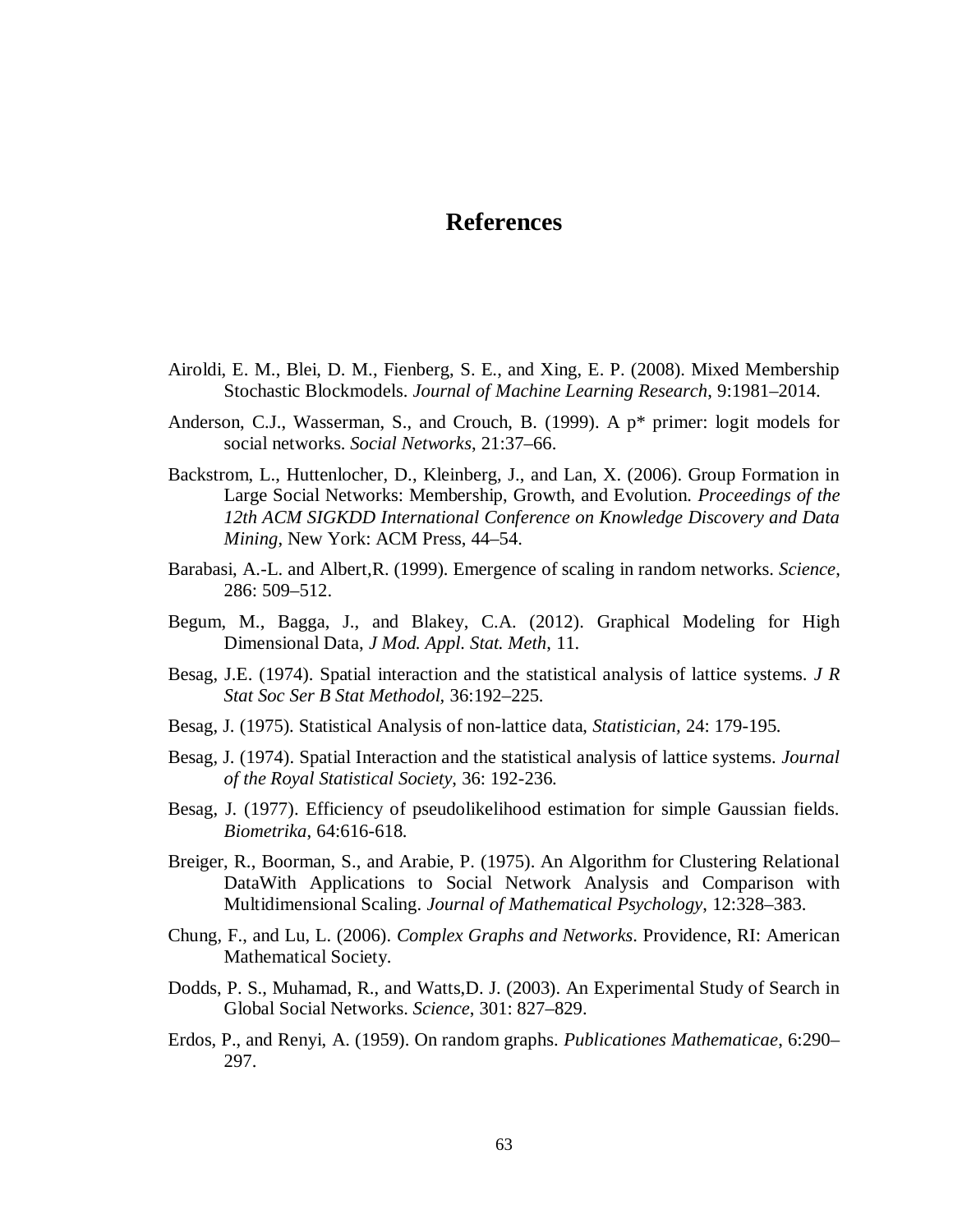- Erdos, P., and Renyi, A. (1960). On the evolution of random graphs. Publications of the Mathematical Institute of the Hungarian Academy of Sciences, 5:17–61.
- Eubank, S., Guclu, H., Anil Kumar, V.S., et al. (2004). Modelling disease outbreaks in realistic urban social networks. *Nature*, 429:180–184.
- Faloutsos, M., Faloutsos, P., and Faloutsos, C. (1999). On Power-Law Relationships of the Internet Topology. *Proceedings of the Conference on Applications, Technologies, Architectures, and Protocols for Computer Communication (SIGCOMM '99)*, New York: ACM Press, 251–261.
- Fienberg, S. E., and Lee, S. K. (1975). On Small World Statistics. *Psychometrika*, 40: 219–228.
- Fienberg, S. E., Meyer, M. M., and Wasserman, S. S. (1985). Statistical Analysis of Multiple Sociometric Relations. *Journal of the American Statistical Association*, 80:51–67.
- Fienberg, S.E. (2012). A Brief History of Statistical Models for Network Analysis and Open Challenges. *Journal of Computational and Graphical Statistics*, 21: 825- 839.
- Filkov, V. et al. (2002). Analysis techniques for microarray time-series data. *J Comput Boil*, 9:317-331.
- Fronczak, A. (2012). Exponential Random Graph Models. Available from: http://arxiv.org/abs/1210.7828.
- Frank, O., and Strauss, D. (1986). Markov graphs. *J Am Stat Assoc*, 81:832–842.
- Gelman, A., Meng, X.L. (1998). Simulating Normalizing Constants: From Importance Sampling to Bridge Sampling to Path Sampling. *Statistical Science*. 13:163–185.
- Geyer, C.J. (1991). Markov Chain Monte Carlo Maximum Likelihood. Computing Science and Statistics, *Proceedings of the 23rd Symposium on the Interface*, 156- 163.
- Geyer,C.J. and Thompson,E,A. (1992) Constrained monte carlo maximum likelihood for dependent data. J*. R. Stat. Soc. Ser. B*, 54:657–699.
- Girvan,M., and Newman, M. E. J. (2002). Community Structure in Social and Biological Networks. *Proceedings of the National Academy of Sciences*, 99: 7821–7826.
- Goodreau, S.M. (2007). Advances in Exponential Random Graph (*p*\*) Models Applied to a Large Social Network, *Social Networks,* 26: 231-248.
- Handcook, M.S., Hunter, D.R., Butts, C.T., Goodreau, S.M., and Morris, M. (2003). statnet: Software tools for the Statistical Modeling of Network Data. Avaialable from: http://statnetproject.org.
- He, F., and Zeng, A. P. (2006). In search of functional association from time-series microarray data based on the change trend and level of gene expression. *BMC Bioinformatics*, 7:69-84.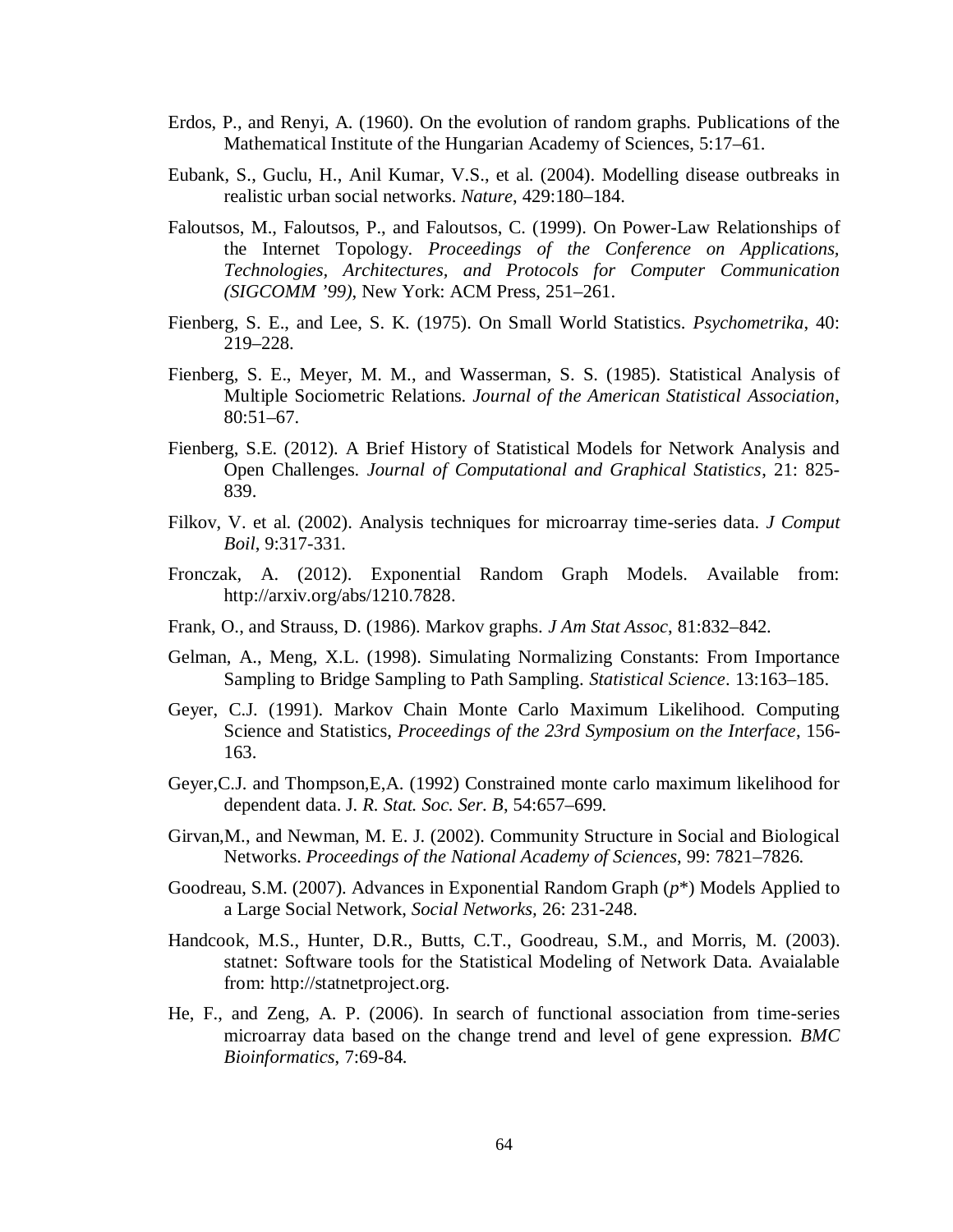- Holland, P.W. and Leinhardt, S. (1970). A method for detecting structure in sociometric data. *American Journal of Sociology*, 70: 492–513.
- Holland, P.W., and Leinhardt, S. (1981). An exponential family of probability distributions for directed graphs. *J Amer Stat Assoc,* 76:33–50.
- Hunter, D.R., Handcook, M.S., Butts, C.T., Goodreau, S.M. and Morris, M. (2008). ergm: A Package to Fit, Simulate and Diagnose Exponential-Family Models for Networks. *J Stat Softw*, 24(3): nihpa54860.
- Hunter, D.R., Handcock, M.S. (2006). Inference in CurvedExponential Family Models for Networks. *Journal of Computational and Graphical Statistics*. 15:565-583.
- Husmeier, D. (2003). Sensitivity and Specificity of Inferring Genetic Regulatory Interactions from Microarray Experiments with Dynamic Bayesian Networks. *Bioinformatics*, 19:2271-2282.
- Jacob, F., and Monod, J. (1961). Genetic regulatory mechanisms in the synthesis of proteins. *Journal of Molecular Biology*, 3: 318–356.
- Jeong, H., Oltvai, Z., and Barabasi, A. (2003). Prediction of protein essentiality based on genomic data. *ComPlexUs*, 1:19–28.
- Keedwell, E., and Narayanan, A. (2005). Discovering Gene Networks with a Neural-Genetic Hybrid. *IEEE/ACM Transactions on Computational Biology and Bioinformatics*. 2:231-242.
- Keseler, et al. (2005). EcoCyc: a comprehensive database resource for Escherichia coli*. Nucleic Acids Research*, 33:334-337.
- Kleinberg, J. M. (2000a). Navigation in a Small World—It Is Easier to Find Short Chains Between Points in Some Networks Than Others. *Nature*, 406, 845.
- Kleinberg, J. M. (2000b). The Small-World Phenomenon: An Algorithmic Perspective. *Proceedings of the 32nd ACM Symposium on Theory of Computing*, New York: ACM Press, 163–170.
- Kleinberg, J. M. (2001). Small-World Phenomena and the Dynamics of Information. *Advances in Neural Information Processing Systems (NIPS),* 14:431–438, Cambridge, MA: MIT Press.
- Lazega, E., and van Duijn, M. (1997). Position in Formal Structure, Personal Characteristics and Choices of Advisors in a Law Firm: A Logistic Regression Model for Dyadic Network Data. *Social Networks*, 19:375–397.
- Lee, T. et al. (2002). Transcriptional regulatory networks in Saccharomyces cerevisiae. *Science*, 298:799-804.
- Lesne, A. (2006). Complex Networks: from Graph Theory to Biology. *Letters in Mathematical Physics*, 78:235–262.
- Li, X. et al. (2006). Wand QK: Discovery of time-delayed gene regulatory networks based on temporal gene expression profiling. *BMC Bioinformatics*, 7:26-46.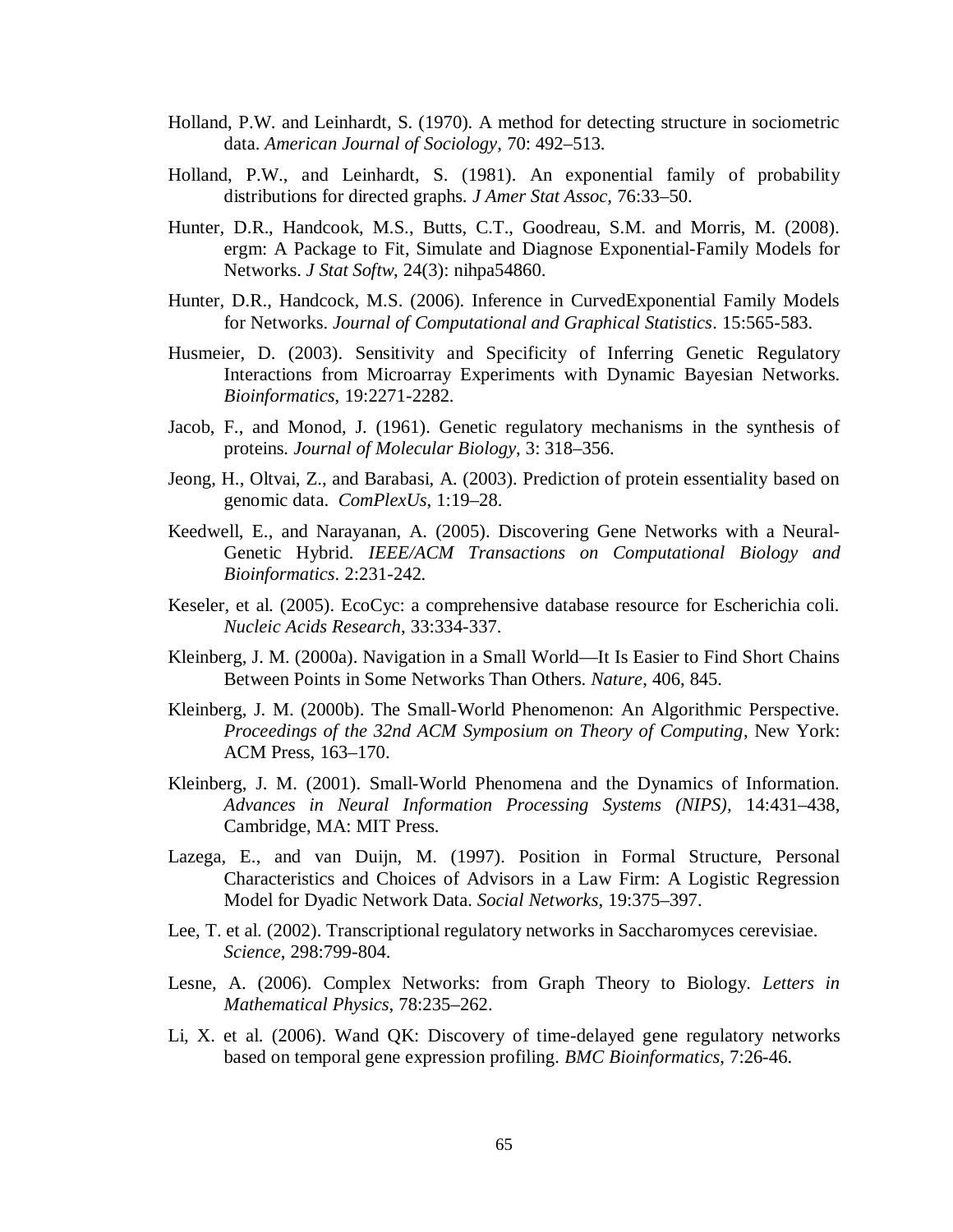- Mason, O., and Verwoerd, M. (2007). Graph theory and networks in Biology. *IET Syst. Biol.*, 1:89–119.
- Meng, X.L., and Wong, W.H. (1996). Simulating Ratios of Normalizing Constants via a Simple Identity: A Theoretical Exploration. *Statistica Sinica,* 6:831–860.
- Milo, R., Shen-Orr, S., Itzkovitzl, S. et al. (2002). Network motifs: simple building blocks of complex networks. *Science*, 298: 824–827.
- Milgram, S. (1967). The Small World Problem. *Psychology Today*, 1:60–67.
- Milenkovic, T. (2008). *Graph-theoretical approaches for studying biological networks*. Department of Computer Science. University of California, Irvine. Available from: http://www.doc.ic.ac.uk/~natasha/course/docs/SURVEY\_FINAL.pdf
- Morris, M., Handcock, M.S. and Hunter, D.R. (2008). Specification of Exponential-Family Random Graph Models: Terms and Computational Aspects, *Journal of Statistical Software*, 24: 1-24.
- Pattison, P.E., and Wasserman, S. (1999). Logit models and logistic regressions for social networks: II. Multivariate relations. *British Journal of Mathematical and Statistical Psychology,* 52, 169–194.
- Pavlopoulos, G.A., Secrier, M., Moschopoulos, C.N., et al. (2011). Using graph theory to analyze biological networks. *BioData Min*, 4: 10.
- Przulj, N., Corneil, D.G. and Jurisica, I. (2004). Modeling interactome: scale-free or geometric? *Bioinformatics*, 20:3508–3515.
- Qian, J. et al. (2001). Beyond synexpression relationships: local clustering of time-shifted and inverted gene expression profiles identifies new, biologically relevant interactions. *J Mol Biol*, 314:1053-1066.
- Robins, G.L., Pattison, P.E., and Wasserman, S., (1999). Logit models and logistic regressions for social networks: III. Valued relations. *Psychometrika* 64, 371–394.
- Robins, G.L., Pattison, P.E., Kalish, Y. and Lusher, D. (2007a) An introduction to exponential random graph (*p*\*) models for social networks. *Social Networks*, 29: 173–191.
- Robins, G., Snijders, T., Wang, P., Handcock, M., Pattison, P. (2007b). Recent developments in exponential random graph (p\*) modelsfor social networks. *Soc Networks*. 29:192-215.
- Salgado, H. et al. (2006a). The comprehensive updated regulatory network of Escherichia coli K-12*. BMC Bioinformatics*, 7:5.
- Salgado, H. et al. (2006b). RegulonDB (version 5.0): Escherichia coli K-12 transcriptional regulatory network, operon organization, and growth conditions. *Nucleic Acids Research*, 34: 394-397.
- Sampson, F. S. (1968). *A Novitiate in a Period of Change: An Experimental and Case Study of Social Relationships*, Ph.D. thesis, Cornell University.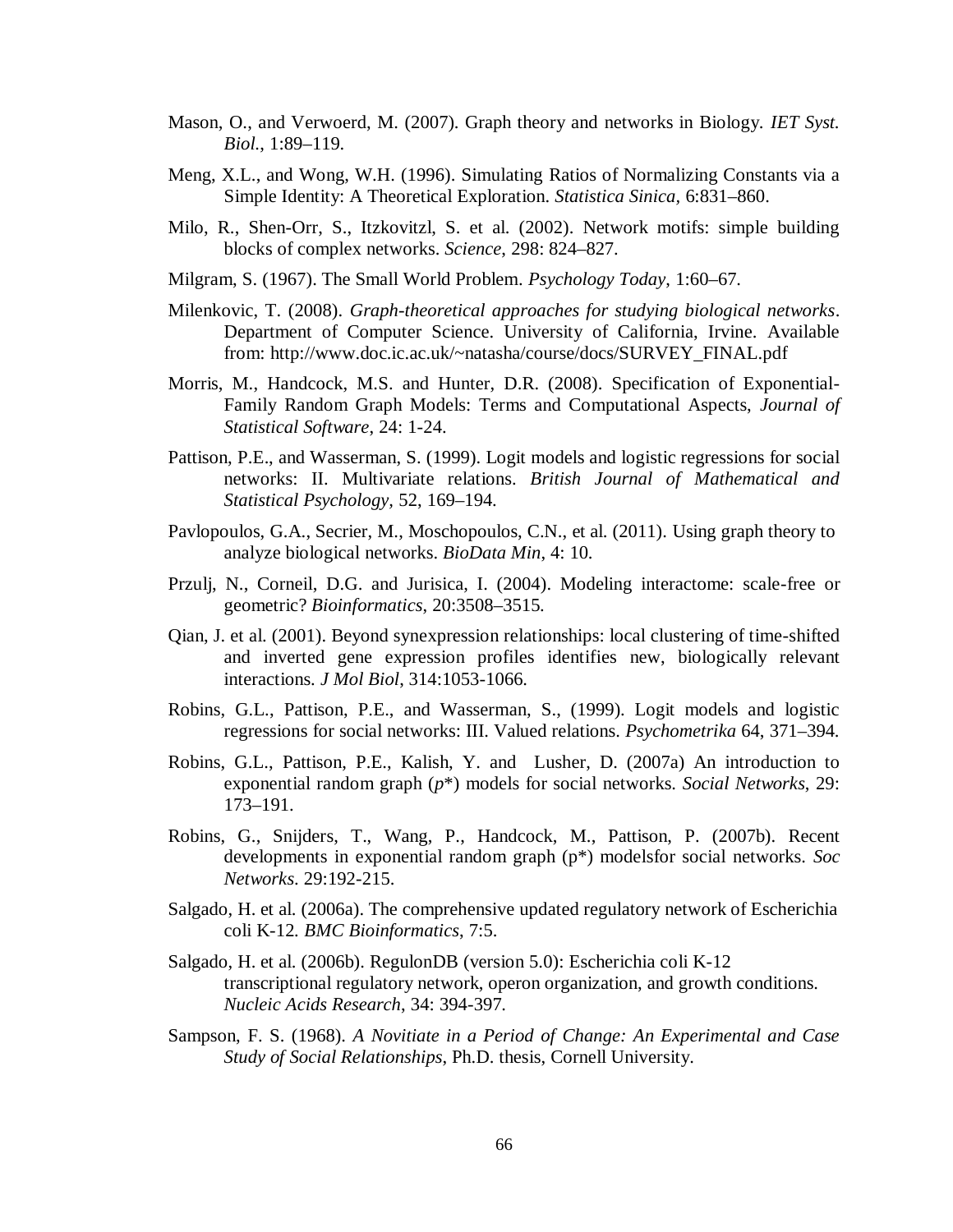- Samanta, M., and Liang, S. (2003). Predicting protein functions from redundancies in large-scale protein interaction networks. *Proc. Nat. Acad. Sci.,* 100:12579–12583.
- Saul, Z.M., and Filkov, V. (2007). Exploring biological network structure using exponential random graph models. *Bioinformatics*. 23:2604-2611.
- Schnitzler, A., and Gross, J. (2005). Normal and pathological oscillatory communication in the brain. *Nat. Rev. Neurosci*., 6:285–295.
- Shmulevich, et al. (2002). From Boolean to Probabilistic Boolean Networks as Models of Genetic Regulatory Networks. *Proceedings of the IEEE*, 90:1778-1790.
- Snijders, T.A.B. (2001). The statistical evaluation of social network dynamics. *Sociological Methodology,* 31, 361–395.
- Snijders, T.A.B. (2002). Markov chain Monte Carlo estimation of exponential random graph models. *Journal of Social Structure,* 3, 2:1-40.
- Snijders, T.A.B., Pattison, P.E., Robins, G.L., and Handock, M. (2006). New specifications for exponential random graph models. *Sociological Methodology*, 36:99-153.
- Solomonoff, R., and Rapoport, A. (1951). Connectivity of random nets. *B Math Biophys,* 13:107–117.
- Strauss, D. (1986). On a general class of models for interaction. *SIAM Rev,* 28:513–527.
- Strauss, D., and Ikeda, M. (1990). Pseudolikelihood estimation for social networks. Alexandria, VA, ETATS-UNIS: American Statistical Association.
- Travers, J., and Milgram, S. (1969). An Experimental Study of the Small World Problem. *Sociometry*, 32:425–443.
- Wasserman, S., and Pattison, P.E. (1996). Logit Models and Logistic Regressions for Social Networks: I. An Introduction to Markov Graphs and *p*\*. *Psychometrika*, 61:401-425.
- Wasserman, S., Robins, G.L. (2005). An introduction to random graphs, dependence graphs, and *p*\*. In: Carrington, P., Scott, J., and Wasserman, S. (Eds.), *Models and Methods in Social Network Analysis*. Cambridge University Press, New York, 148–161.
- Watts, D. J., and Strogatz, S. H. (1998). Collective Dynamics of 'Small-World' Networks. *Nature*, 393:440–442.
- White, H. C. (1970). Search Parameters for the Small World Problem. *Social Forces*, 49:259–264.
- White, H. C., Boorman, S. A., and Breiger,R.L. (1976). Social Structure From Multiple Networks. I. Blockmodels of Roles and Positions. *The American Journal of Sociology*, 81:730–780.
- Zachary, W. W. (1977). An Information Flow Model for Conflict and Fission in Small Groups. *Journal of Anthropological Research*, 33:452–473.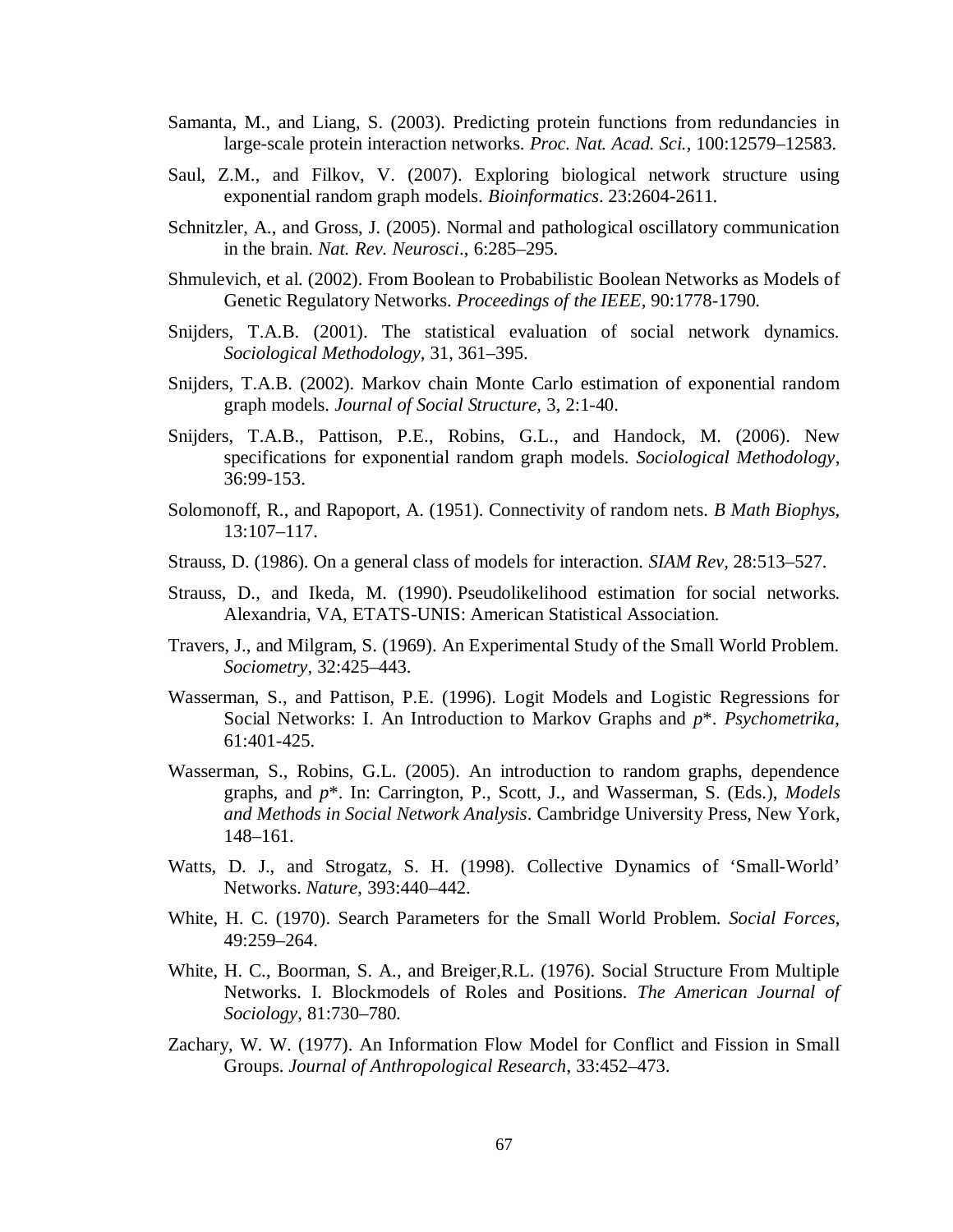Zou, M., and Conzen, S. D. (2005). A new dynamic Bayesian network (DBN) approach for identifying gene regulatory networks from time course microarray data. *Bioinformatics*, 21:71- 79.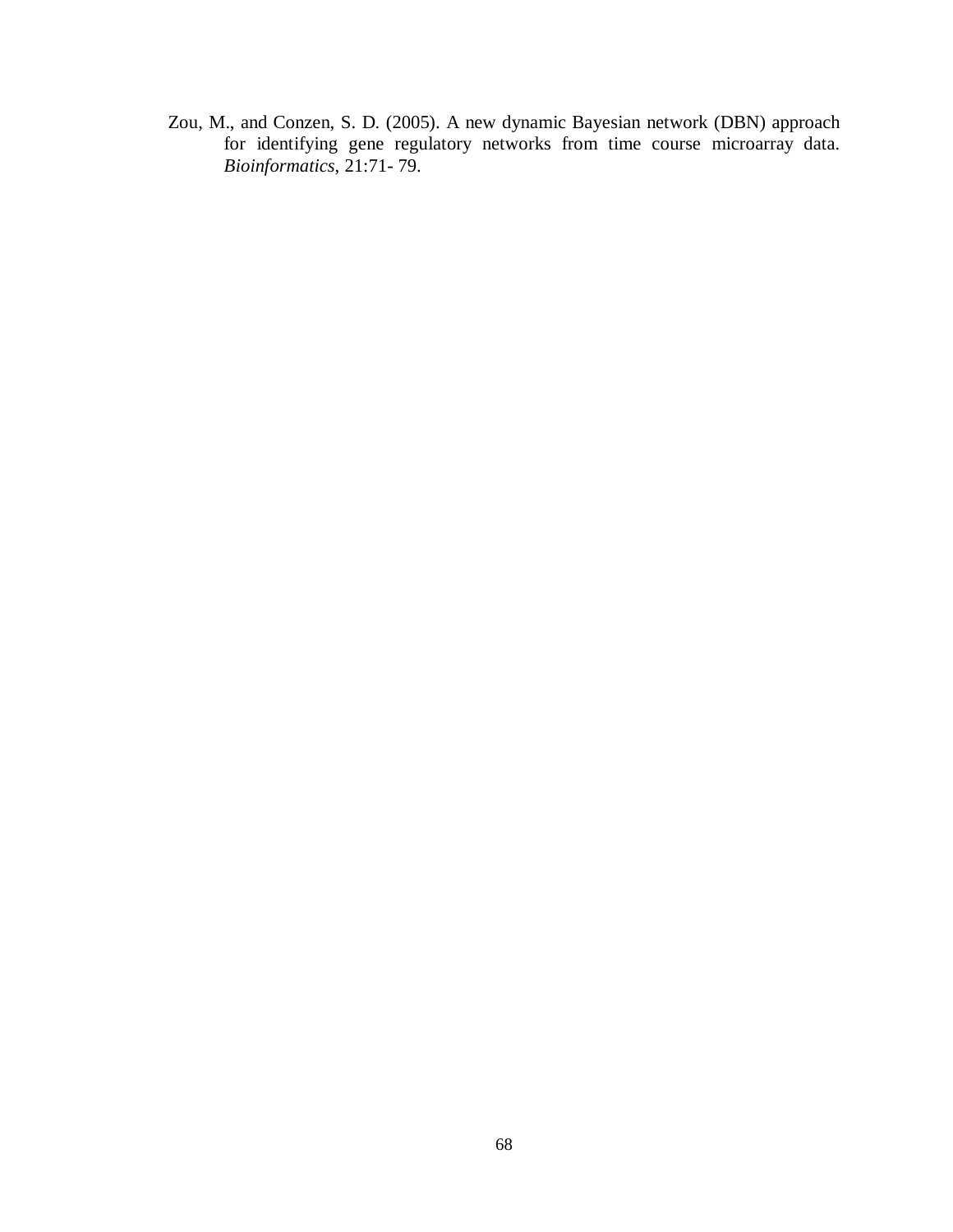## **Appendices**

# counting ostar-3 in a given square martix  $\#$ 

 $countostarr <$ -function(M,r)

 $\{$ 

countvec<-0

for  $(i$  in 1:nrow $(M))$ 

 $\{$ 

ifelse  $(sum(M[i,])>=r, countvec<-countvec+1, countvec--countvec+0)$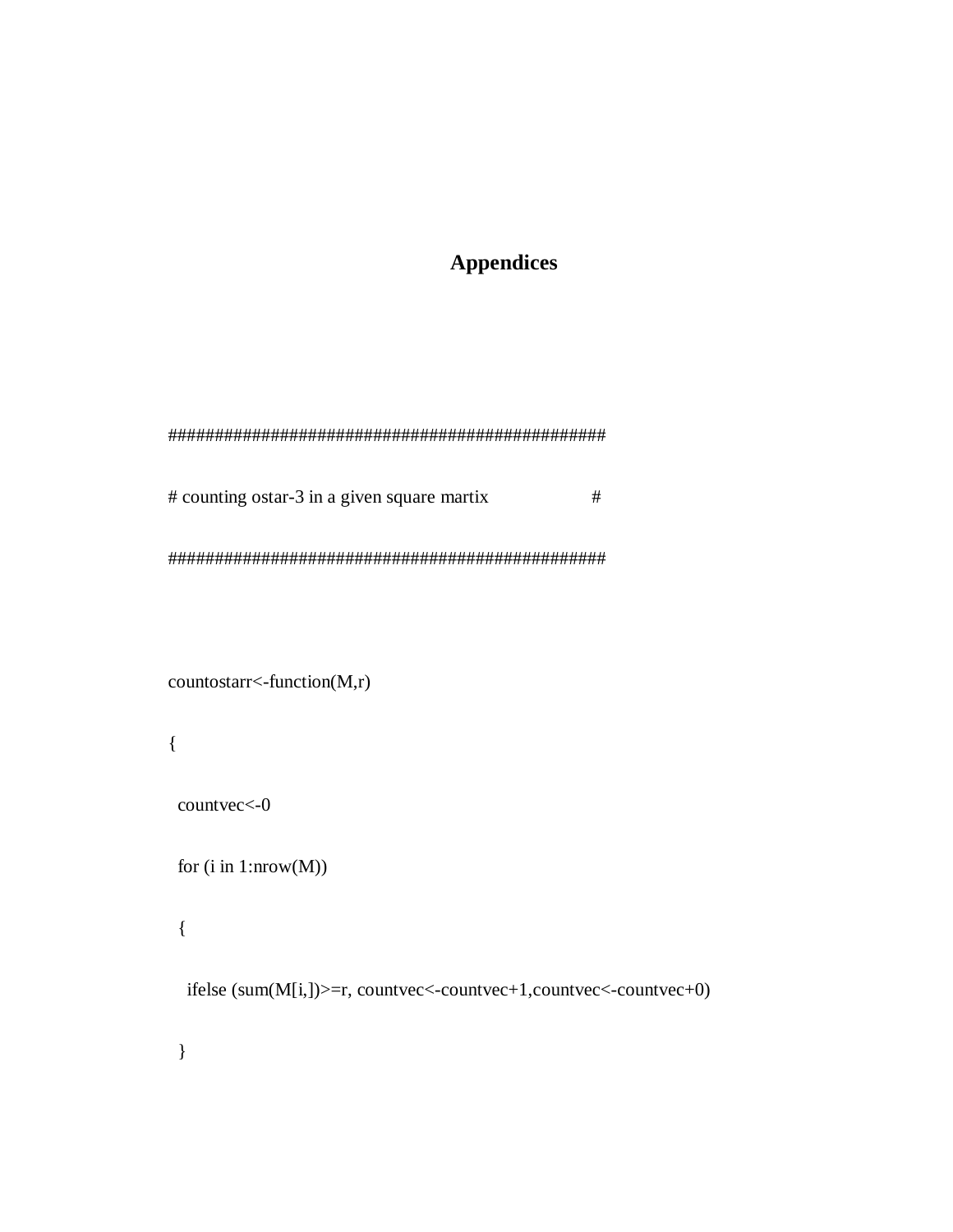countvec

 $\}$ 

# counting istar-3 in a given square martix  $\#$ 

```
countistar <-function(M,r)
```
 $\{$ 

```
countvec<-0
```

```
for (i in 1:nrow(M))
```
 $\{$ 

```
ifelse (sum(M[,i])>=r, countvec<-countvec+1, countvec<-countvec+0)
```
 $\}$ 

countvec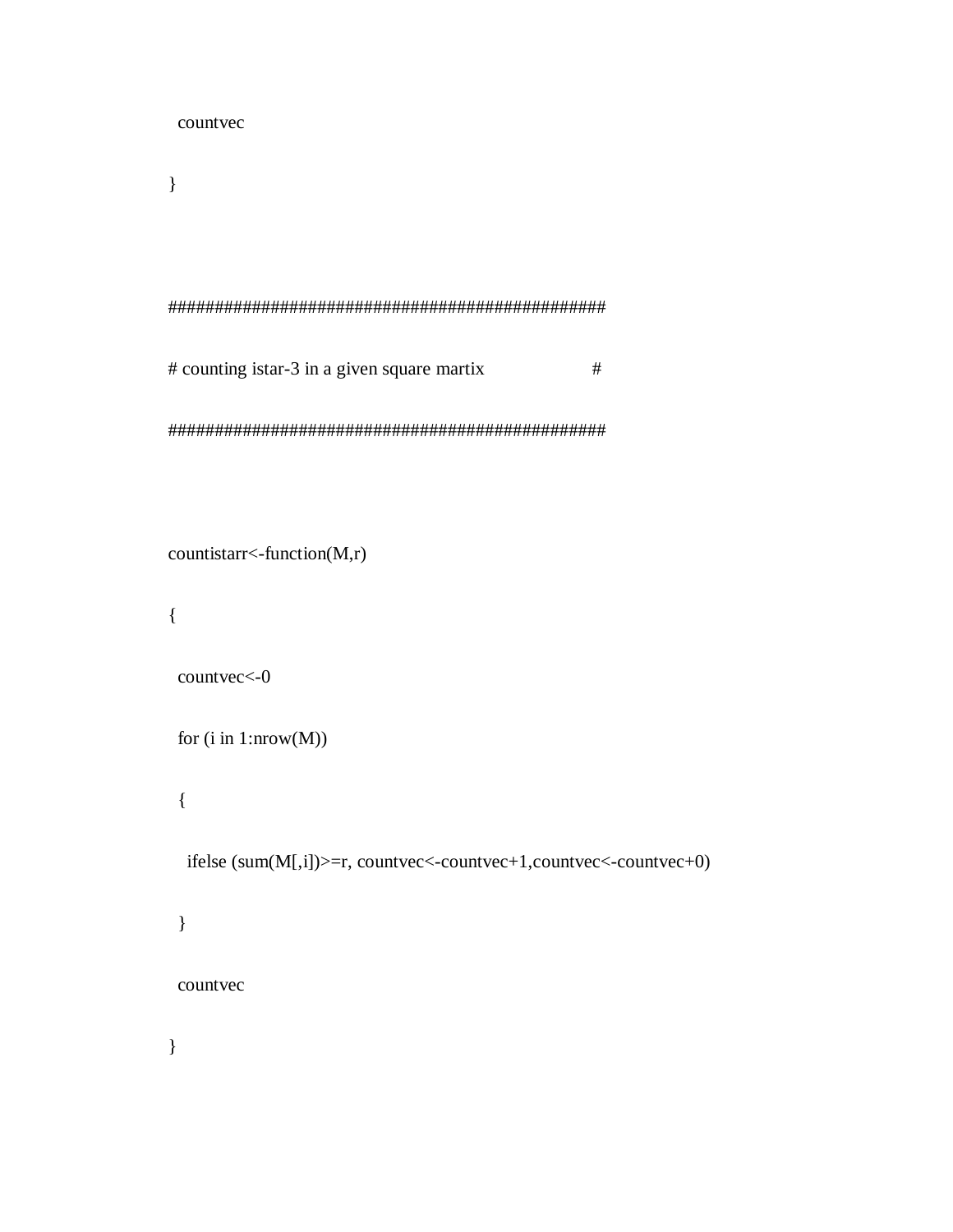# counting ctriple in a given square martix #

#################################################

```
contctriple<-function(M){
```
count<-0

```
for (i in 1:ncol(M)) {
```

```
for (j in 1:ncol(M)) {
```

```
if (M[i,j]=-1) {
```

```
for (k \in \{1:n\} \cap \text{col}(M))
```

```
if (M[i,k]=-1 \& M[k,i]=-1 {count<-count+1}
     }
   }
  }
 }
 count/3
```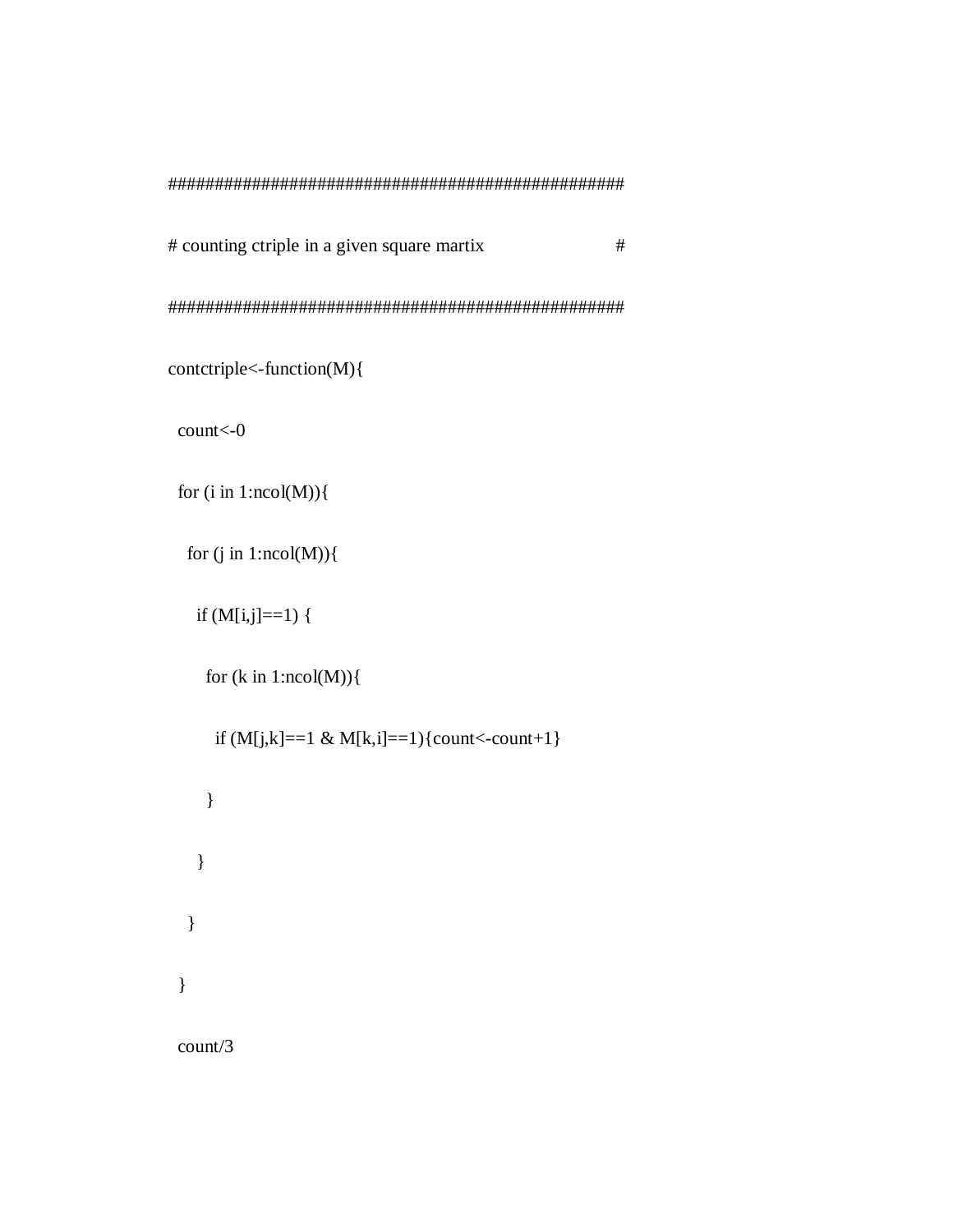## #################################################

# counting ttriple in a given square martix #

#################################################

conttriple<-function(M){

count<-0

for  $(i$  in  $1:ncol(M))$ 

for  $(j$  in  $1:ncol(M))$  {

if  $(M[i,j]=-1)$  {

for  $(k \in \{1:n\} \cap \text{col}(M))$ 

if  $(M[j,k]=-1 \& M[i,k]=-1){\text{count}}-count+1$ 

}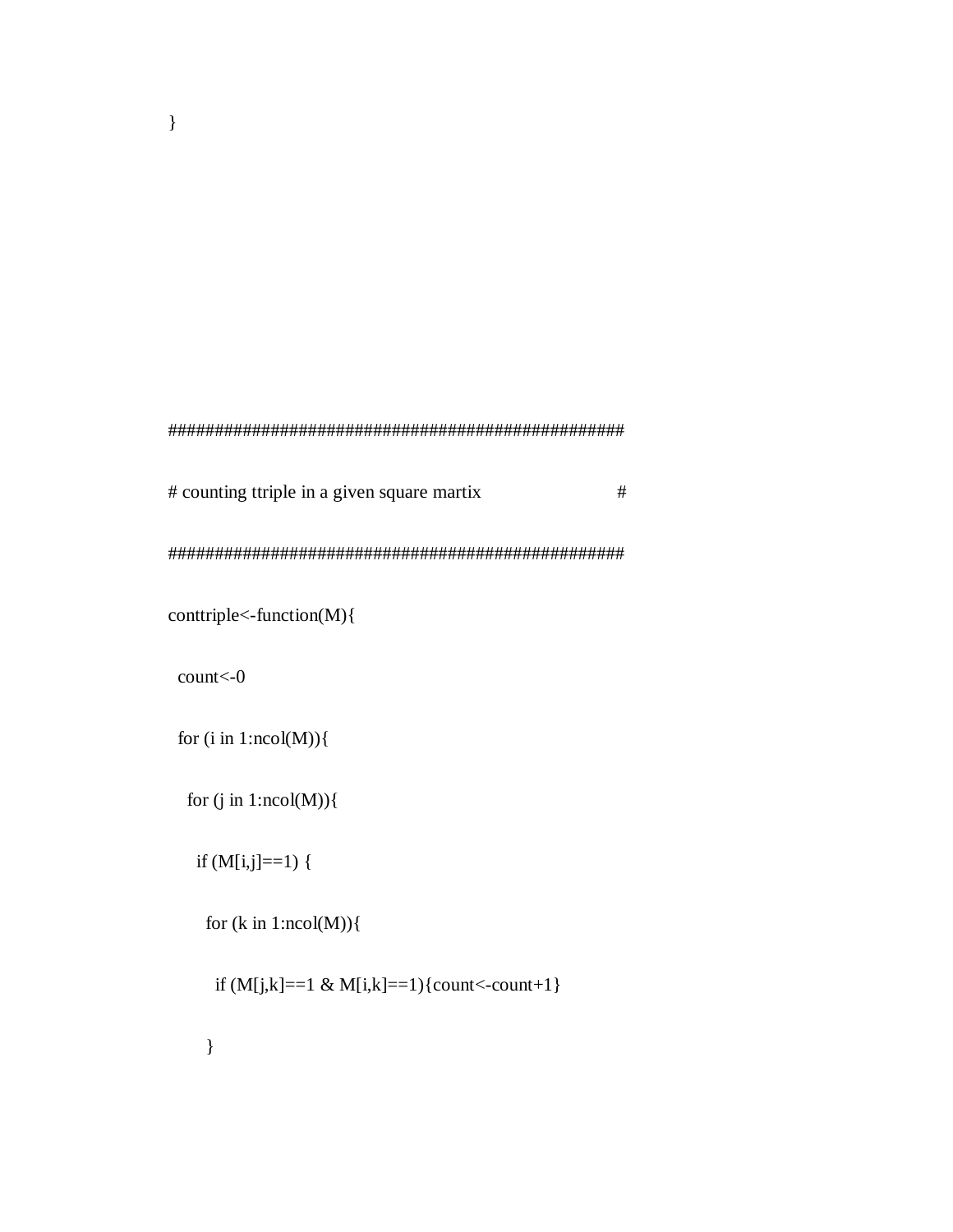$\}$  $\}$  $\}$ count  $\}$ 

# counting triangle in a given square martix  $\#$ 

tri<-function(M){

 $count<0$ 

 $count1<0$ 

for  $(i$  in  $1:ncol(M))$  {

for  $(j$  in 1:ncol(M)) $\{$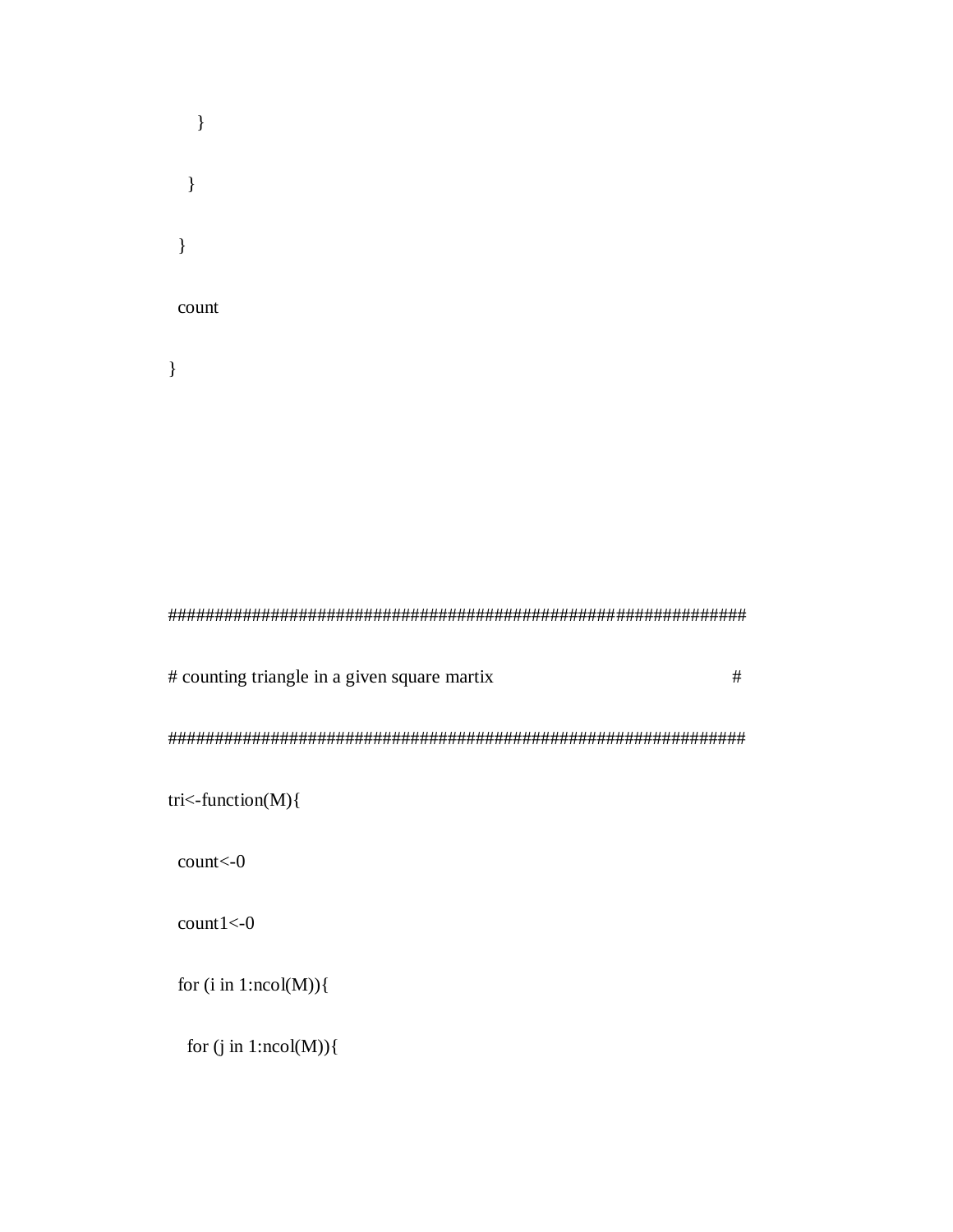```
if (M[i,j]=1) {
```

```
for (k \in \{1:ncol(M))\}if (M[j,k]=-1 \& M[k,i]=-1){count<-count+1}
   if (M[i,k]=-1 \& M[i,k]=-1){count1<-count1+1}
   \}\overline{\mathbf{r}}\left\{ \right\}\}count/3+count1
\}#Assigning random number of ostar-r in a n*n adjence matrix
```
 $\#$ 

 $ass.$ ostr.null<-function $(r, n, m)$ {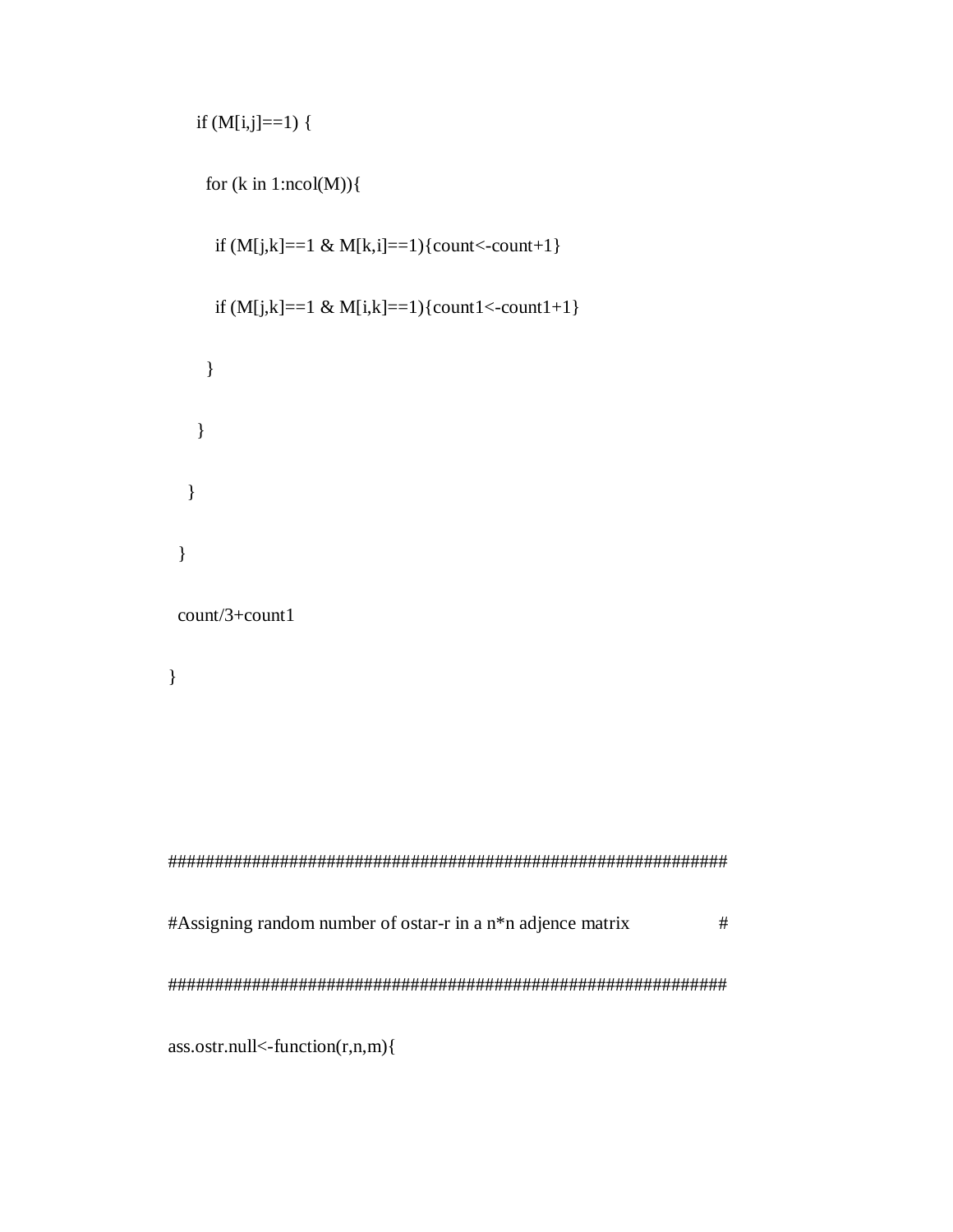```
 Adj.Mat<-matrix(0,n,n)
```

```
 for(i in sample(1:n,m)){
```
done<-FALSE

```
 while(done==FALSE){
```

```
sam<-sample(1:n,r)
```

```
 ifelse(any(sam==i),done<-FALSE, done<-TRUE)
```

```
 }
```

```
 Adj.Mat[i,sam]<-1
```

```
 }
```

```
 Adj.Mat
```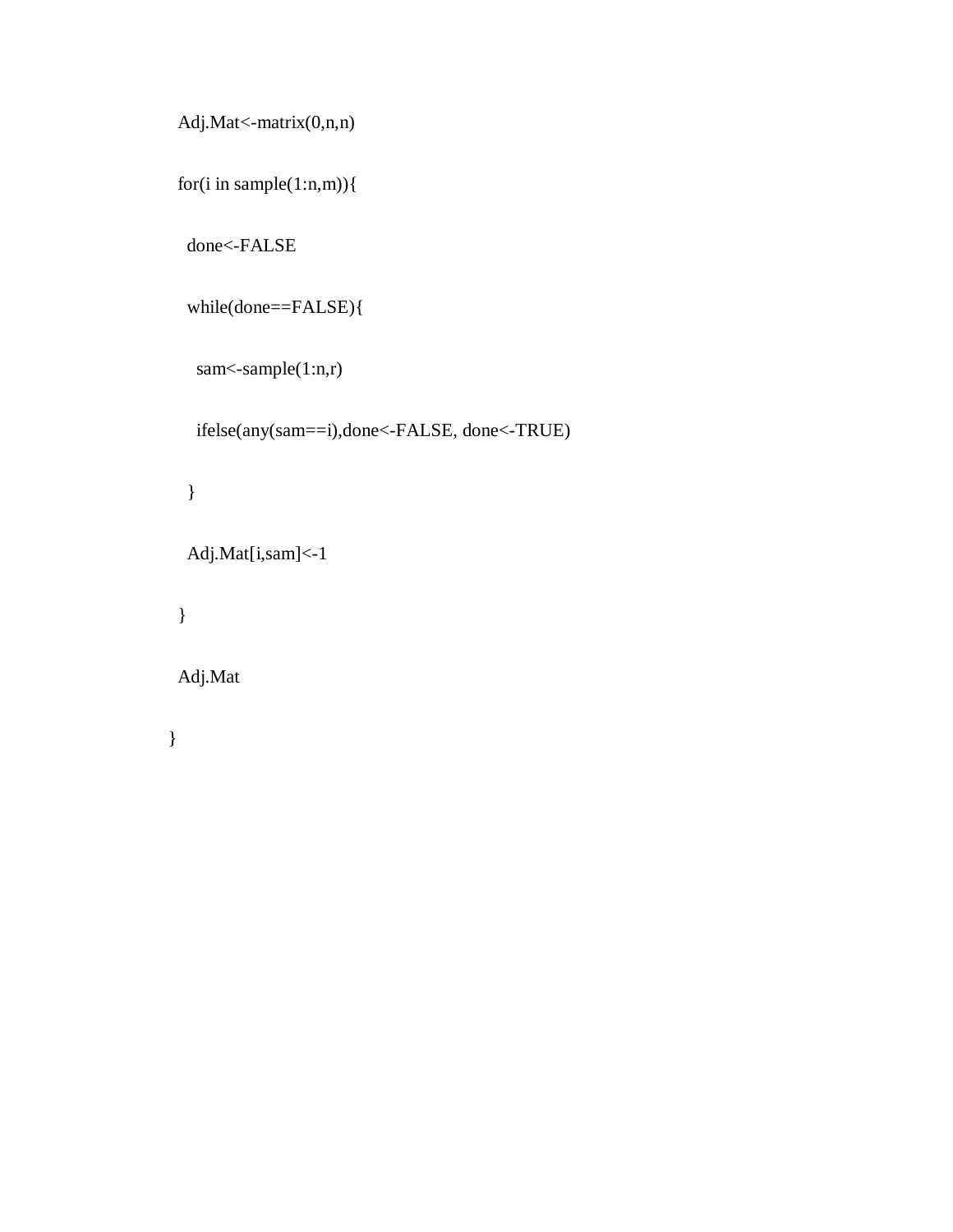#Assigning random number of ostar-r in a specific n\*n adjence matrix  $#$  $assign. on. of a  $r$  -function( $r$ ,  $M$ ,  $m$ )\{$ for(i in sample(1:nrow(M),m)){ done<-FALSE  $while(done==FALSE)$ {

```
sam<-sample(1: nrow(M), r)
```
ifelse(any(sam==i),done<-FALSE, done<-TRUE)

```
\}M[i,sam]<-1\}
```
 $\mathbf{M}$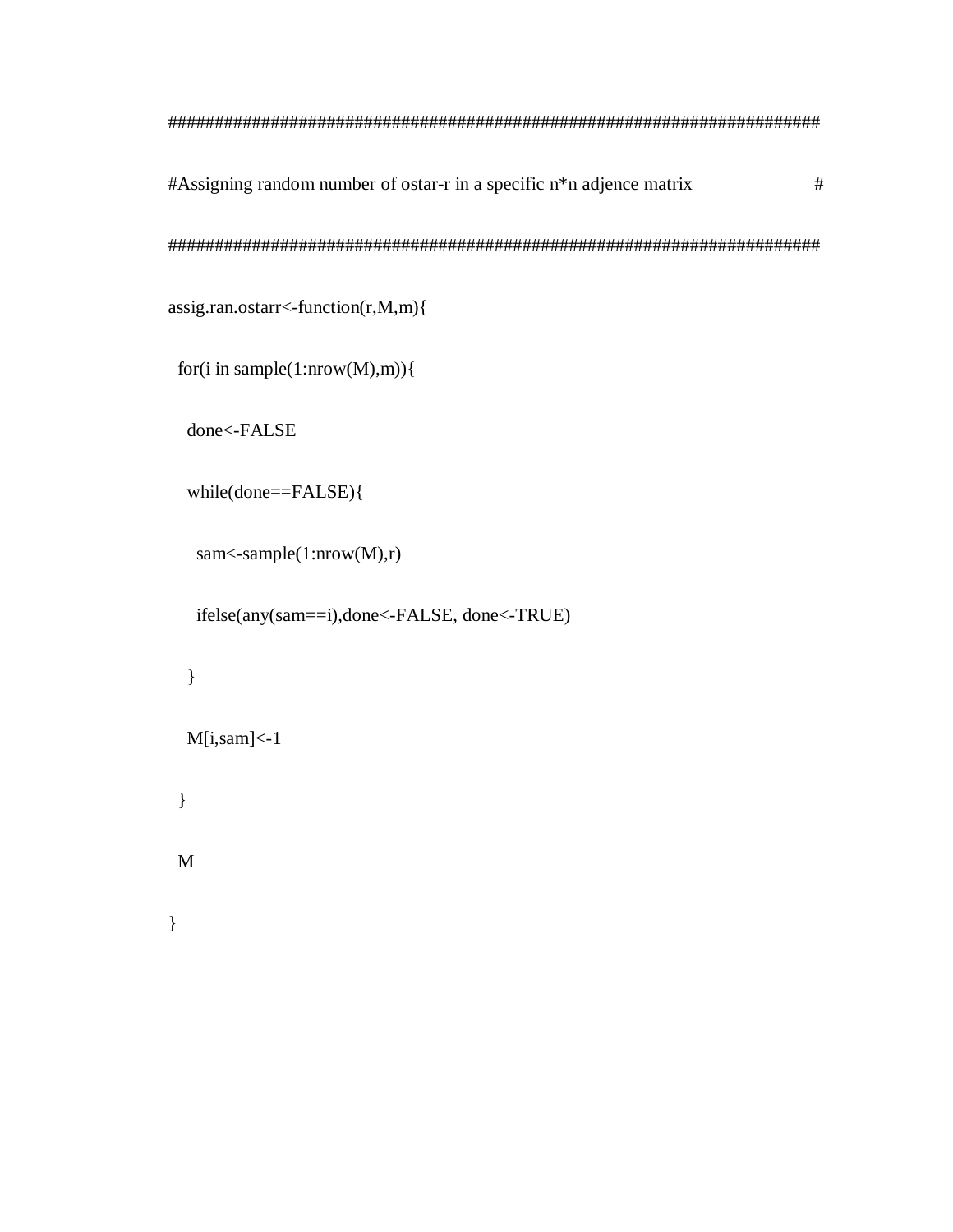## #############################################################

#Assigning random number of ctriple in a n\*n adjence matrix#

#############################################################

library(combinat)

ass.ctripl<-function(n,m){

Adj.Mat<-matrix(0,n,n)

posibl<-t(combn(n,3))

s<-posibl[sample(nrow(posibl),m),]

for(i in 1:nrow(s)) $\{$ 

sam<-sample(3,3)

Adj.Mat[s[i,sam[1]],s[i,sam[2]]]<-1

Adj.Mat[s[i,sam[2]],s[i,sam[3]]]<-1

Adj.Mat[s[i,sam[3]],s[i,sam[1]]]<-1

}

Adj.Mat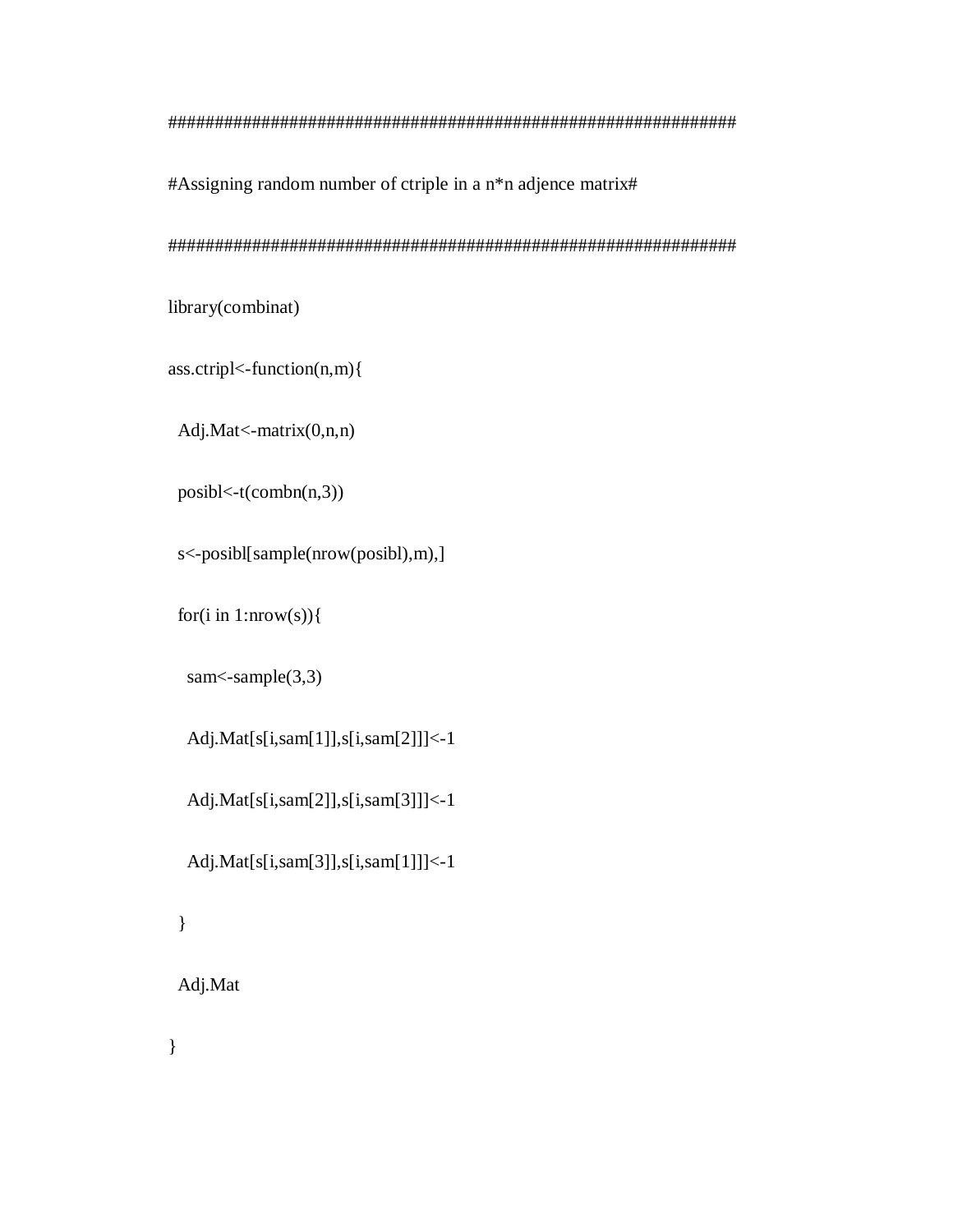$\#$ Assigning random number of ttriple in a n<sup>\*</sup>n adjence matrix  $\#$ ############################################################# library(combinat)

ass.ttrip<-function(n,m){

Adj. Mat<-matrix(0,n,n)

posibl<-t(combn(n,3))

s<-posibl[sample(nrow(posibl),m),]

for(i in 1:nrow(s)) $\{$ 

sam<-sample(3,3)

Adj.Mat[s[i,sam[1]],s[i,sam[2]]]<-1

Adj.Mat[s[i,sam[2]],s[i,sam[3]]]<-1

Adj.Mat[s[i,sam[1]],s[i,sam[3]]]<-1

}

Adj.Mat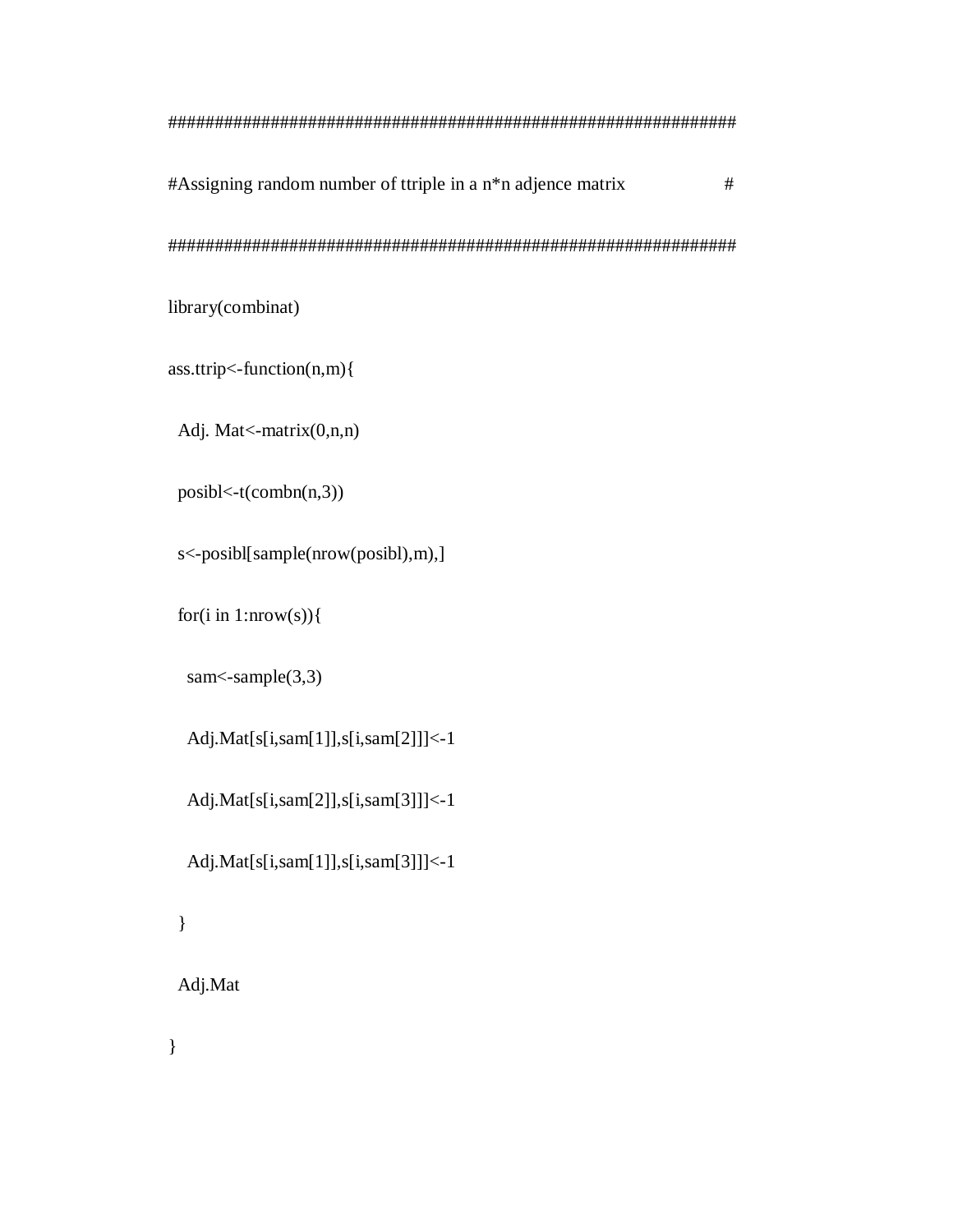| $#Assigning random number of triangle in a n*n adience matrix$ | # |
|----------------------------------------------------------------|---|
|                                                                |   |

library(combinat)

ass.try.null<-function(n,m){

Adj.Mat<-matrix(0,n,n)

posibl<-t(combn(n,3))

s<-posibl[sample(nrow(posibl),m),]

for(i in  $1:uvw(s)$ ){

sam $\leq$ -sample(3,3)

Adj.Mat[s[i,sam[1]],s[i,sam[2]]]<-1

Adj.Mat[s[i,sam[2]],s[i,sam[3]]]<-1

 $sam1$ 

}

Adj.Mat[s[i,sam[sam1[1]]],s[i,sam[sam1[2]]]]<-1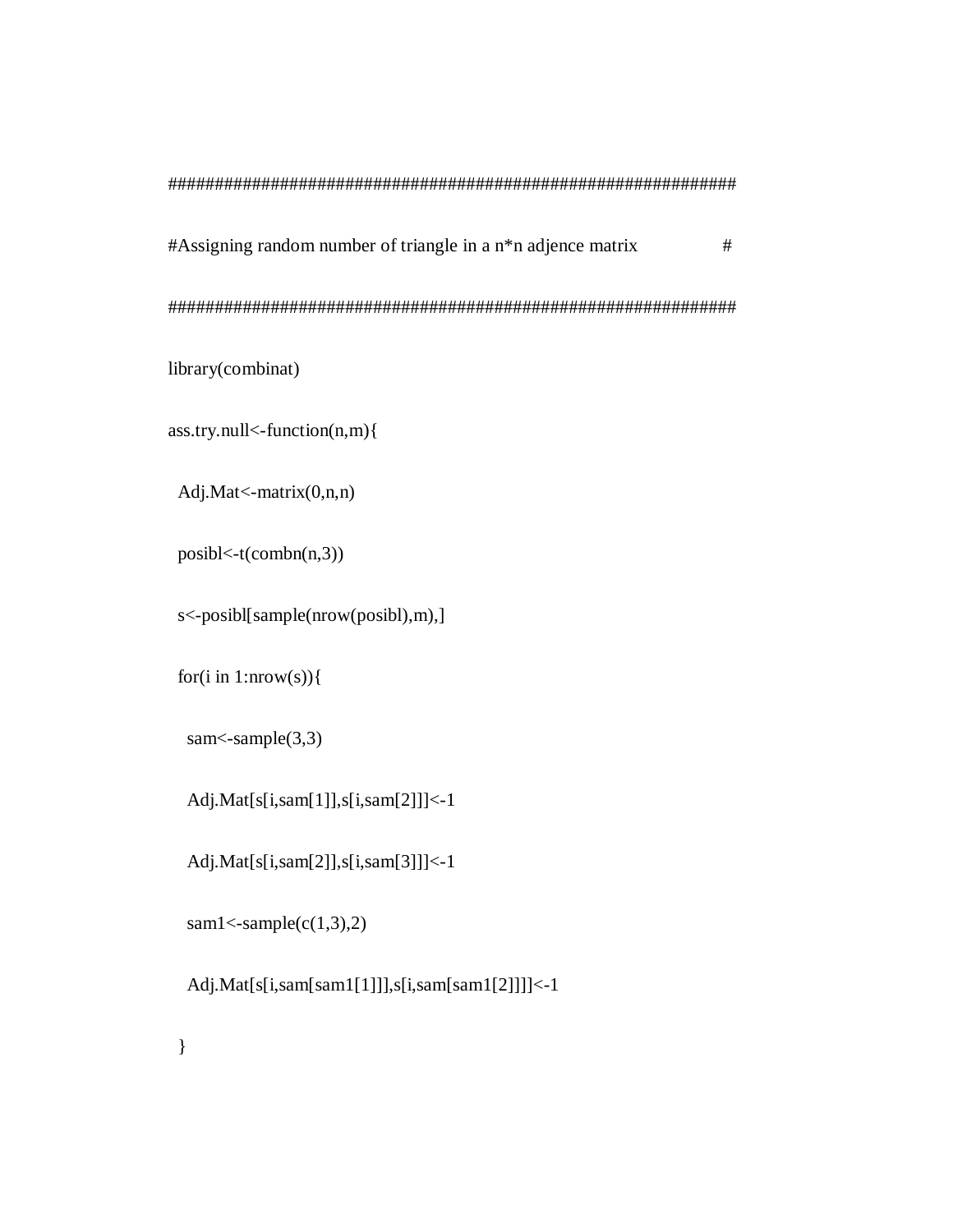$\}$ 

```
#Assigning random number of triangle in a specific n*n adjence matrix
                                     \#library(combinat)
ass.try<-function(M,m){
posibl < t(combn(nrow(M),3))
```
s<-posibl[sample(nrow(posibl),m),]

for(i in 1:nrow(s)){

sam<br/> $\leq$ sample $(3,3)$ 

 $M[s[i,sam[1]], s[i,sam[2]]] < -1$ 

 $M[s[i,sam[2]], s[i,sam[3]]] < -1$ 

 $sam1<-sample(c(1,3),2)$ 

 $M[s[i,sam[sam1[1]]],s[i,sam[sam1[2]]]]$  <-1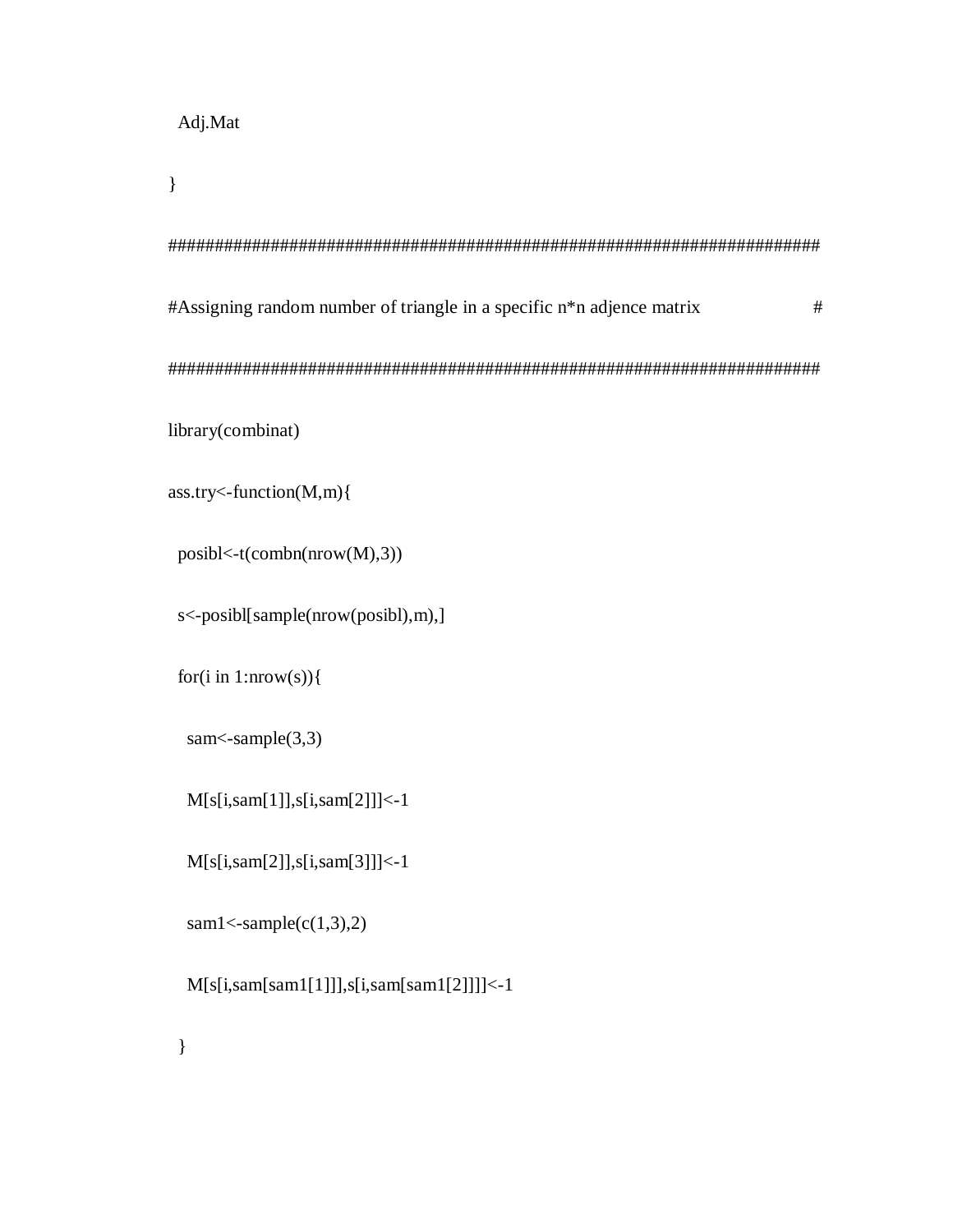$\}$ 

| #counting commom triangle with combination so that we can figure the no. has | # |
|------------------------------------------------------------------------------|---|
| # $1 > 2 > 3$ and $3 > 2 > 1$ both                                           | # |
|                                                                              |   |
| library(combinat)                                                            |   |
| tri.comn<-function(M){                                                       |   |
| count<0                                                                      |   |
| posibl < t(combn(nrow(M),3))                                                 |   |
| for $(i$ in 1:nrow(posibl)) $\{$                                             |   |
| if (M[posibl[i,1],posibl[i,2]]==1 & M[posibl[i,2],posibl[i,3]]==1 &          |   |
| $M[posib1[i,3], posib1[i,1]] == 1)$ {                                        |   |
| if (M[posibl[i,1],posibl[i,3]]==1 & M[posibl[i,3],posibl[i,2]]==1 &          |   |

```
M[posib][i,2], posib][i,1] = 1){\text{count}<-count+1}
```
 $\hspace{0.1cm}\}$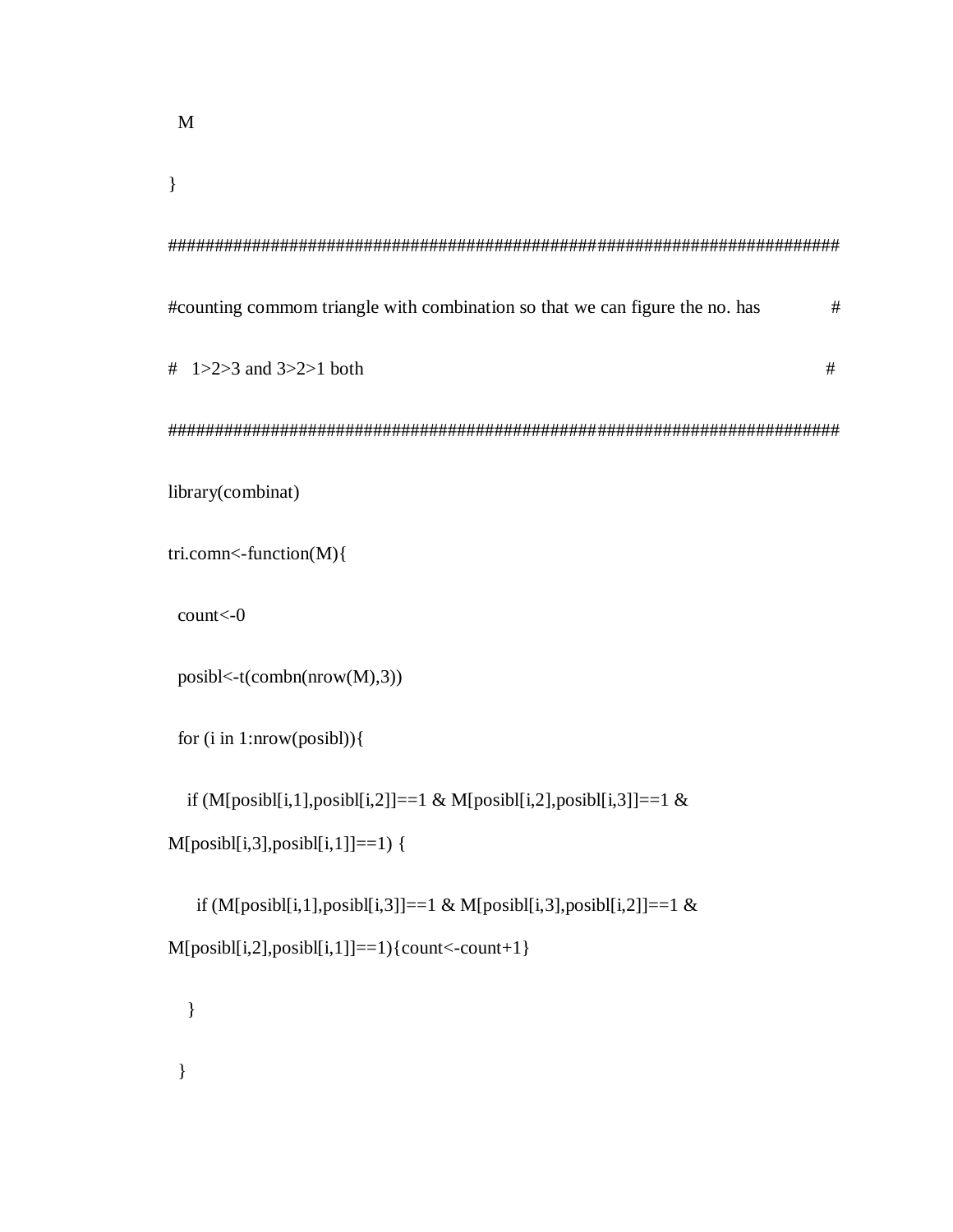count

 $\}$ 

```
# assigning istar-r in a square martix of n * n dimension
                                               \#as. \text{istr}.\text{null} < \text{-function}(r, n, m)Adj.Mat<-matrix(0,n,n)
for(i in sample(1:n,m)){
 done<-FALSE
 while(done==FALSE){
  sam <-sample(1:n,r)ifelse(any(sam==i),done<-FALSE, done<-TRUE)
 \}Adj.Mat[sam,i]<-1
```
 $\}$ 

Adj.Mat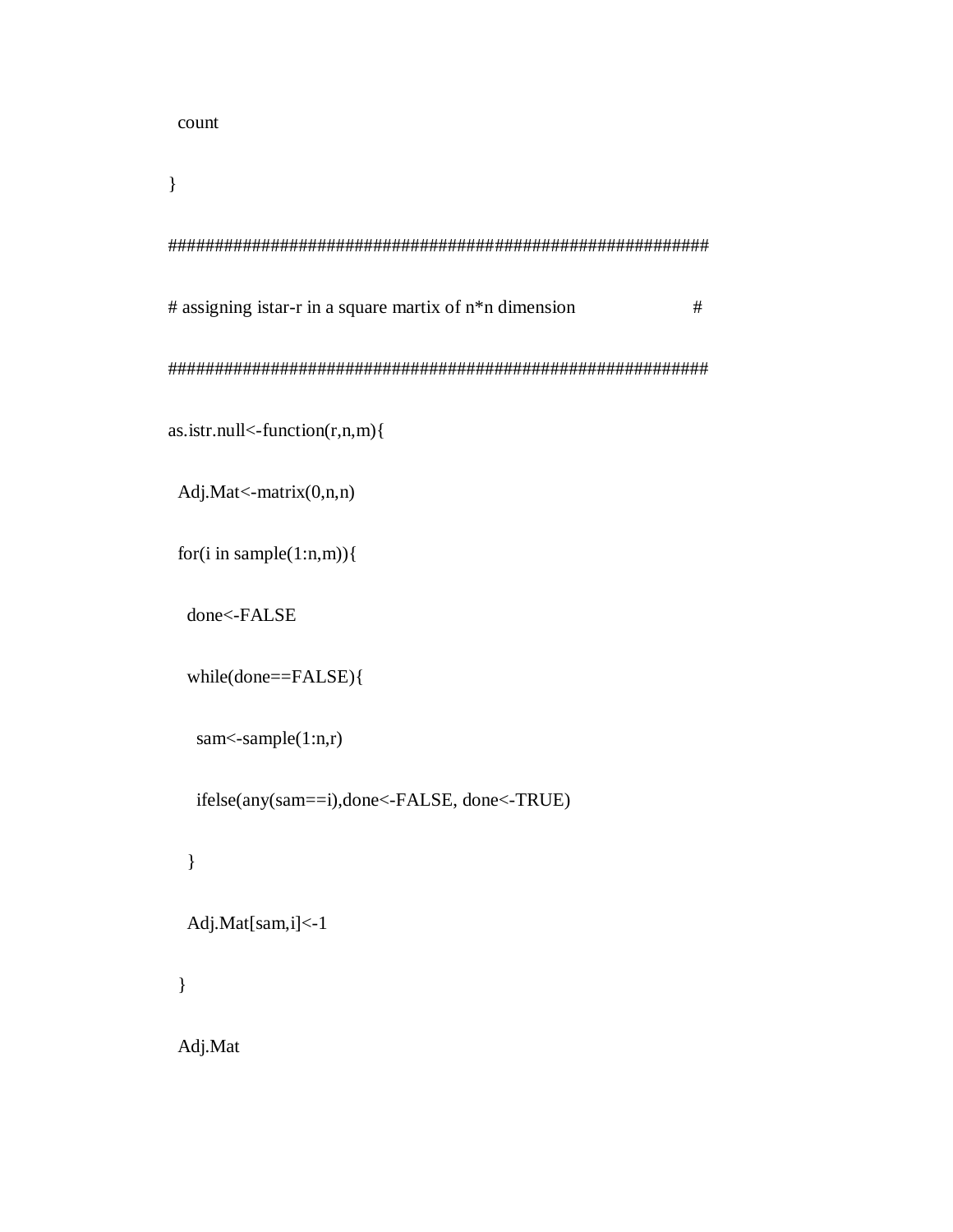$\left\{ \right\}$ 

# assigning istar-r in a specific square martix of n\*n dimension  $\#$ 

as.ran.istr<-function(r,M,m){

for(i in sample(1:nrow(M),m)){

done<-FALSE

```
while(done==FALSE){
```
sam<-sample(1:nrow(M),r)

```
ifelse(any(sam==i),done<-FALSE, done<-TRUE)
```

```
\overline{\phantom{a}}M[sam, i] < -1\}\mathbf{M}
```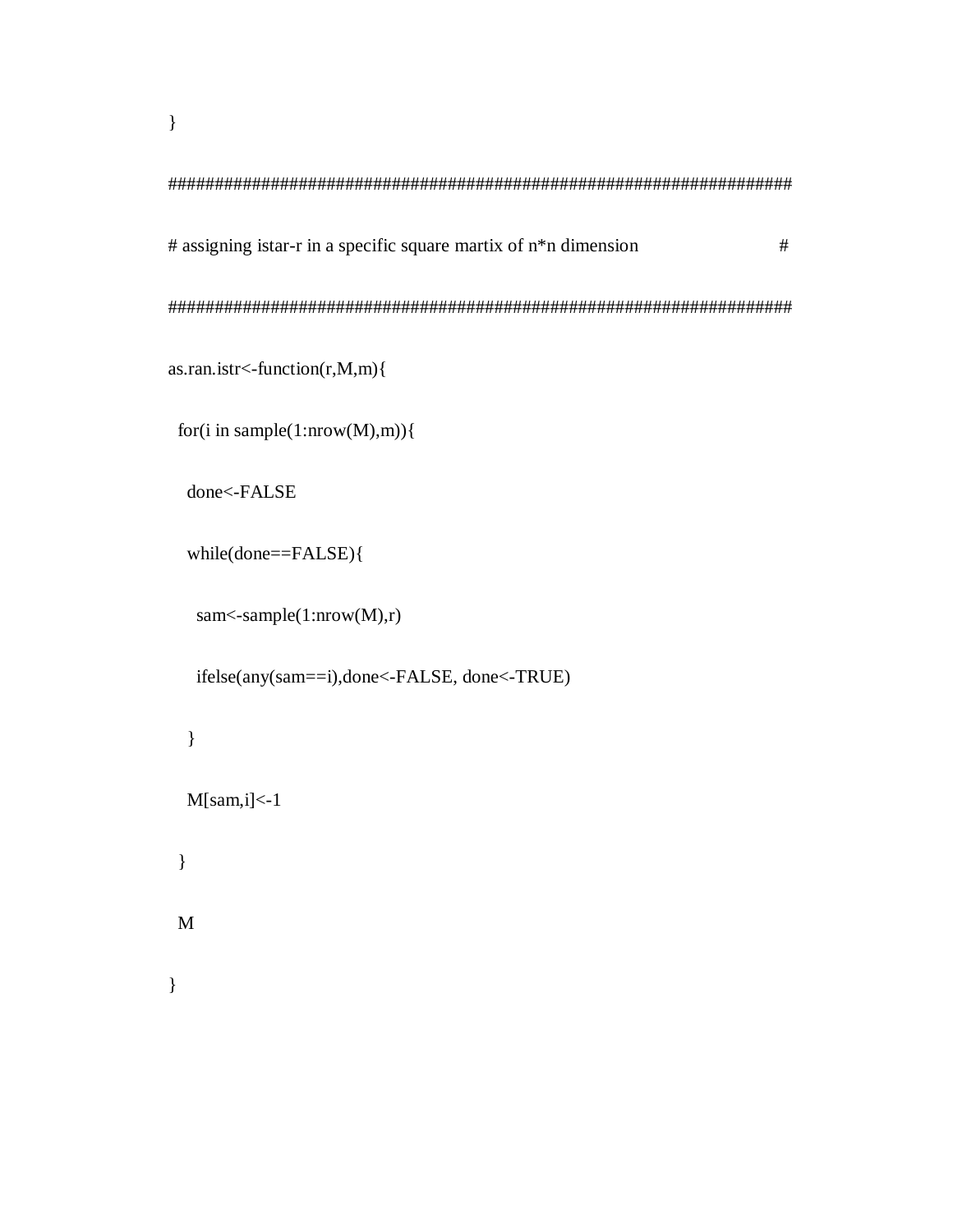```
#Assigning the statistics altogether n*n adjence matrix
                               #
```

```
altogether \leq-function(r, n, os, is, tr)# here n is the dimesion, r is the ostar-r or istar-r
 Adj.Mat < -matrix(0, n, n)\# os is the \# of ostar-r, is is the \# of istar-r and tr is
3 of triangle
```
while (countistarr(Adj.Mat,r)!=is & countostarr(Adj.Mat,r)!=os & tri(Adj.Mat)!=tr){

for(i in sample $(1:n, os)$ ){

done<-FALSE

```
while(done = <b>FALSE</b>)
```
sam $\leq$ -sample $(1:n,r)$ 

ifelse(any(sam==i),done<-FALSE, done<-TRUE) # this do loop is to create ostar-r

 $\}$ 

Adj.Mat[i,sam]<-1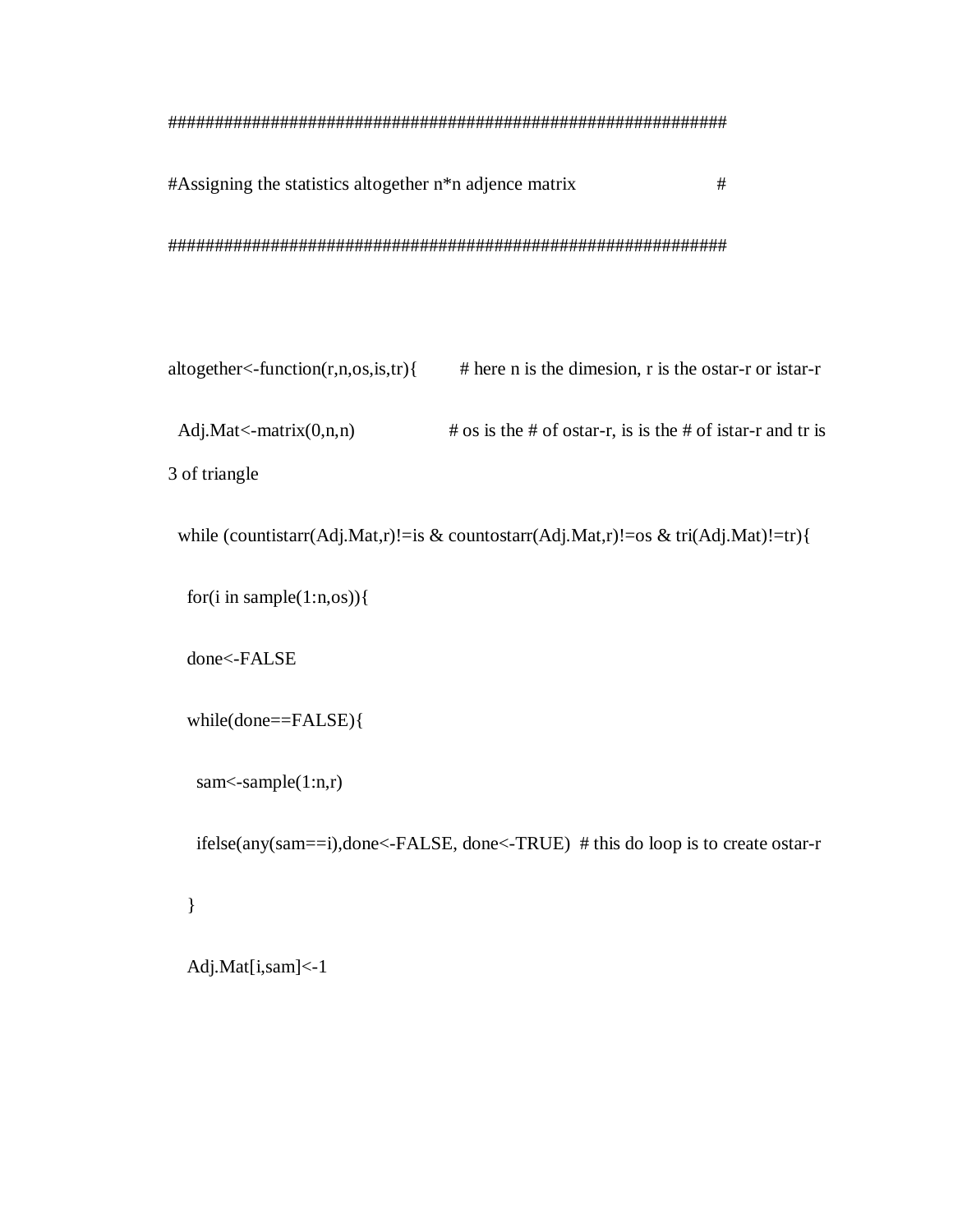Adj.Mat

```
 for(j in sample(1:n,is)){
```

```
 done<-FALSE
```

```
 while(done==FALSE){
```

```
sam<-sample(1:n,r)
```

```
 ifelse(any(sam==j),done<-FALSE, done<-TRUE) # this do loop is to create istar-r
```
}

```
 Adj.Mat[sam,j]<-1
```

```
 }
```

```
 Adj.Mat
```

```
 posibl<-t(combn(n,3))
```

```
 s<-posibl[sample(nrow(posibl),tr),]
```

```
for(k in 1:nrow(s)){
```
sam<-sample(3,3)  $\qquad$  # this do loop is to create triangles

Adj.Mat[s[k,sam[1]],s[k,sam[2]]]<-1